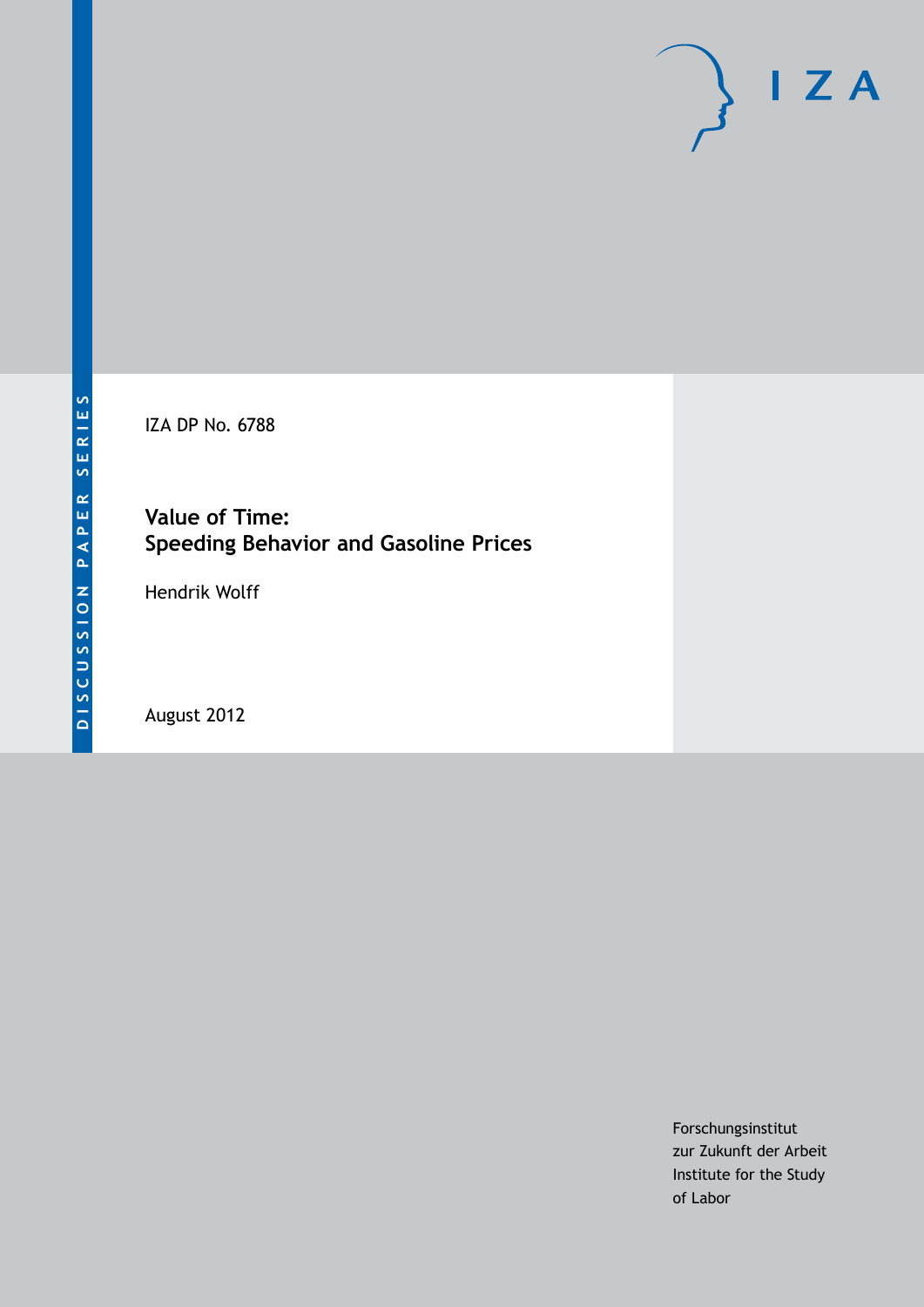## **Value of Time: Speeding Behavior and Gasoline Prices**

**Hendrik Wolff**

*University of Washington and IZA*

## Discussion Paper No. 6788 August 2012

IZA

P.O. Box 7240 53072 Bonn Germany

Phone: +49-228-3894-0 Fax: +49-228-3894-180 E-mail: [iza@iza.org](mailto:iza@iza.org)

Any opinions expressed here are those of the author(s) and not those of IZA. Research published in this series may include views on policy, but the institute itself takes no institutional policy positions.

The Institute for the Study of Labor (IZA) in Bonn is a local and virtual international research center and a place of communication between science, politics and business. IZA is an independent nonprofit organization supported by Deutsche Post Foundation. The center is associated with the University of Bonn and offers a stimulating research environment through its international network, workshops and conferences, data service, project support, research visits and doctoral program. IZA engages in (i) original and internationally competitive research in all fields of labor economics, (ii) development of policy concepts, and (iii) dissemination of research results and concepts to the interested public.

<span id="page-1-0"></span>IZA Discussion Papers often represent preliminary work and are circulated to encourage discussion. Citation of such a paper should account for its provisional character. A revised version may be available directly from the author.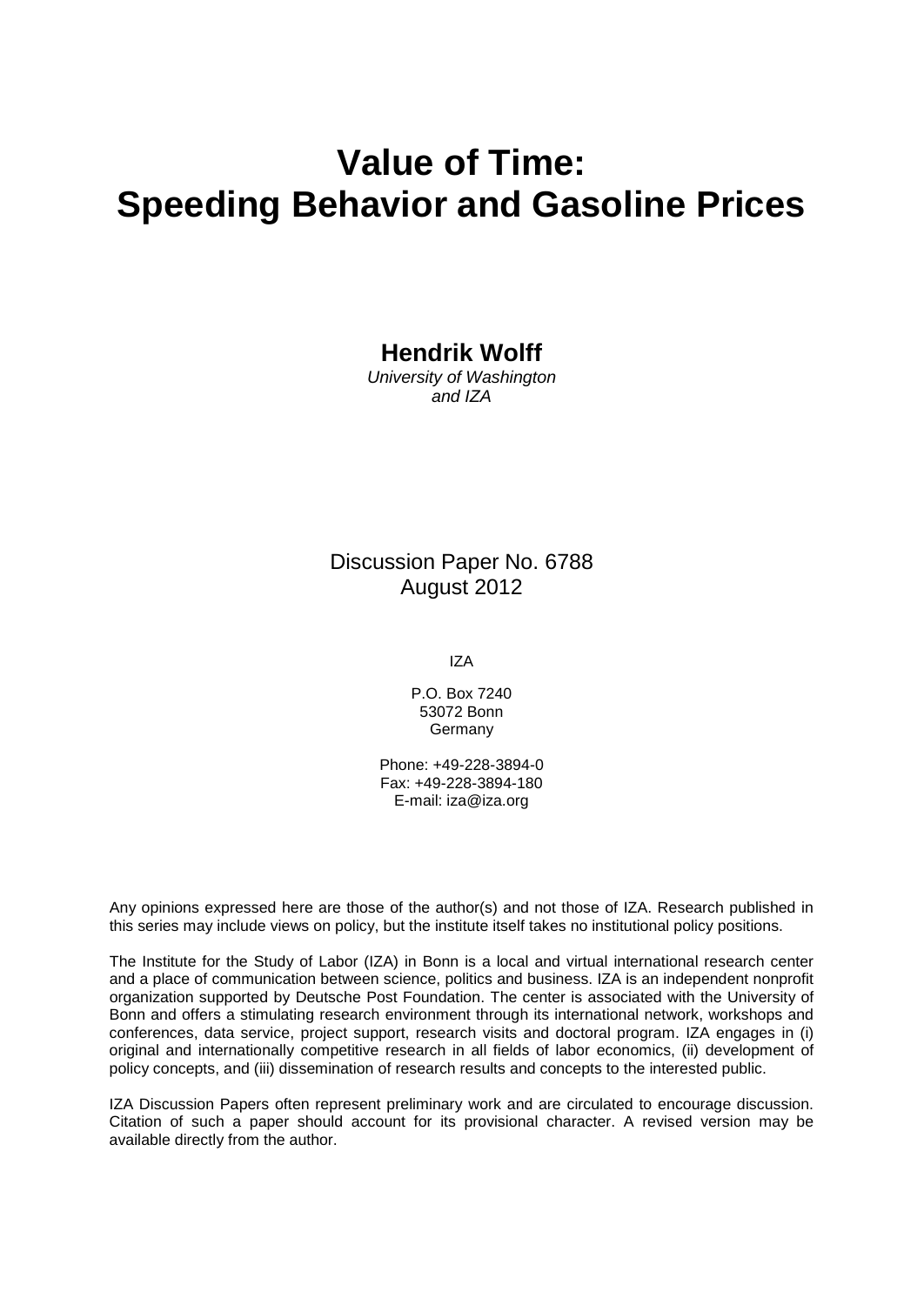IZA Discussion Paper No. 6788 August 2012

## **ABSTRACT**

## **Value of Time: Speeding Behavior and Gasoline Prices[\\*](#page-1-0)**

Do drivers reduce speeds when gasoline prices are high? Previous research investigating this energy conservation hypothesis produced mixed results. We take a fresh look at the data and estimate a significant negative relationship between speeding and gasoline prices. This presents a new methodology of deriving the 'Value of Time' (VOT) based on the intensive margin (previous VOT studies compare across the extensive margin) which has important advantages to circumvent potential omitted variable problems. While our VOT is 50% of the gross wage rate, we show that previous stated preference estimates are likely downward, whereas previous revealed preference estimates are systematically upward biased. We discuss implications, as VOT today is a key parameter in economics and policy.

JEL Classification: D70, J17, K32, Q26, R41

Keywords: value of time, speeding, gasoline price

Corresponding author:

Hendrik Wolff Department of Economics University of Washington 349 Savery Hall Box 353330 Seattle, WA 98195-3330 USA E-mail: [hgwolff@uw.edu](mailto:hgwolff@uw.edu)

I would like to thank Maximilian Auffhammer, Yoram Barzel, Glenn Blomquist, Daniel Brent, Robert Deacon, Mark Jacobsen, David Layton, Daniel Kaffine, Fahad Khalil, Kenneth Small and Kari Watkins as well as seminar participants at Arizona State University, Cornell, Resources for the Future, University of Washington, University of Wisconsin, the 32nd Annual NBER 2011 Summer Institute, the 2011 Inaugural AERE Summer Conference and the TREE seminar for many helpful comments and suggestions. Thanks are also due to Jim Hawkins of the Washington Department of Transportation for providing the speed data. Jim was himself quite speedy with providing the data and answers to numerous questions. All remaining errors are mine.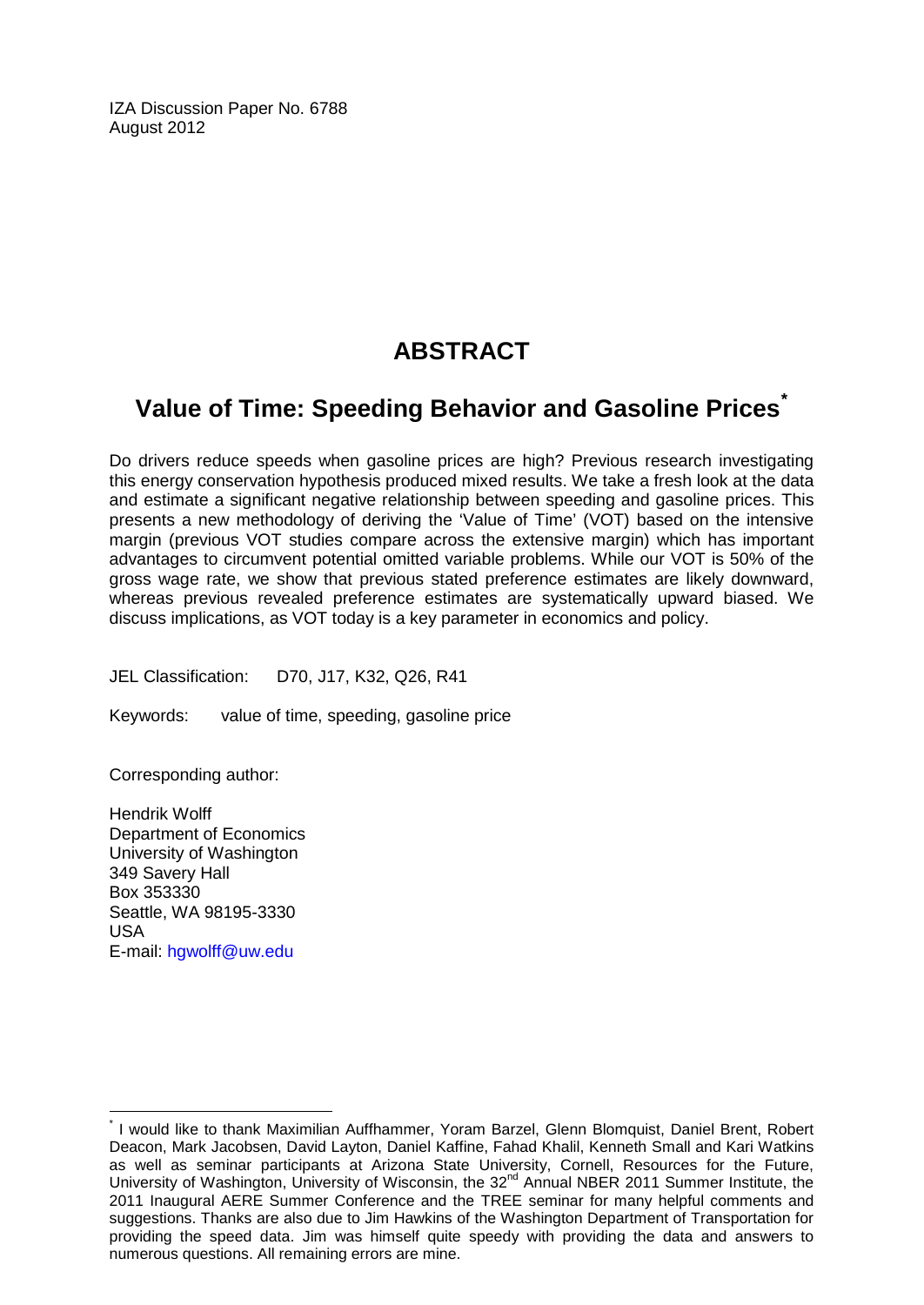#### **1. Introduction**

One of the fundamental constraints in life is time. To manage this scarce resource, in everyday decisions, people tradeoff money for time by ordering food instead of cooking, employing a landscaper instead of gardening, or choosing a taxi over the bus. Quantifying the benefits of saved time has long been a central interest in economics (Becker 1965, DeSerpa 1971) and the 'Value of Time' (VOT) parameter is now a key ingredient to a wide literature in academia and in policy.<sup>2</sup> Ashenfelter and Greenstone (2004) use the VOT to calculate the Value of Statistical Life. VOT estimates have been applied repeatedly in the recreation demand literature (Train 1998, Phaneuf *et al*. 2000), in studies of hedonic travel cost methods (Brown and Mendelsohn 1984), optimal pricing in the airline industry (Gale and Holmes 1993) intrahoushold bargaining models (Gronau 1973), monetary economics (Karni, 1973, Mulligan 1997) and numerous policy evaluations (Calfee and Winston 1998, Bento *et al*. 2011). Importantly, in most countries today, transportation agencies actively work with VOT coefficients to evaluate public infrastructure projects such as to decide whether to build a subway or an additional highway lane. $3$ 

This paper presents an alternative method to reveal the Value of Time (VOT) parameter by analyzing drivers speeding behavior as a function of gasoline prices. In comparison to previous methods in the literature, our approach is fundamentally different, as we identify the VOT based on the *intensive margin*, relying on the continuous choice of how fast to drive on a highway. So far, VOT has been measured by

<sup>1</sup> The term *Time is Money* has first been coined by Benjamin Franklin in his essay *Advice to a Young Tradesman* (1748). *Caccia Alla Volpe* is a classic British-Italian movie with Peter Sellers, known in the U.S. as *After the Fox*. 2

 $2$  The concept VOT is described by many different terms (i.e. value of saved time, shadow price of time, opportunity cost of travel time). *Web of Science* lists over 484 published articles which include the term "Value of Time" in either the title or the abstract of the paper. http://scholar.google.com/ provides over 44,400 links under same search term.<br><sup>3</sup> See DOT (1997, Table III-11) for VOT estimates used by the U.S. Department of Transportation to evaluate

public infrastructure projects and similarly see Mackie *et al*. (2003) for VOT coefficients used in Great Britain.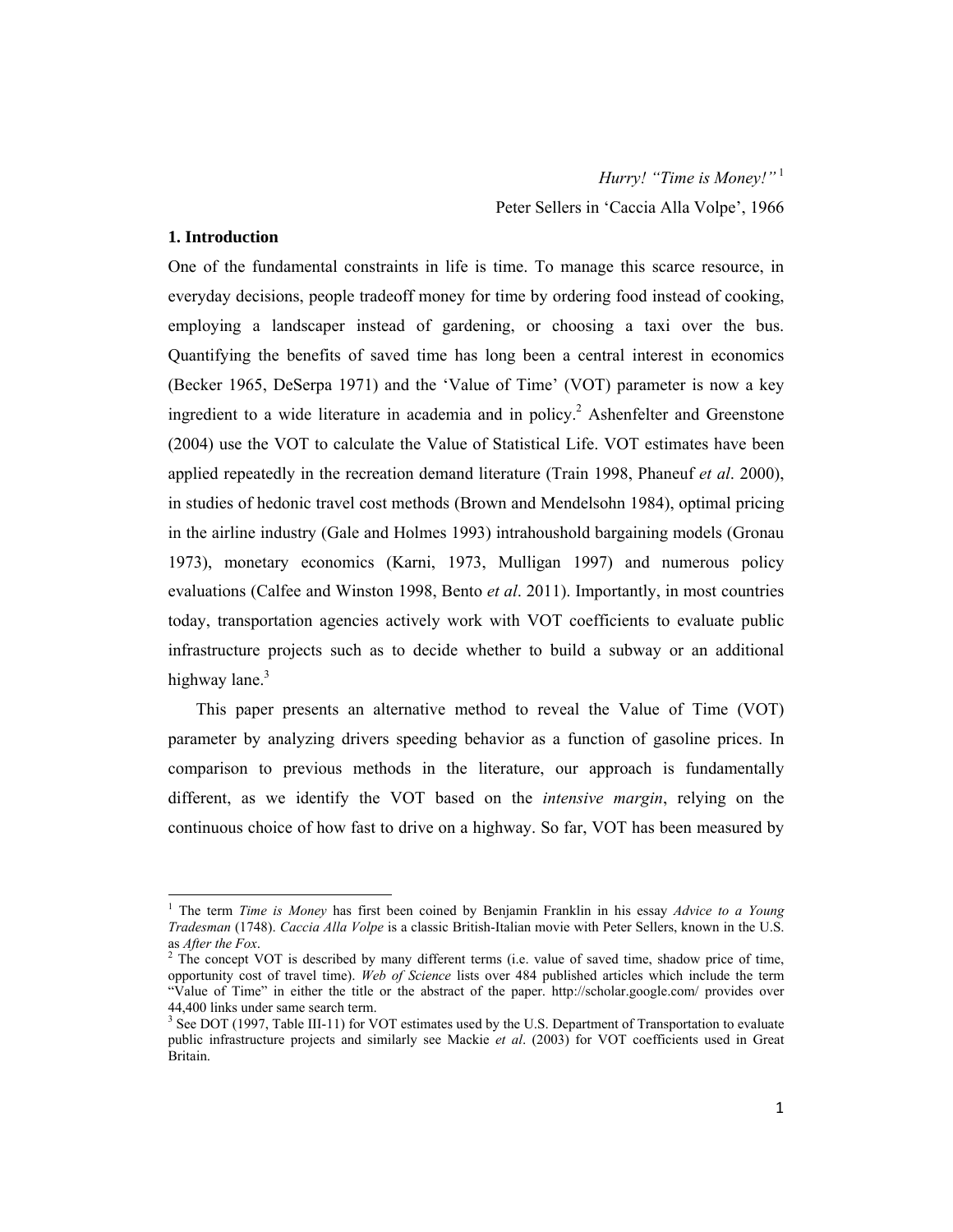the following three methods which are all based on agents choosing options along the *extensive margin*:

- The first method to estimate VOT compares different modes of travel—car, plane or train—relative to the travel cost and time requirements (Beesley 1965, Shiaw 2004, Barrett 2010). These results are likely confounded due to heterogeneous attributes of the travel mode itself. For example, while it is convenient to read a book on a train, one cannot read while driving.
- Studies that use datasets on the same mode of travel aim to overcome this first problem often applying highly creative research designs: The two most prominent papers using revealed preference methods are Deacon and Sonstelie (1985) and Small *et al*. (2005). The first uses a dataset of 170 drivers at differentially priced neighboring gasoline stations and estimates their willingness to pay to avoid waiting at the higher priced gas station, resulting in a VOT estimate of approximately 78% of the gross wage rate. More recently, Small *et al*. (2005) develop a novel econometric random parameter approach to compare choices of motorists paying for toll lanes to circumvent congestion in Los Angeles, finding a VOT of 93% of the wage rate. This set of studies also faces the problem that the VOT estimate could potentially be confounded. Agents can have a distaste of being trapped in traffic jam or waiting at a gasoline station due to psychological costs. Fuel consumption is higher in a stop and go setting as well as the risk of getting involved in an accident differs between lanes. Unpredictability at what time to arrive has its own disamenity value, a feature that generated the literature on the 'Value of Reliability' (i.e. Carrion-Madera and Levinson 2011), which Small *et al*. (2005) estimate to represent one third of the willingness to pay for the toll.
- Third, stated preference studies use survey designs to orthoganalize the confounding variables. This method generally leads to lower estimates. Calfee *et al*. (2001) estimate stated preference VOTs in the range of 14% to 27% of the wage rate, based on rank ordered dichotomous choice models estimating the willingness to pay for toll lanes to avoid congestion.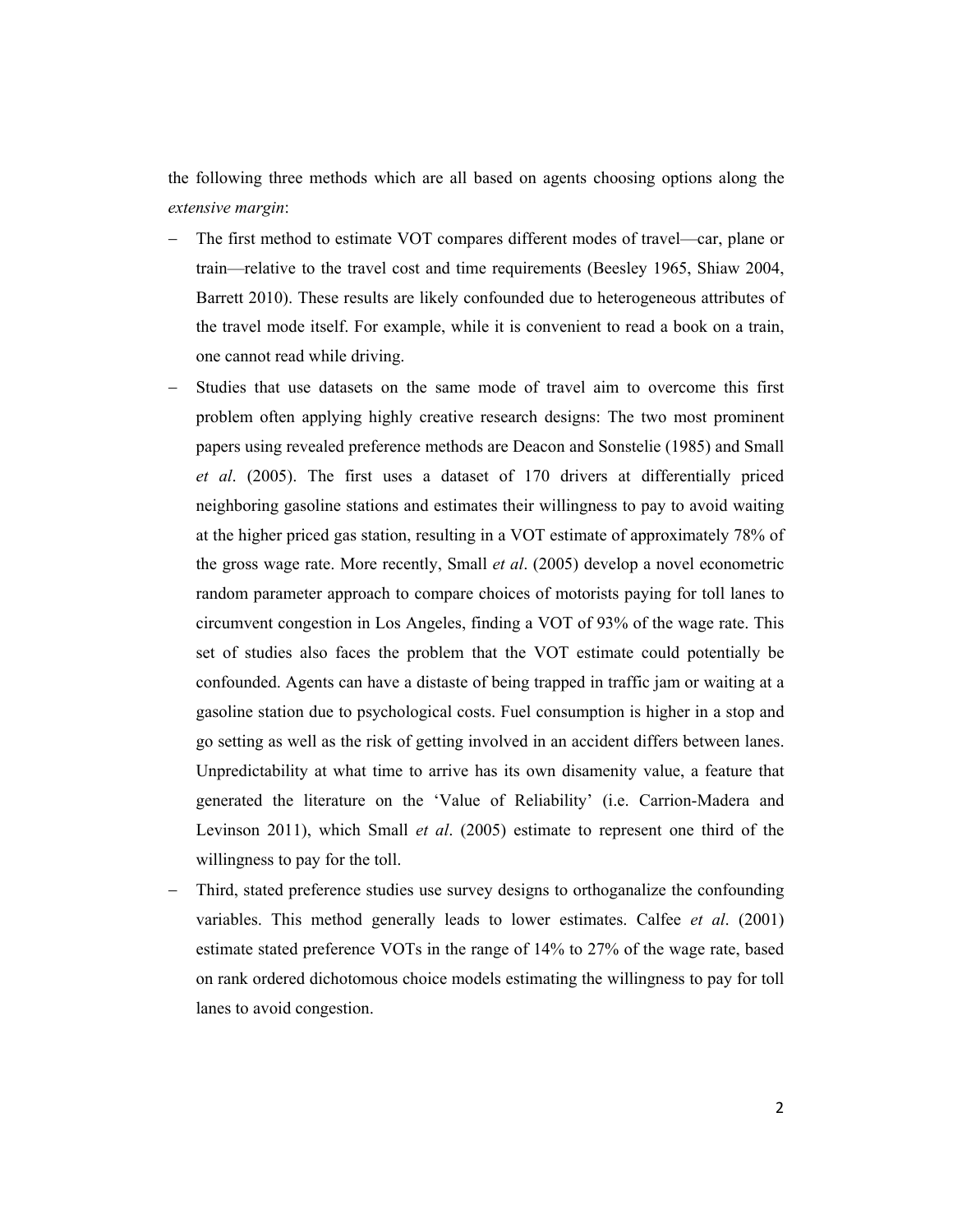Given this divergence in VOT estimates, in this paper we aim to overcome some of the previous methodological problems. First, in our research design, the gasoline price affects a motorist in the same vehicle freely making the choice of how fast to drive on an uncongested highway. In the data analysis, we select long unobstructed horizontal segments of highway only. None of our speed measuring stations is located at a hill, highway curve, on-ramp or off-ramp, where speeds could be influenced by peer drivers and where most accidents occur. Second, our driver is not required to make a discrete choice between a congested lane and a faster high occupancy vehicle (HOV) or toll lane  $(HOT)^4$ , that come with different bundled attributes that could interfere the estimation. Furthermore, while our estimate of the elasticity of speed with respect to the price of gasoline of minus 0.01 is low in magnitude, we actually see this as an advantage because this small change of speed (corresponding to minus 0.27 mph for a one dollar increase in the price per gallon of gasoline) is arguably much less confounded with other variables.

In order to investigate such VOT bias functions, we evaluate changes in traffic safety due to the change of 0.27 mph, as well as changes to the probability of obtaining a traffic ticket. We find that these sources contribute to a striking bias of 27% of the VOT value. After correcting for these, we find that the average driver values time at roughly fifty percent (or 45% to 57%) of the gross wage rate. Given that the small *marginal* change of 0.27 mph produces this substantial bias of 27%, we ask how *non-marginal* changes in speed affect VOT estimates (as in previous dichotomous choice settings). Our simulations of various bias functions show distressing results and call for careful experimental designs in future VOT studies.

To put our VOT estimate into context, the magnitude is between *stated preference* derived estimates and *revealed preference* methods. 45%-57% is lower than most of the revealed preference work, indicating that prior studies may have capitalized into the VOT the omitted disamenities of the outside option—i.e. being agitated when waiting in line or in traffic jam. On the other hand, at 45%-57% our estimate is higher than what is estimated by most stated preference methods. We suggest new interview

<sup>&</sup>lt;sup>4</sup> Typically, single occupancy vehicles are banned to use High Occupancy Vehicle (HOV) highway lanes. An increasing number of highways allow however single passengers to use these lanes when a toll (T) is paid. These lanes are referred to as HOT lanes. Calfee *et al*. (2001) and Small *et al*. (2005) study toll lanes.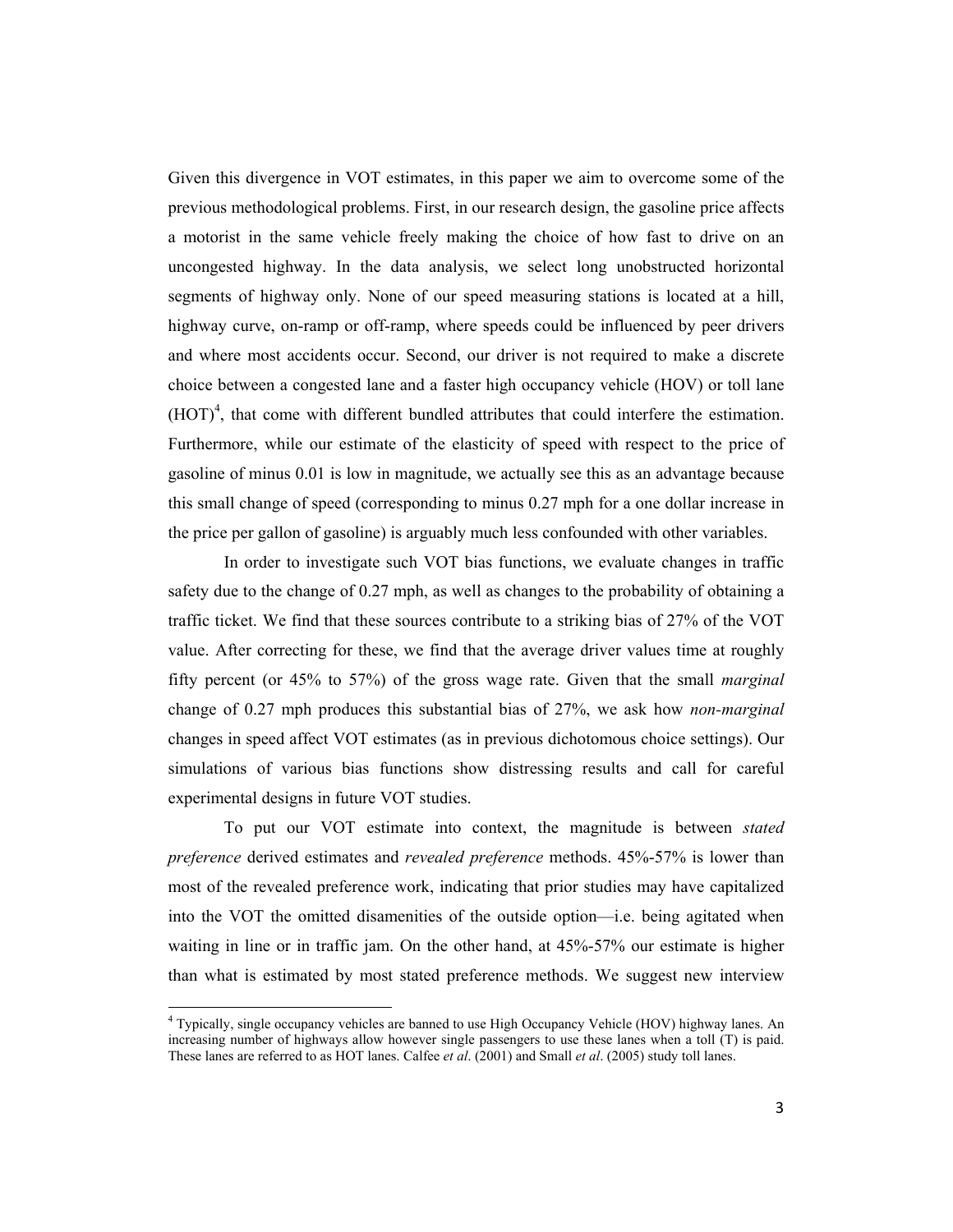questions to reveal attitude and preference values which can potentially help to close the gap of the diverging VOT estimates in the literature.

Moreover, our study contributes to the rapidly evolving transportation literature asking: Do motorists seek to conserve gasoline by reducing speeds in times of high gasoline prices? While this hypothesis has been repeatedly investigated (Peltzman 1975, Dahl 1979, Blomquist 1984, Goodwin *et al.* 2004)<sup>5</sup>, recently Burger and Kaffine (2009) find the opposite: with *rising* gas prices, speeds *increase*. Though at first counterintuitive, this result stems from the fact that higher gas prices decrease congestion. Burger and Kaffine (2009) then investigate the price-speed relationship exclusively during uncongested night time periods and they (contrary to the result of our study) reject the energy saving hypothesis that drivers reduce speeds when gas prices are high.

In this paper, we take a fresh look at the data and estimate a statistically significant and robust negative relationship between speeding behavior and gasoline prices. We make a number of methodological contributions. First—instead of using annual (as in Peltzman 1975, Dahl 1979, Blomquist 1984) or weekly data (Burger and Kaffine 2009)—we collect the most disaggregated hourly dataset of speeds available for the State of Washington. Second, because gasoline prices are highly seasonal (with increasing prices during the summer and lower prices during darker winter months), we show that neglecting to cautiously control for external driving conditions produces an erroneous rejection of the gasoline conservation hypothesis. To this end, we construct a dataset with the most homogenous exterior environment possible, controlling for high frequency intraday weather and traffic related congestion effects. In sum, these changes are essential to obtain, what we believe to be a much cleaner estimate of the causal effect of the gasoline price on speeding behavior.

This paper proceeds in two broad stages. In the first stage we estimate the impact of the price of gasoline on speed and in the second stage we introduce a simple model to derive the corresponding VOT parameter. In the next section we describe the data of the first stage. Section 3 discusses the econometric framework and provides the estimation

 $5$  Using aggregate annual speed data, this literature empirically is inconclusive. Burger and Kaffine (2009) are the first to use disaggregated weekly speed data while exploiting intra-year changes in gasoline prices.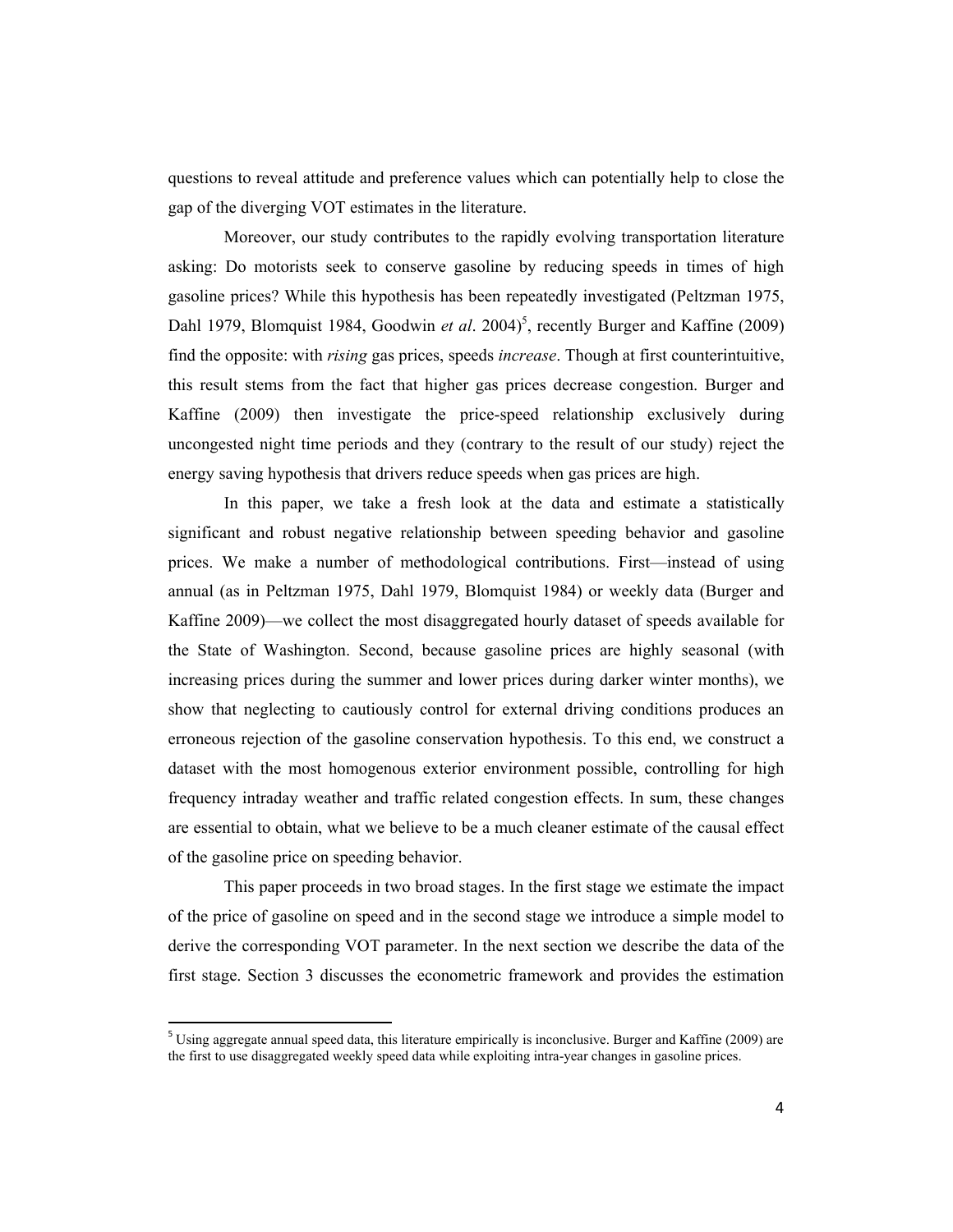results. Section 4 develops our VOT approach, analyzes sources of bias and discusses the results in the context of previous studies. We conclude in section 5. Finally, the appendix provides details on the data collection and data processing, describes some estimation and analytical methods and presents additional robustness checks.

#### **2. Data**

The ideal situation to observe the effect of gas price on vehicle speed would be a freeway with no speed limit in a location with no congestion under perfect weather conditions. Drivers would only be constrained by their value of time compared to gas prices and the perceived safety impacts of speed. We have therefore limited our study to locations with a speed limit of 70 mph, the highest speed limit in Washington State.

 For this study, we merge hourly data from the following five datasets from January 3, 2005 to December 31, 2008. First, we use hourly speed data collected by the Transportation Data Office of the Washington State Department of Transportation (WSDOT) at eight rural locations in Washington. Because uphill or downhill locations can vastly increase the variance of speeds due to different types of drivers and vehicle attributes<sup>6</sup>, we choose those speed measuring sites that are located in long horizontal segments of the highway. Furthermore, all sites are located away from on-ramps and offramps where vehicles can be merging. We also ensure that none of the sites include horizontal curves. Finally we only pick sites with speed limits of 70 mph in *both* directions of the highway.<sup>7</sup> Our sites are entirely located in low traffic volume areas, with a per-lane average of one vehicle passing the loop detector every 29.5 seconds. This has the advantage that neighboring vehicles have relatively little influence on peer drivers. Each hour WSDOT records all vehicles passing over the loop detectors and quantifies speeds in five mile per hour (mph) increments from 35 mph to above 100 mph. Information on the site locations are provided in Table 1 and further details on the WSDOT data are discussed in the Appendix.

 $^{6}$  Hilly sites may also interfere peer drivers when lines of vehicles build behind slower moving trucks.

 $^7$  A speed limit of 70 mph in one but not the other direction may indicate that the chosen segment of highway is not unobstructed, shortly after or before the loop detector, which could influence driving dynamics. We limited our selection to sites where we could verify that the speed limit is 70 mph in both directions.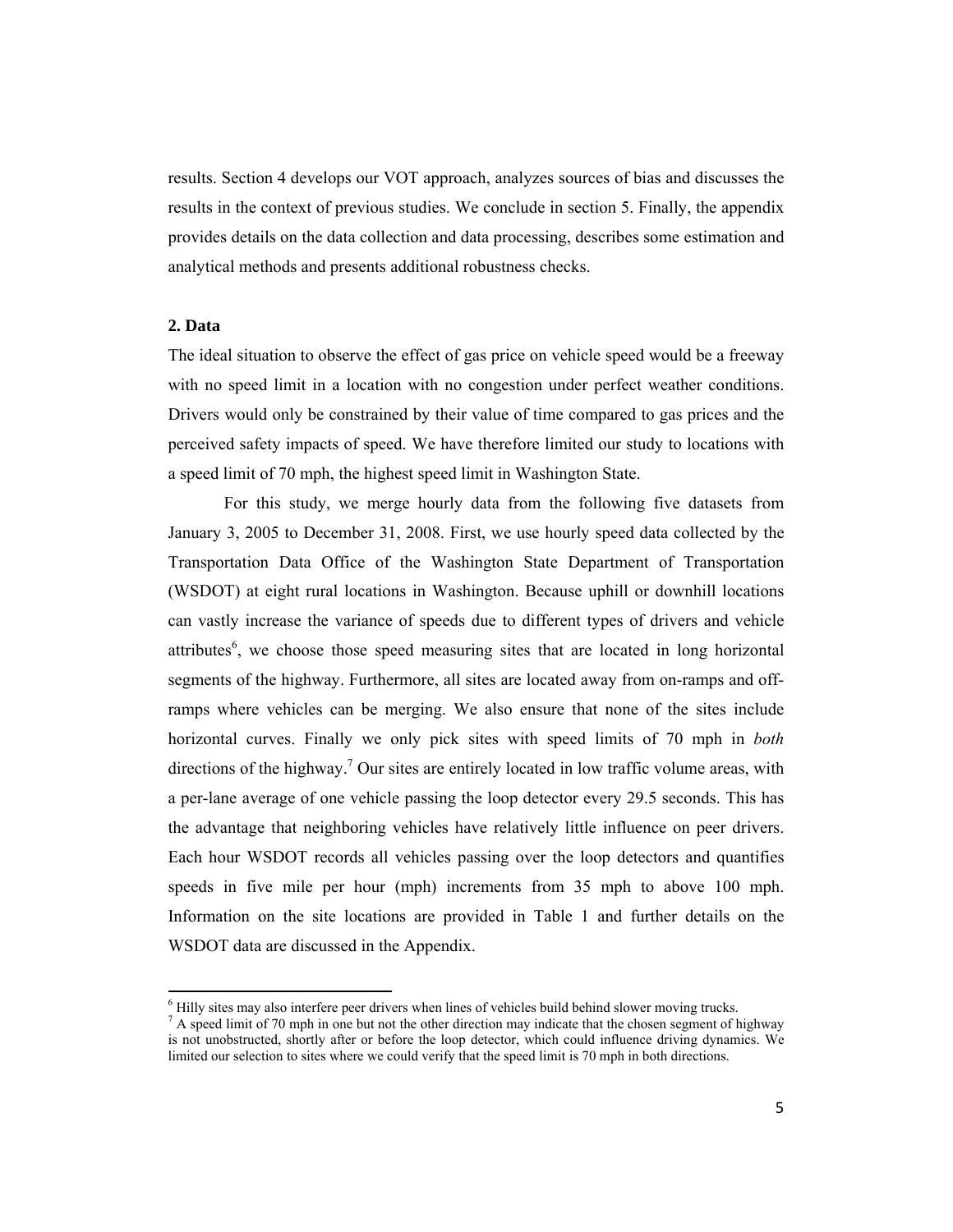Because weather conditions can severely impact driving, we collect hourly temperature precipitation and visibility information from the weather stations closest to our speed measurement sites, as indicated in Table 1. Hourly weather data are downloadable from the NOAA Local Climatological Data database from January 2005 to December 2008. We collect gasoline prices from the Department of Energy's Energy Information Administration. Prices are given as an average of retail prices across the state of Washington using sales of all grades.

Finally, we collect site specific monthly local unemployment rate statistics and per capita personal income of the metropolitan statistical areas nearest to the respective highway location. Unemployment data are drawn from Local Area Unemployment Statistics of the Bureau of Labor Statistics (2005-2008) and income from the CA1-3 series of the Regional Economic Accounts at the Bureau of Economic Analysis (2005- 2008). Table 2 summarizes the descriptive statistics of our data collection.

The relationship between gasoline price and weekly average vehicle speed is displayed in Figure 1 using the data of our eight speed measuring sites. Often observations are missing in large portions of the dataset, which is typical for speed measures. Rather than interpolating the missing hourly speed data, all observations are dropped from the dataset with missing speed information, which reduced the original dataset by 18.9%. Also Figure 1 shows that gas prices are cyclical in nature with higher prices in the summer and lower prices in the winter months corresponding with the cyclicality in speeds.

#### **3. Method and Results**

In order to test whether motorists seek to conserve energy by reducing speeds, our main task is to estimate the direct causal effect of the price of gasoline on speeding behavior. Burger and Kaffine (2009) show that this direct effect has to be estimated in the absence of congestion because otherwise observed speeds are merely a reaction of changes in travel demand affecting congestion.<sup>8</sup>

<sup>&</sup>lt;sup>8</sup> Burger and Kaffine (2009) analyze vehicle speeds both on uncongested and congested freeways in Los Angeles. They find that in an uncongested condition there does not exist any statistically significant effect on gasoline prices. In contrast, in congested conditions (from 6 to 8am and 4 to 6pm), they find that for every \$1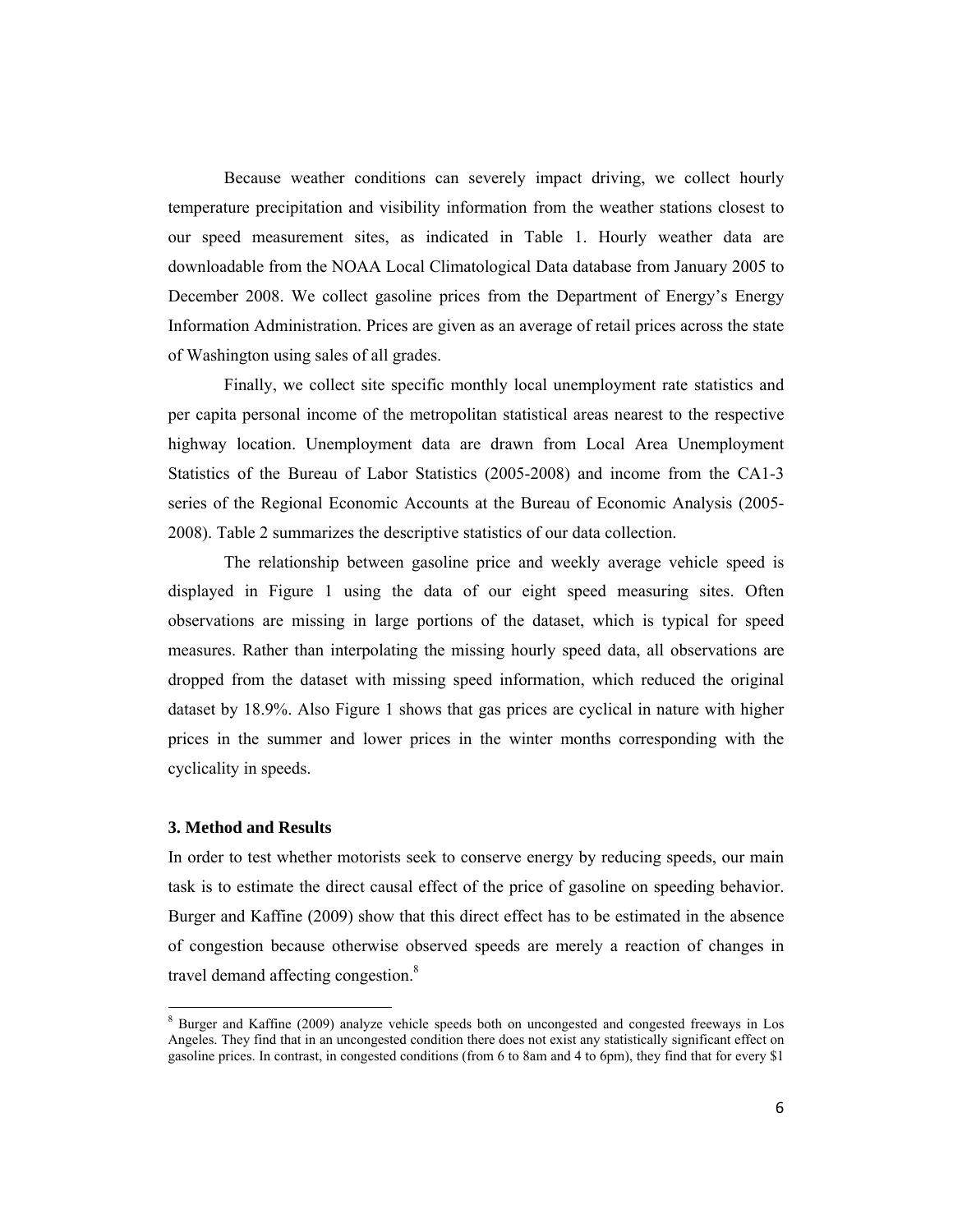As a reference, here we first start by estimating the relationship between speed and gasoline using the same method as in Burger and Kaffine (2009). Using the night hours of 2am to 4am as the time of the uncongested condition, the average speed in week *t* and highway *i* is estimated by

$$
Speed_{it} = \alpha + \beta * price_t + \gamma X_{it} + F_i + Y_t + \varepsilon_{it}
$$
\n
$$
(1)
$$

where *price<sub>t</sub>* is the weekly average gas price,  $F_i$  are freeway site fixed effects,  $Y_t$  are year fixed effects and  $X_{it}$  are precipitation, holiday and summer dummies as well as income and unemployment. The results in Table 3 column (1) show that across all sites, speeds significantly *increase* by 0.46 miles per hour for a one U.S. dollar *increase* in gasoline prices. Hence, similar to the results by Burger and Kaffine (2009), according to this methodology, our dataset would suggest that the energy conservation hypothesis should be rejected.

To explore the causes that drive this result, we analyze the potential effect of road conditions that could confound this estimate. Seasonality turns out to be important because of its correlation with the cyclicality of gas prices. In the summer, speeds may be higher because of better visibility—extended daylight and less rain—and no freezing temperatures. In column (2), we control for seasonality by introducing month dummies *Mt*. The estimates of column (2) confirm this hypothesis: speeds are 2.4 mph lower in December compared to the fastest month of the year, July, and the gas price coefficient renders insignificant. Because gas prices exhibit cyclicality, in this paper we will control for seasonality in all further regressions. Also, since the composition of the vehicle fleet changes both over seasons and years, in addition to the month fixed effects also year fixed effects will be always included. To investigate the robustness of these weekly results, in column (3) we add to equation (1) all the amenable regressors and interaction

<u> 1989 - Johann Stein, marwolaethau a bhann an t-Amhain an t-Amhain an t-Amhain an t-Amhain an t-Amhain an t-A</u>

increase in gas prices, the average increase in freeway speeds is 3.4 miles per hour (mph). Based on the insignificant change in uncongested speeds, they conclude that perhaps the value of time is high enough that the difference in speed cannot be controlled by a change in gasoline prices. Instead of freeways in urban areas of California, we turn to speed data in less populated portions of Washington State. These areas have the advantage of having speed limits of 70 miles per hour which is higher than the maximum speed limit of 65 mph in the more densely populated areas in L.A.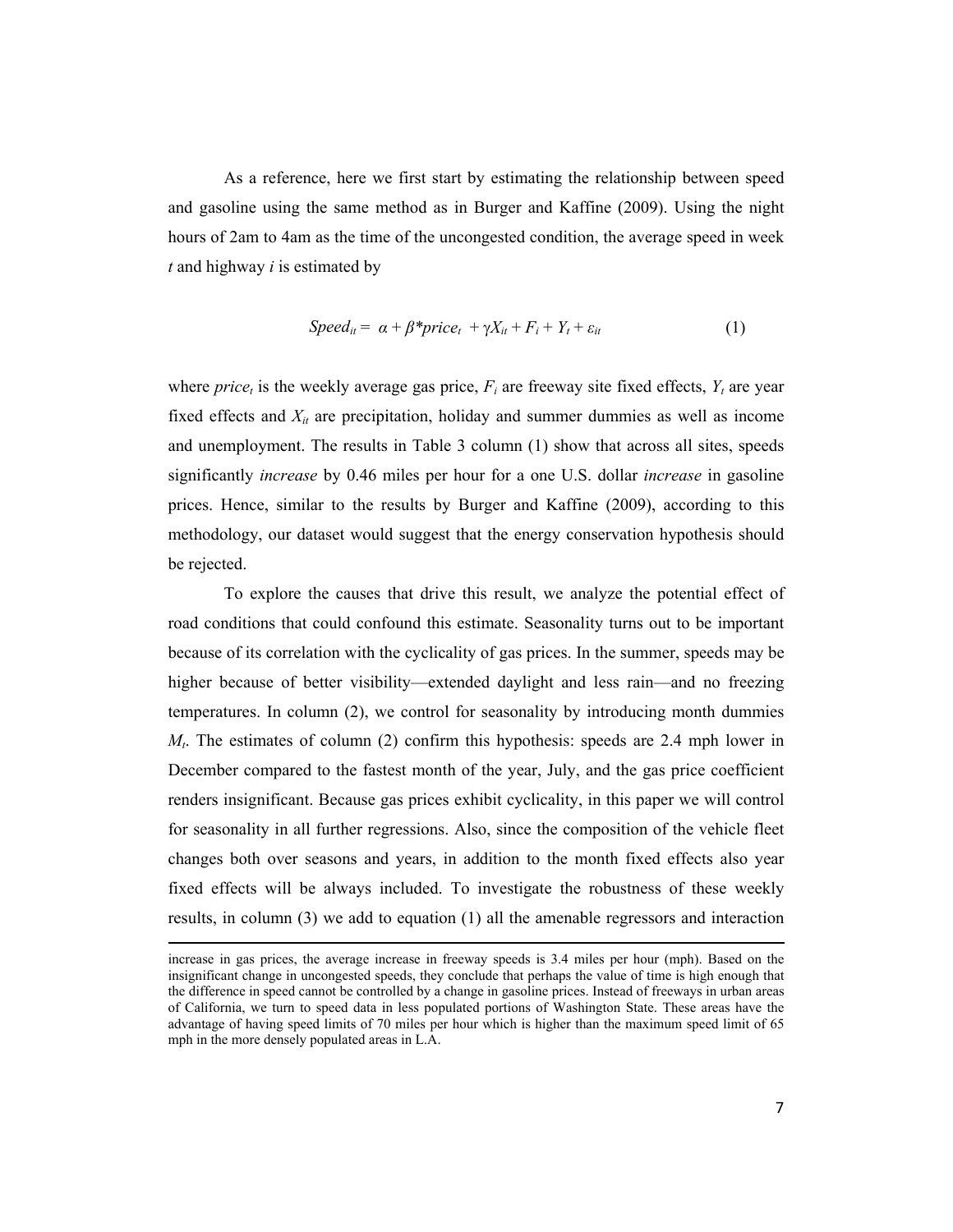of fixed effects of our later preferred hourly specification model and find that the price effect is still insignificant using the weekly average speed method.

Finally, column (4) to (6) repeat the estimation for the workday hours from 4pm to 6pm, which we define as the PM time period.<sup>9</sup> Here, again, we find that the within year speed difference of 2.7 miles per hour shows the importance of controlling for seasonality and we show that over the various specifications (analogous to the specifications in column (1) to (3)) the coefficient on price leads to non-robust results.

Overall, with weekly data, these first estimation results of the effect of gasoline price on speed are inconsistent with the energy saving hypothesis. The estimation results are also inconsistent with the finer conditioning method that we will apply in the following section.

#### *Dataset Refinement*

In order to further eliminate factors that confound the relationship between speed and gas price, some data refinements are applicable. Compared to the above estimation method, in the following, we make two major changes. First, instead of using weekly averages, we will work with hourly speed data. Secondly, we rely on constructing a dataset with the most homogenous exterior conditions as possible. Our first step is the filtering (dropping) of data for any hour and site with the following conditions:

- A. All observations are dropped if the average speed is less than 67 mph. By filtering for time periods with unusually low speeds (due to accidents, temporal construction activities, congestion or other factors) any unusual hour is removed from these typically uncongested segments of roadway.
- B. We only like to work with traffic information at times of perfect sky conditions. The 'visibility' variable provided by NOAA measures visibility in one mile increments from below one mile to ten miles of visibility. In our study we drop all observations with a visibility of less than ten miles.

<sup>&</sup>lt;sup>9</sup> The PM period refers to the set [4:00pm, 6:00pm) on weekdays, which is the peak traveling period under daylight conditions. Afternoon weekend and holiday hours are excluded from the PM period. Holidays are defined in the data Appendix.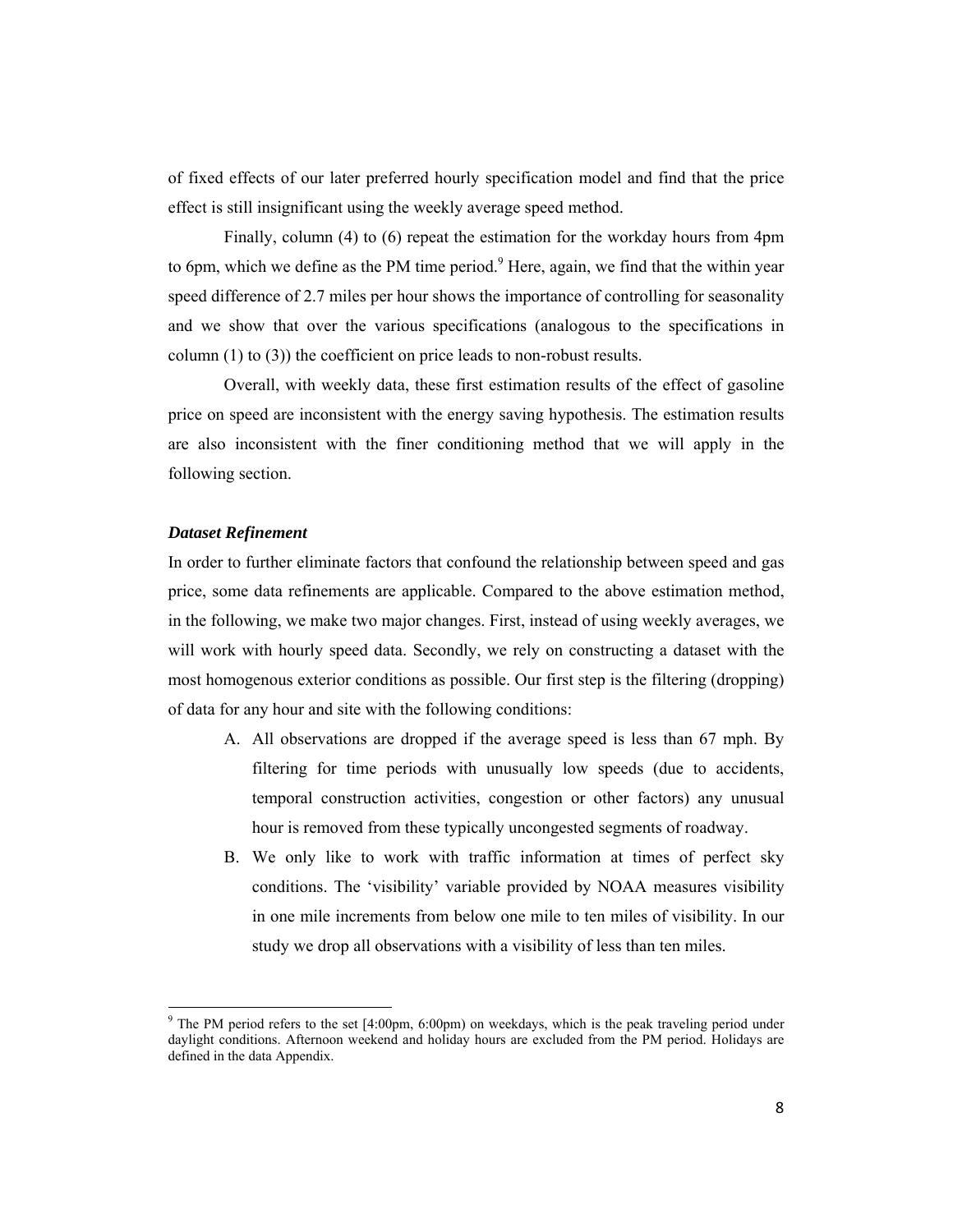- C. Precipitation can substantially alter traffic behavior. To account for this all hours with rain, including hours with trace, are dropped from the data set (see the Appendix for our handling of trace in the dataset). We also delete all observations two hours after any rain occurred because the spray from wet roads may still alter visibility and traffic flow.
- D. Finally, all hours are dropped with outside temperatures of 32 degrees Fahrenheit or less. In addition all hours are dropped if temperature is missing in a 'winter' month, whereby we define 'winter' site-specific as the set of months with historic (2005 to 2008) minimum temperatures below 32 Fahrenheit.

Note that none of the conditions A. to D. should be correlated with the direct behavioral response of speeds due to a change in gas price. To obtain this dataset, the total number of observations was reduced by 36%. The percentage reductions by each variable are displayed in Table 4 in columns (1) and (2) and specifically for the PM time period in columns (3) and (4). As will be explained below, for various reasons the PM period is our preferred time period in the analysis. Overall Table 4 shows that the weather variables have the largest influence on the reduction of the number of observations. Condition A that the average speed is below 67 mph—reduces the dataset by 15% in the 24 hour period. However, in the more important afternoon PM period, only 2% of the data are dropped because of this condition.

By conditioning on the set A. through D. to obtain the dataset of speeds with the most homogenous exterior conditions as possible, we are now in the position to estimate the direct impact of the price of gasoline on drivers speeding behavior by

$$
Speed_{ih} = S(P, \theta) = \alpha + \beta * price_t + M_t + Y_t + F_i + \gamma X_{it} + \varepsilon_{it}
$$
\n(2)

where *Speed* is the average speed at hour *h* and site *i* and all the remaining variables are defined as under the specification in (1). The resulting estimates of coefficients together with their robust standard errors which are clustered by week are shown in Table 5, along with the adjusted R-squared statistic measuring the fit for each equation.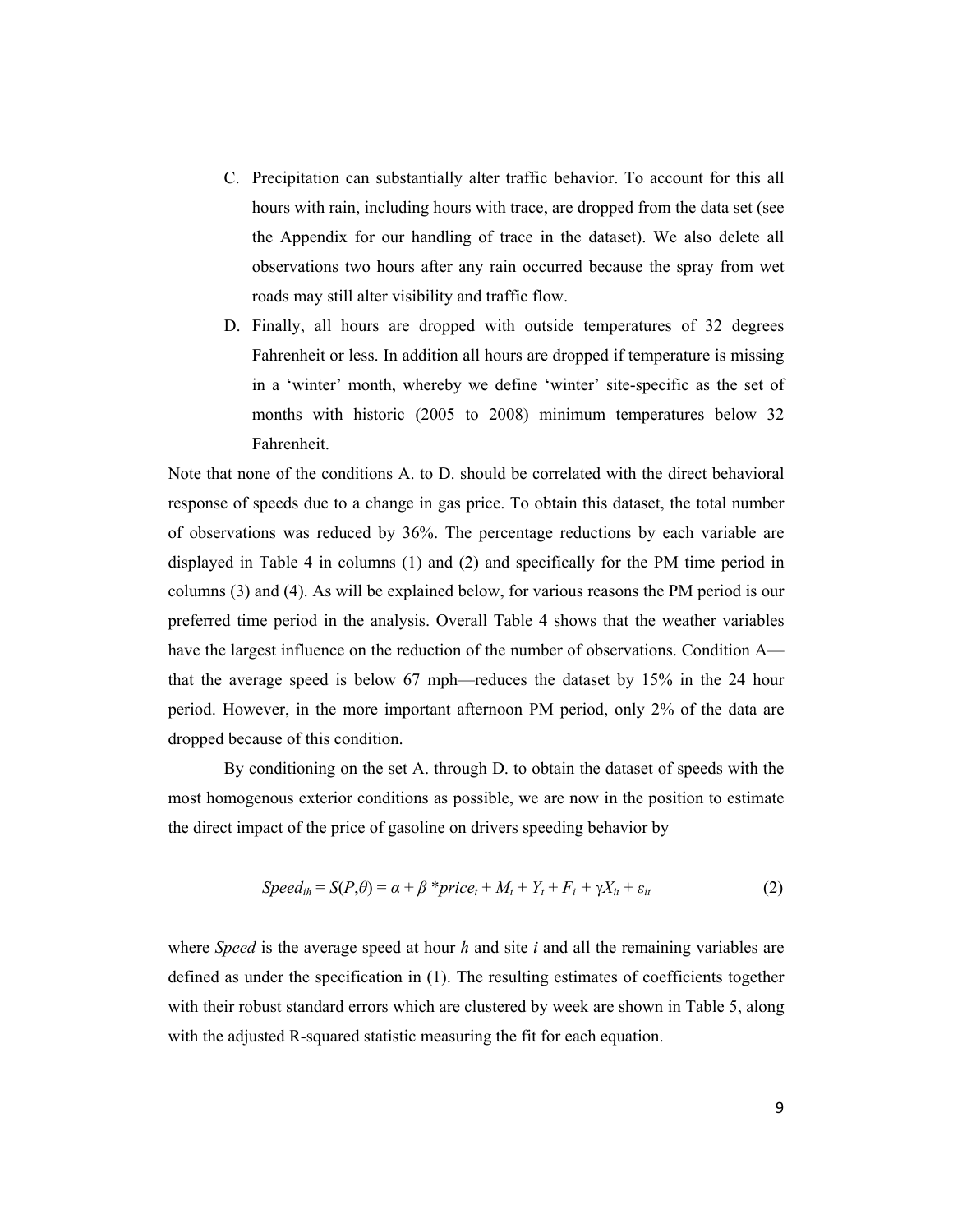Panel A of Table 5 shows that speeds significantly decrease by 0.16 to 0.19 miles per hour (mph). Column (1) confirms the significance of the month dummies. Note, however, that the inter-year speed range is equal to 0.6 miles per hour from January to July and hence the cyclicality is much less pronounced compared to the cyclicality in the weekly regression of Table 3. Column (2) in addition displays the hourly fixed effects and shows that speeds are generally highest in the afternoon/after-work time period of 4pm to 6pm. The final regression, column (3), additionally controls for timeblock dummies which account for non-workdays (Saturday, Sunday and Holidays), and weekday time periods whereby weekday time periods are further divided into AM, Midday, PM, Evening and Night fixed effects. $10$ 

Building upon this basic regression framework, in Panel B of Table 5 we interact all fixed effects with each other and we find that the magnitude of the gas price coefficient slightly increases to  $-.20$  to  $-.0.22$  in column (1) and (3), the latter also controlling for income and unemployment. While both income (correlation of 0.41) and unemployment (correlation of 0.32) are highly correlated with gas price, we find that only unemployment has a modest but significant negative effect on speed, while income instead is insignificant. Finally in column (2) and (4) we unpool the gas price coefficient over the timeblocks and find that generally speeds reduce most in the weekday PM period and reduce least in the AM period and at night time (statistical significant based on p<0.01 level Wald-tests). The speed reduction effects due to a one dollar increase in the price per gallon of gas are displayed in Figure 2 joint with their 95% confidence intervals.

Because speeds are generally highest in the PM timeblock (see the hourly fixed effects in Panel A of Table 5), with our objective to work with a sample of drivers as homogenous as possible, we will continue to analyze the PM time period in more detail. This PM vehicle fleet is likely more representative with respect to the behavior of private vehicle owners. Instead, in other time periods of the day, the share of private vehicles to trucks and commercial vehicles is lower. Speed reactions by trucks and commercial vehicles are arguably more heterogeneous because their speeds are constrained by vehicle

<sup>&</sup>lt;sup>10</sup> The timeblocks are defined on weekdays as AM 6am-10am, Midday 10am-4pm, PM 4pm-6pm, evening until midnight and nighttime from 0am to 6am. Holidays and weekends comprise the non-workday timeblock whereby Holidays are defined as in Appendix.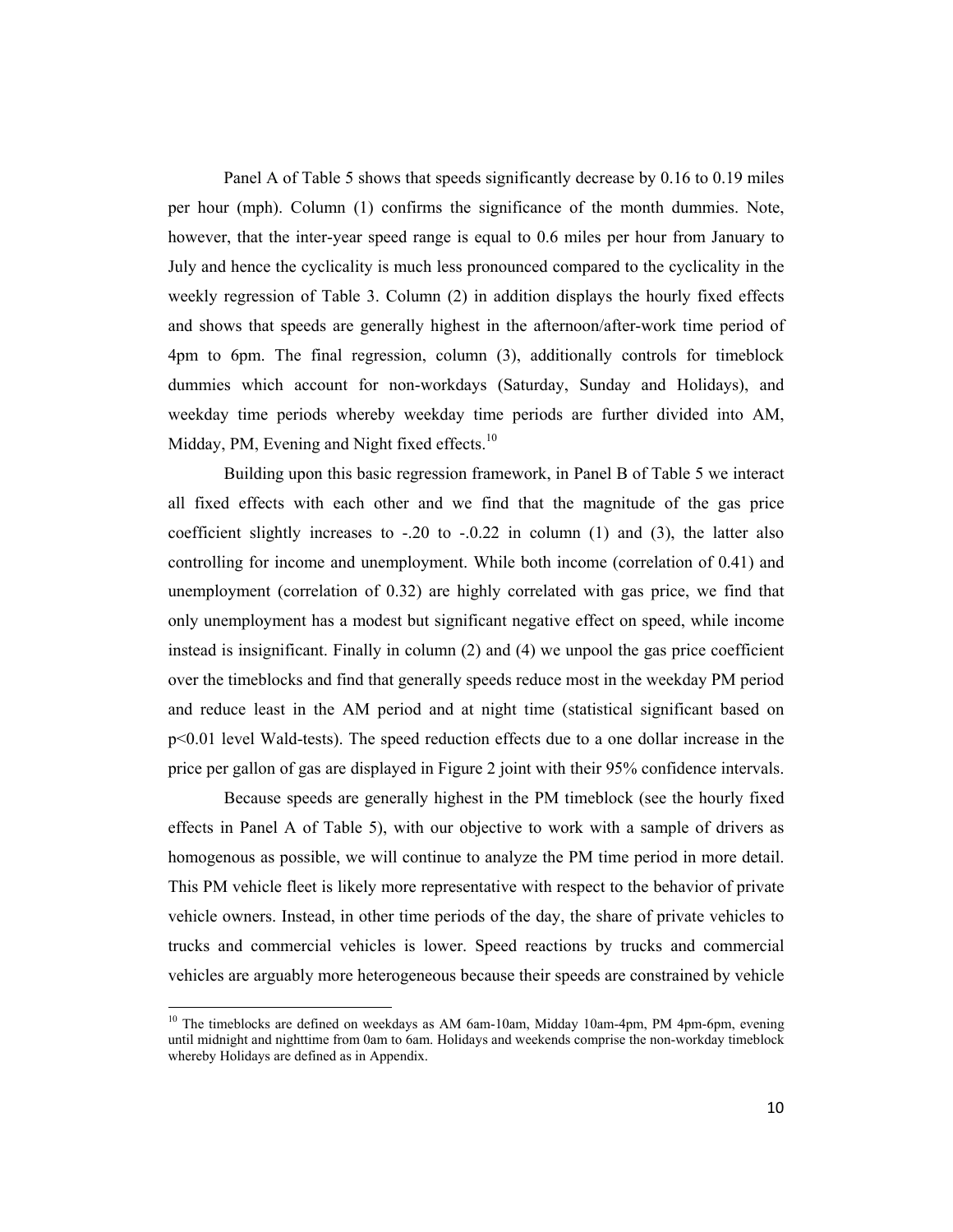type and weight.<sup>11</sup> Also, the incentive to conserve gasoline by commercial drivers is different if gasoline expenses get reimbursed. Table 6 displays the results of the PM models analogous to the previous specifications and shows that gas prices reduce speeds by 0.25 or 0.29 mph for a \$1 increase in the price of gasoline per gallon. Also note that for the PM model now income renders significant with a positive sign, as expected. Our preferred estimate of the PM model is column (3) implying a significant reduction of speed by 0.27 mph or equivalent an elasticity of speed with respect to the price of gasoline of minus 0.01. This translates into 1.07 billion dollar of gas expenditure savings on all U.S. highways annually if all drivers reduce the speed by 0.27 mph at a current gas price of four dollar per gallon. While the estimated speed reduction is low in magnitude, this has the advantage that the corresponding VOT may be less confounded by other attributes, an issue that we will discuss in Section 4.

#### **4. Value of Time (VOT)**

The literature on estimating VOT started with the seminal work by Beesley (1965) and today can be categorized into the following three approaches. First, VOT estimates are derived by comparing different modes of travel with each other relative to the travel cost and time requirements (Beesley 1965, Shiaw 2004, Barrett 2010). Second, pricing studies use datasets on the same mode of travel (e.g. Deacon and Sonstelie 1985, Small *et al*. 2005) where motorists make discrete choices of either paying to avoid congestion or waiting in line, often for a prior unknown amount of time. Finally, stated preference methods (Calfee *et al*. 2001, Small *et al*. 2005) are estimated via discrete choice models.

This paper provides an alternative method which permits to address some of the conceptual problems that have plagued the VOT literature. Our method does not depend on either different travel modes, or substantially different travel characteristics, such as choosing a HOT lane. As such, our empirical estimate promises to be less confounded. In our preferred specification, we find that speeds reduce by 0.27 mph per dollar increase

<sup>&</sup>lt;sup>11</sup> While our data does not distinguish between type of vehicles (by counting the number of axles or weight), the variance of speeds within the PM period is 50% lower compared to other time periods (variance calculated based on conditions A. to D.). This indicates that the PM time period is more homogenous with respect to the composition of the type of vehicles.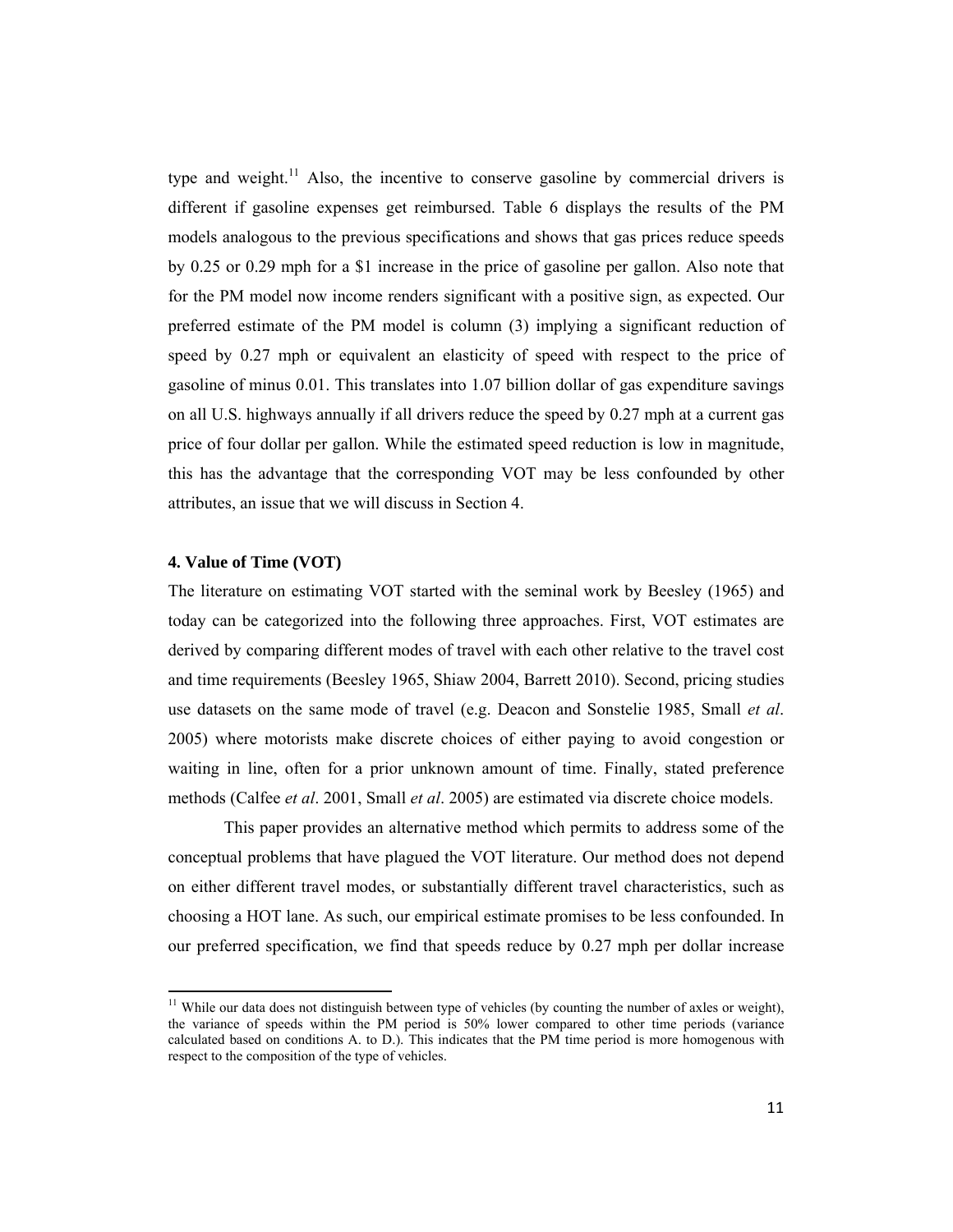per gallon of gasoline in column (3) of Table 6. The relatively small change in speeds suggests that concerns of other confounding factors can likely be omitted in the interpretation of our resulting VOT estimate. More generally, the advantage of our study is that the VOT is derived by basing the estimate on the intensive margin and not (as in previous studies) on the extensive margin of making choices among different bundles of attributes. These attributes, we argue, have their own values and hence can interfere with the estimation of the VOT parameter if they are not carefully controlled for.

From the theory point of view, the approach is simple. Increasing the speed *S* above 60 miles per hour increases gasoline consumption  $g(S)$ . Given the price of gasoline *P*, a driver minimizes total costs  $C(S|P) = Pg(S|P) + VOTt(S|P) + d(S|P)$ . Hence drivers equalize the marginal cost of gasoline expenditures *P*δ*g*/δ*S* with the marginal time saving with respect to speed, δ*t*/δ*S*, times the drivers subjectively perceived value of time (VOT), minus the marginal disamenity of driving at a higher speed δ*d*/δ*S*. Here, *d*(*S*) can represent the dollar value of any disamenity of fast driving such as the cost of stress or the risk of getting involved in a traffic accident, with *d*(*S*) monotonic increasing and convex in *S* over the range of values considered here*.* Totally differentiating

$$
VOT = -[P\delta g/\delta S + \delta d/\delta S]/\delta t/\delta S \tag{3}
$$

it is easy to show that  $dS/dP < 0$ , hence a rational motorist will reduce speeds with higher gasoline prices.

In order to calculate VOT, we need to derive a number of additional parameters that we re-estimate from prior results in the engineering literature. First,  $t(S) = n/S$  is simply a physical relationship assuming a vehicle occupancy rate  $n = 1.2$  during the workday period from 4:00pm to 6:00pm (see data Appendix). Second, for now, for simplicity, we assume that δ*d*/δ*S* = 0 (an assumption that we will carefully examine in the discussion section below to derive the bias functions). Finally, we derive  $g(S)$  by using the data of West *et al*. (1999). Based on nine vehicles sampled from a mix of automobiles and light trucks of model years 1988–1997, we piece-wise linearly estimate that the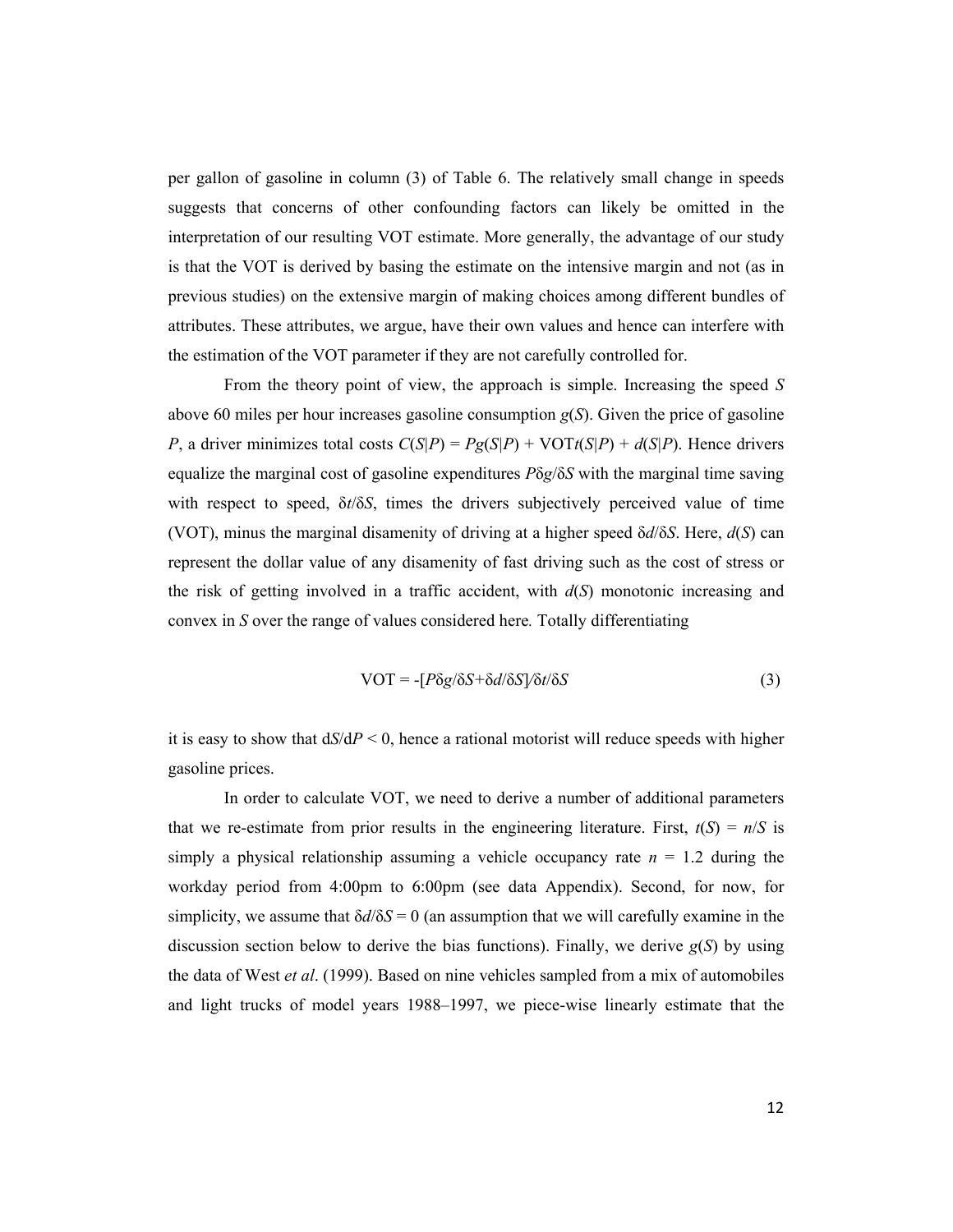derivative  $\delta g/\delta S = 0.06018$  in the relevant interval of  $S \in [70,75]$  (see details on the function *g* in the Appendix).

To exemplify, consider a driver traveling exactly the distance of 70.82 miles. For a price increase from three to four dollar per gallon, we estimate that speeds reduce by 0.27 from 70.82 mph to 70.55 mph. Hence her travel time increases from one hour to one hour and 14 seconds. This increase in travel time comes at the benefit of savings of 43.56 cubic centimeter in gasoline consumption equivalent to expenditure savings of 4.6 cents over the distance of 70.82 miles. These saved 4.6 cents over the additional 14 seconds per passenger (equal to a total of *n·*14=17 saved seconds per vehicle) results in a

$$
VOTlower bound = $10.02
$$

per hour with a standard error of 0.20. The standard error of VOT is derived via the delta method (see Appendix). This VOT estimate is however a lower bound as we omitted the benefits of reducing speeds in terms of the probability of obtaining a traffic ticket and the probability of getting involved in an accident. The impact of these disameninities will be discussed next.

#### *Discussion and Robustness*

#### *The Impact of Speed on Accident Rates and Speeding Tickets*

To derive the lower bound of VOT, we so far assumed that  $d/\delta S = 0$ . This has been also the standard assumption in previous work which identifies VOT via non-marginal changes in travel or waiting time. In this subsection, we assess the resulting bias from this assumption for small changes in speed (and address implications for non-marginal changes below). Reducing speeds may in fact have three benefits, first by increasing fuel efficiency, secondly by decreasing the probability of getting involved into an accident, and lastly by decreasing the costs from speeding tickets. So far, in our calculation of VOT we considered the first benefit, but not the second or third. We quantify these benefits of reducing speed by 0.27 mph as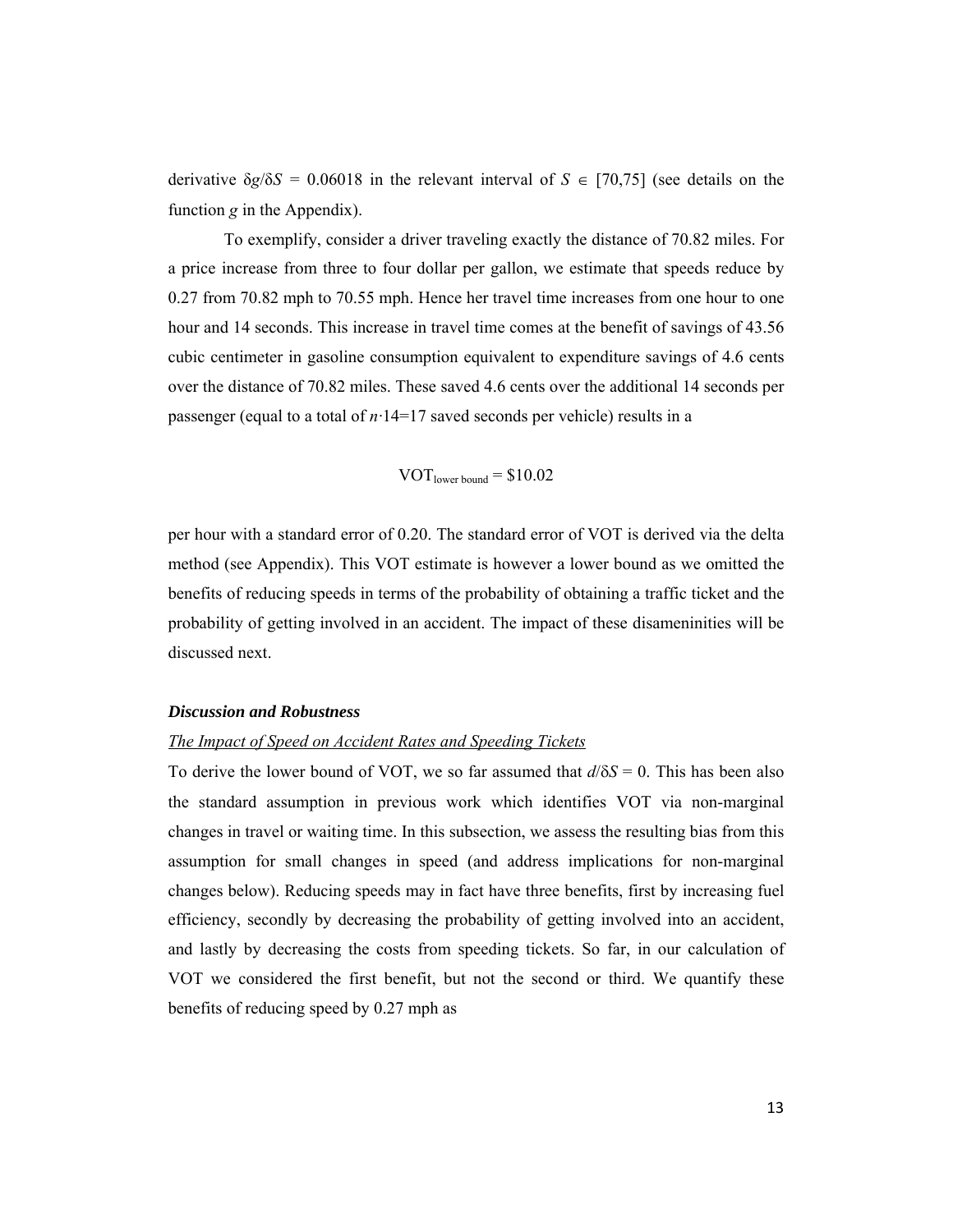$$
\Delta d(S) = \Delta d^{\text{A,PD}} + n \left( \Delta d^{\text{A,H}} + \Delta d^{\text{A,F}} \right) + \Delta d^{\text{T}},
$$

with  $d^A$  being the monetary cost of accidents (A), separated in property damages (PD), hospitalization (H), and fatality costs (F) as well as  $d^T$  representing the costs due to the probability of obtaining a speeding ticket (T).

#### *Traffic Safety*

In order to evaluate the safety benefits  $\Delta d^A$  we draw parameters from various sources. First, the accident literature generally finds that faster driving increases accident rates. The most comprehensive recent estimates of the relationship between speeds and accidents are derived from Cameron and Elvik (2010). In order to transfer these accident rates into monetary values, we use estimates of costs for property damage, hospitalization and fatality—the latter expressed as the Value of Statistical Life (VSL)—from AASHTO  $(2010).$ <sup>12</sup> Furthermore, we in detail analyze the U.S. Fatality Analysis Reporting System (FARS) dataset using the universe of all crashes from 2005 to 2008. Controlling for fourteen distinct weather and highway characteristics (see footnote 26 for the details of the FARS conditioning variables), we estimate accident rates for our workday PM time period that would occur under near-perfect weather and driving conditions.<sup>13</sup> With this, we estimate that  $\Delta d^A = 0.6$  cents per hour of driving. This implies a VOT of  $[P^2\Delta g + \Delta d^A]/[t(S|P^2) - t(S|P^1)] = $11.52$  when we take into account the additional benefits of slower driving due to the reduction in the probability of getting involved in an accident.

Since fatal accidents constitute the majority of the disamenities from speeding, as an additional robustness check we investigate the literature that particularly relates

 $12$ The periodic publication by the American Association of State Highway and Transportation Officials, AASHTO (2010) also known as the 'Redbook', is the leading document and tool in public transportation providing the key estimates needed for cost-benefit analysis for any larger public transportation infrastructure project.

<sup>13</sup> Research has repeatedly shown that most highway crashes occur on off and on-ramps (McCartt *et al*. 2004), mountainous areas (Ahmed *et al*. 2011) and under rainfall (Eisenberg, 2004) and icy conditions (Eisenberg and Warner, 2005). To control for this, we use the FARS data and estimate condition specific accident rates based on weather, road condition and other temporal restrictions (see Appendix for details).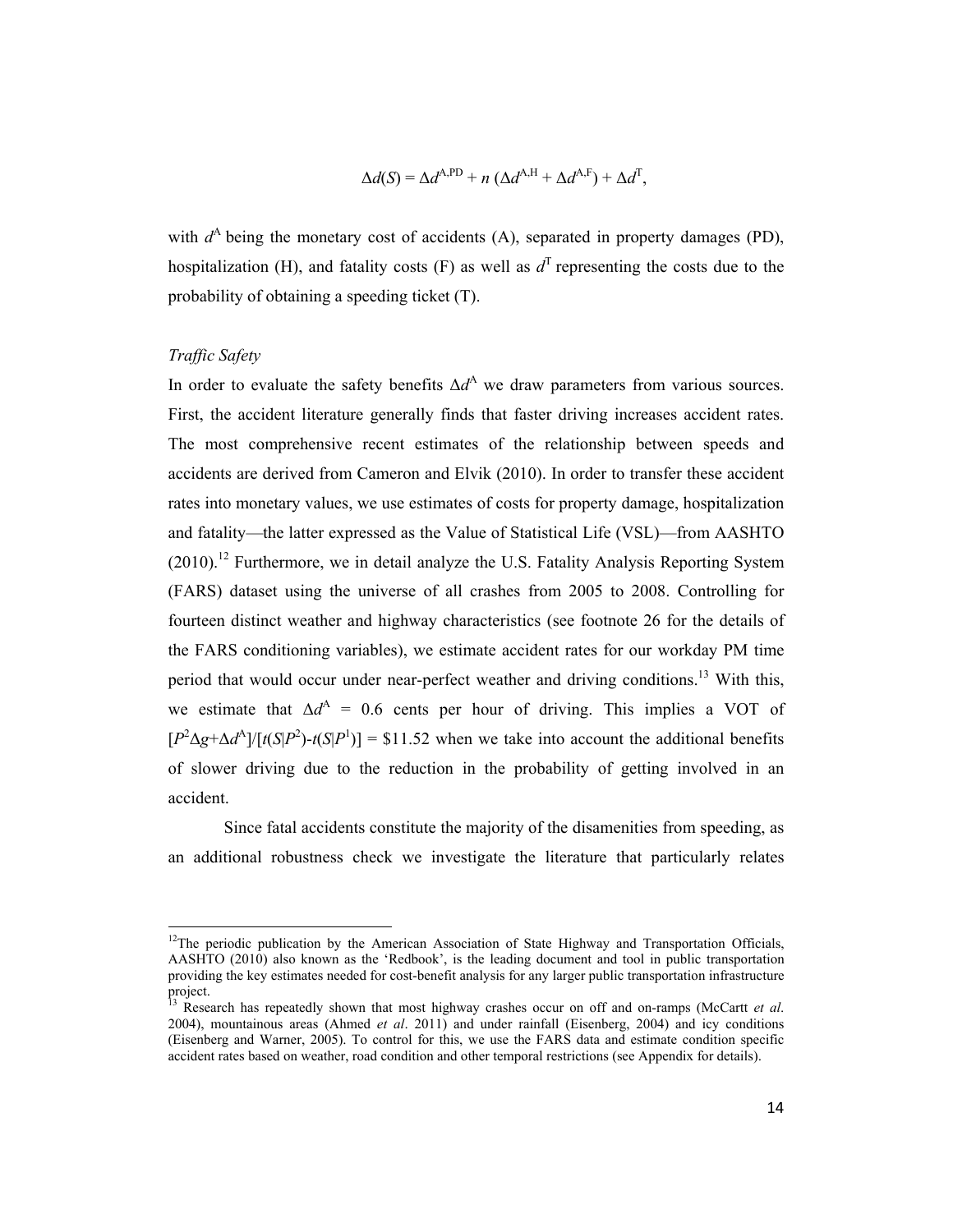speeding to fatalities. Ashenfelter and Greenstone  $(2004)^{14}$  find that U.S. states increasing the speed limit from 55 mph to 65 mph experienced an average speed increase of 2.5 mph, and the fatality rate in these states increased by 35%. Extrapolating this Ashenfelter and Greenstone accident-speed parameter and applying further alternative measures of the VSL suggested in the literature, we find the safety benefits associated of  $\Delta d^{\rm A}$  equal to 0.4 to 1.3 cents per hour of driving. See the Appendix for the details on the data sources and calculations of the various scenarios.

Overall, we anticipate that our calculation of ∆*d*<sup>A</sup> represents an upper bound measure of the true cost of accidents for several reasons. First, due to several missing variable problems in the FARS dataset (see Appendix for details), we overestimate the accident rates under ideal driving conditions by conservatively always including all crashes when any of the FARS conditioning variables were not recorded in the police reports.15 Second, in our calculations we assumed that an *individual* motorist reduces the *average* highway speed  $\overline{S}$  by 0.27 mph. An individual driver can however only moderately influence  $\bar{S}$  by her contribution of reducing her individual speed  $S_i$ . Her safety benefit ∆*d*A would then be a function of ∆*Si*/*v*, with *v* the number of vehicles on the road surrounding her which produces a much lower safety benefit.<sup>16</sup> Finally, we somewhat conservatively assumed that the injury and fatality costs are multiplied to equally affect all *n* vehicle occupants, while in fact not all passengers may be harmed in a crash.

#### *Speeding Tickets*

To estimate  $\Delta d^{\text{T}}$ , the benefit of reducing speed with respect to the probability of obtaining a speeding ticket, we submitted a public disclosure request to the Washington State Patrol to obtain the total number of speeding tickets issued on Washington rural highways from

 $14$  Ashenfelter and Greenstone (2004) model the tradeoff between increased risk and time-savings to estimate the VSL. The study provides fatality estimates for the increase in speeds observed in those states adopting the 65 mph speed limit.

<sup>&</sup>lt;sup>15</sup> For example, in the year 2005 6.5% of the crashes (conditional on the conditions specified in footnote 26) occurred at an 'unknown' hour. To be conservative, we still added these crashes at an 'unknown' hour to our sum of the PM time period crashes.

<sup>&</sup>lt;sup>16</sup> Hence, instead of cost minimizing  $d^A(\bar{S})$  an individual can only influence the risk of getting involved into an accident  $r(S_i|f(S))$  by changing her individual speed  $S_i$  conditional on the other drivers distribution of speeds *f(S)*. At any point in time, the speeds of the other drivers are draws from a random distribution *f*. For example, if three motorists are surrounding her and she slows down by .27 mph, she actively reduces the average speed by 0.0675 mph only and induces herself safety benefits of 22% of our presented ∆*d*<sup>A</sup> estimate.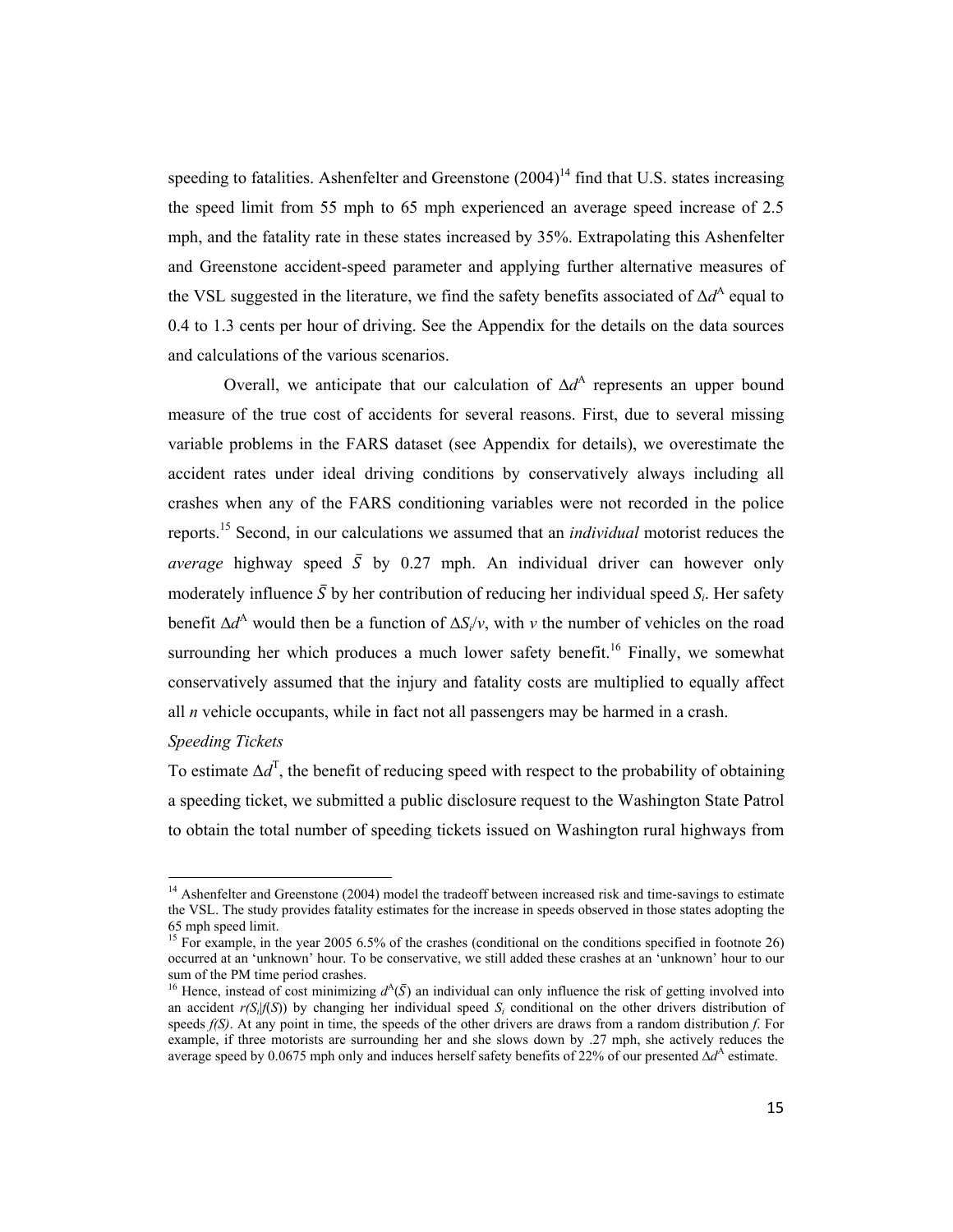2005-2008. Secondly, we collected the schedule of fines from the Washington Court which expresses the fines to be paid in 5 mph bins above the speed limit of 70 mph. For example driving 1-5 mph over the limit warrants a \$93 ticket, while speeding by 6-10 mph earns a \$113 ticket. To be conservative (essentially calculating an upper bound for  $\Delta d^{\rm T}$ ), we make the assumptions that (a) no vehicle traveling up to 75 mph obtains a speeding ticket and (b) that the observed speeds in our speed measurement dataset are equivalent with the speed recorded on the ticket, whereas in reality police officers often reduce the recorded speed on the ticket<sup>17</sup>. By matching our distribution of vehicle speeds to the schedule of fines, we find that the speeding ticket cost of the average driver equals to  $d^T(S|P^1) = 11.5$  cents per hour of driving. Next, we recalculate the distribution of the ticket costs conditional on  $S/P^2$ . The difference between the new and old distribution produces the estimate of  $\Delta d^{\text{T}} = 0.5$  cents per hour of driving<sup>18</sup>. Hence, correcting for the potential bias from the probability of obtaining a speeding ticket contributes to an increase in the hourly VOT by  $\Delta d^T / [t(S|P^2) - t(S|P^1)] = $1.17$ . The Appendix describes the data sources and details of our methodology.

To summarize, the lower and upper bounds of our VOT estimates produce the range \$10.02 to

VOT<sub>upper bound</sub> = 
$$
[P^2 \Delta g + \Delta d^A + \Delta d^T] / [t(S|P^2) - t(S|P^1)] = $10.02 + $1.50 + $1.17 = $12.70
$$

if the assumption of a constant  $d(S)$  function within the small interval  $S \in [70.55, 70.82]$ is relaxed. Again, we consider \$10.02 as a lower bound and \$12.70 as an upper bound

 $17$  While we are unaware of any official statistic, anecdotal evidence from Washington suggests that speeding tickets are written for less than the actual recorded speed on the measuring device, sometimes providing substantial speed breaks. According to the law enforcement forum *Real Police*, the two most common arguments for officers providing speeding breaks are (i) be lenient to drivers with clean records and (ii) to lower the probability that the motorist argues the ticket in court, thus reducing officers court commitments. One police officer stated: "*I can't remember the last time I wrote a speeding ticket and DIDN'T lower the speed*". http://www.realpolice.net/forums/ask-cop-112/98412-lowering-speed-citation.html. For further details see www.realpolice.net/forums/traffic-school-accident-investigation-80/16553-writing-speedingtickets-lower-speed.html (both sites accessed August 18, 2011).<br><sup>18</sup> We assume that police officers do not stop any vehicle traveling below 75 mph. As a robustness check, we

vary this assumption that (i) no ticket is issued below 80mph and (ii) below 70 mph. This yields  $\Delta d^S$ estimates of 1.0 cent and 0.3 cent per hour of driving respectively. See the Appendix for details.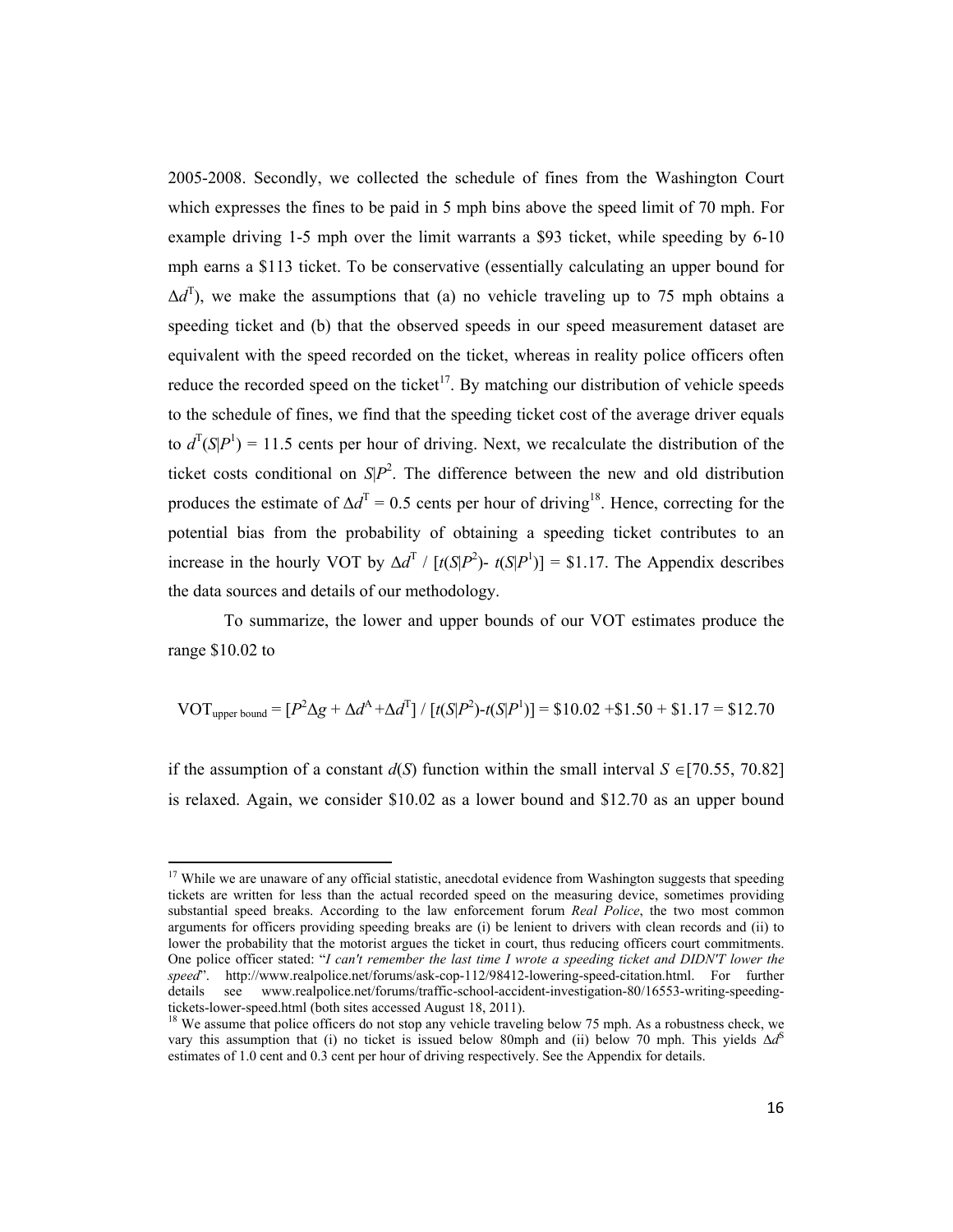because in calculating  $\Delta d^A$  +  $\Delta d^T$  we made assumptions which likely lead to an overestimate of the benefits of reducing speeds.

#### *Context of Previous Stated and Revealed Preference Studies*

According to the Bureau of Labor Statistics (2008), the average hourly wage in 2008 in the State of Washington was \$22.32 before taxes. Hence, our VOT estimate of \$10.02 to \$12.70 per hour accounts for 45%-57% of the average gross wage rate. This is in the range of previous VOT estimates. In fact, some of the studies have their preferred VOT estimate at exactly 50% (Shaikh and Larson, 2003) and Small and Verhoef (2007), summarizing the VOT literature, conclude that the VOT parameter *varies widely by circumstance, usually between 20% to 90% of the gross wage and averaging around 50%.* Our estimate is between most *stated preference* derived estimates and *revealed preference* methods. 57% is considerably lower than the 93% estimate by Small *et al*. (2005) and also lower than the earlier estimate by Deacon and Sonstelie (1985) referring to VOT as approximately being the after tax wage rate (hence approximately 78% of the gross wage rate). We interpret our lower VOT estimate as evidence that these prior studies may be confounded by other psychological costs of waiting in a queue at a gasoline station, as in the study by Deacon and Sonstelie (1985) or, as in the case of the study by Small *et al.* (2005), by further emotional frustration costs of stop and go driving and other variables. In the next subsection we provide some approximate ideas on the direction of bias and potential magnitude of such unobserved driving costs.

At the same time our VOT is larger than in most prior stated preference studies. The investigation of the divergence between revealed and stated preference studies continues to be an active research area by John List *et al*. and is beyond the scope of this paper. We may add here however, that in survey situations respondents can be inexperienced as well as inaccurate to express preferences over travel time for at least two reasons. First, the economic paradigm that 'time is money' can make respondents feel uncomfortable in truly answering hypothetical questions on the benefits of time savings. Secondly, the disamenity of being frustrated in traffic jams might not be adequately recalled by the respondent during the interview. In fact, to our knowledge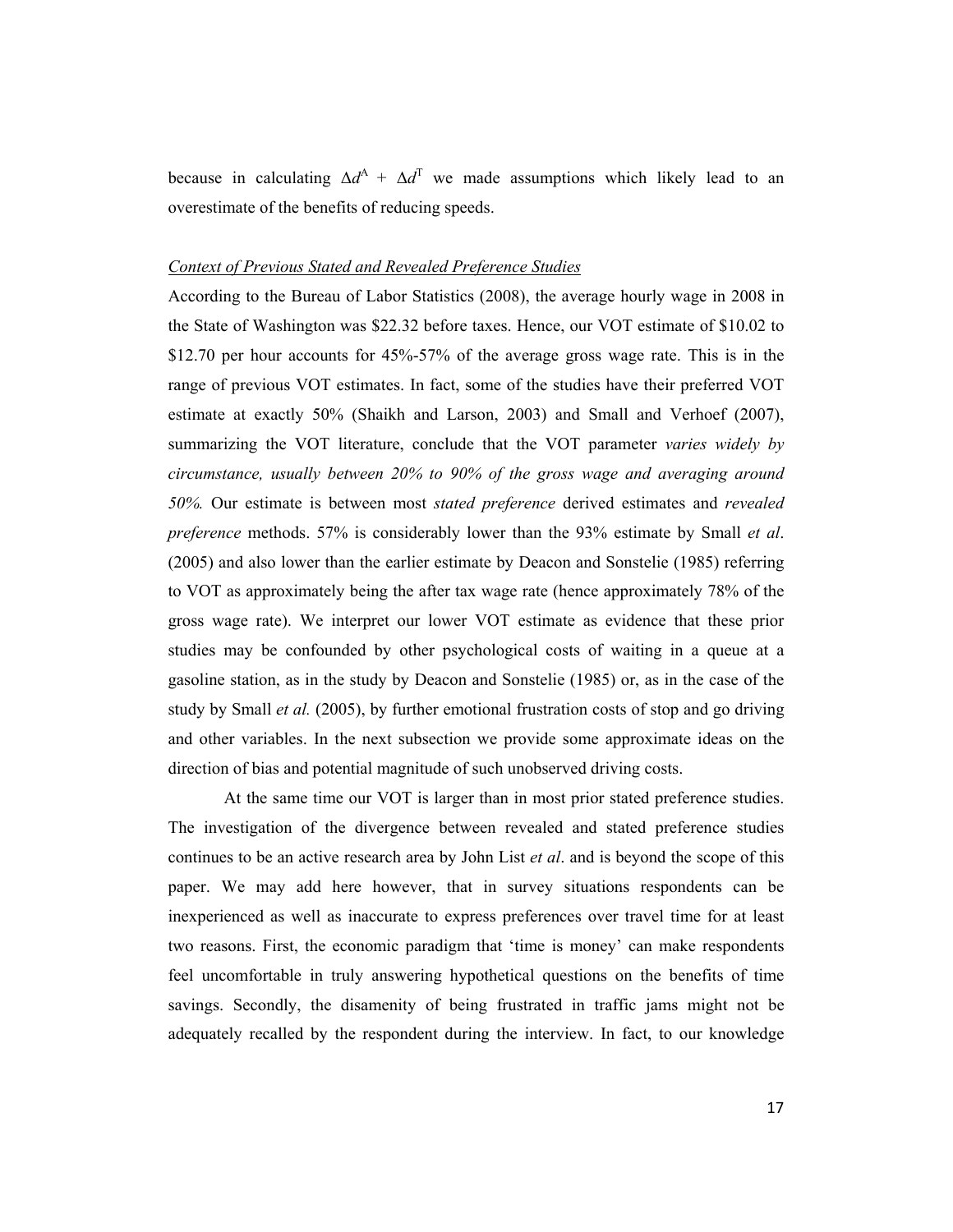previous questionnaires (see Calfee *et al*. 2001 or Small *et al*. 2005) do not include any questions related to stress costs in traffic jams compared to the potential 'stress release' (some may even feel malicious joy) when traveling freely on the toll lane next to a congested non-toll lane. Note that the omission of both these factors downward bias stated preference willingness to pay estimates.<sup>19</sup> We therefore suggest that future stated preferences questionnaire designs should include such questions and it is hoped that the answers may help to close the gap between stated preference and revealed preference VOT estimates.

#### *Disamenities of Driving at non-marginal Speed Changes*

While in our context we assumed the function  $d(S)$  to be convex and monotonic increasing within the domain above 70 mph, in general the derivatives of other subcomponents of  $d(S)$  can have any signs. To give a general idea how various disamenity functions are signed, we set up a simple dichotomous traffic choice model where drivers can circumvent a typically congested main lane by paying a toll on the HOT lane. To fill our example with data, we use the setting of Small *et al*. (2005), where for a 44.8 mile long highway commute on a toll lane in Los Angeles the traffic fee amounts to \$3.85.20 We further assume that the hourly VOT of Los Angeles is 50% of the Los Angeles Metropolitan county wage rate of \$22.88.

First, to give an idea how the disamenity function from accidents  $\Delta d^A = d^A(S|\text{tol} - \text{val})$ lane)- $d^A(S|main$ -lane) can impact a VOT estimate in this setting, we analyze the FARS crash database of California and collect vehicle miles travelled statistics from California State Department of Transportation. Using the same method to derive  $\Delta d^A$  as in the previous subsection (for details see the Appendix), we find  $\Delta d^A / [t(S|t)1]$ -lane)- $t(S|main-)$ 

<sup>&</sup>lt;sup>19</sup> The relationship between traffic congestion, aggression, health and well being is explored in i.e. Hennessy *et al.* (2000), Wickens and Weisenthal (2005) and Gottholmseder *et al.* 2008.<br><sup>20</sup> We refer to the 'Brooking revealed preference' setup in Small *et al.* (2005). Our calculation of time saving

assumes that the speed difference between the HOT lane and the main lane is 9.57 mph, increasing speeds from 36.54 mph to 46.11 mph by paying the toll. This estimate is derived from the rush hour setting in Bento *et al*. (2011). All further details on our data collection in this subsection and our calculations are detailed in the Appendix.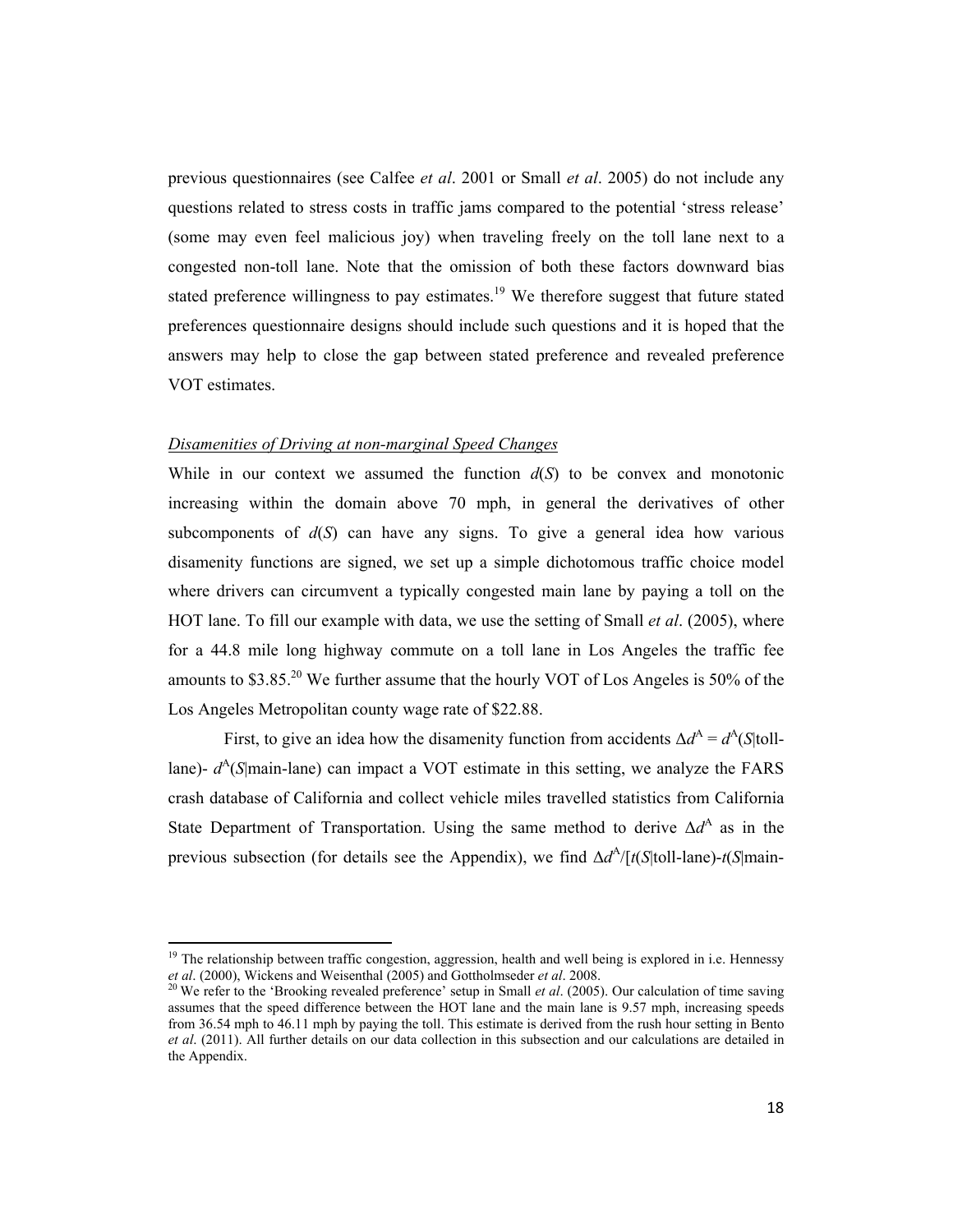lane)] = \$10.75. In other words, the omission of  $\Delta d^A$  alone produces a bias of striking 94% of the VOT. $^{21}$ 

Secondly, at the typical low speeds of Los Angeles highways, fuel efficiency *increases* with speed, which causes additional benefits from switching to a HOT lane. The omission of the change in gas expenditure *P*Δ*g* produces a bias of an additional 4% of the VOT. Note that 4% is probably a severe underestimate of the true bias because we do not account for the extra gas consumed with the typical frequent accelerations in stop and go traffic.

Third, the probability of getting involved into a traffic accident is also a function of the speed variance (Lave 1985). That accident cost substantially increase with congestion has long been hypothesized in economics (Vickrey 1969) and recent empirical research in the transportation literature (Golob and Recker 2003) finds that slower moving but congested traffic conditions has a *larger impact* on the severities of accidents compared to the impact of speed itself. Hence, going from a stop-and-go main lane to an uncongested toll lane, we expect the bias function  $\Delta d^{\text{Acc}}(\text{var}(S))$  to be negatively signed and potentially of substantial magnitude.

Fourth, the traffic literature suggests that psychological benefits of circumventing frustration of a potential traffic jam are likely significant (i.e. Johnson and McKnight, 2009). Starkly simplifying our model and assuming that  $\Delta d^A = -\Delta d^{\text{Acc}}(\text{var}(S))$ , the potential psychological costs of being in a traffic jam would amount to 29% of the VOT. While it is beyond the scope of this paper to estimate all disamenity effects in this L.A. setting—and the above calculation are clearly very approximate in nature—this subsection suggests that a VOT research design based on this extensive margin can be very challenging. $22$ 

<sup>&</sup>lt;sup>21</sup> We expect this bias to be a lower bound because we conservatively assume that the speed difference between a HOT lane compared to the main lane is the same as the speed difference between a HOV lane and the main lane from Bento *et al*. (2011). We were unable to find precise data on the typical speed difference in Los Angeles between a HOT lane and the corresponding main lane, but we expect that the HOT to main lane difference is larger at those times when the average driver has the incentive to pay the toll.

<sup>&</sup>lt;sup>22</sup> Small *et al.* (2005) develop a random parameter logit model to account for unobserved heterogeneity in preferences across agents. Our approach differs in that we aim to reduce the omitted variable bias directly by estimating the VOT based on the intensive margin.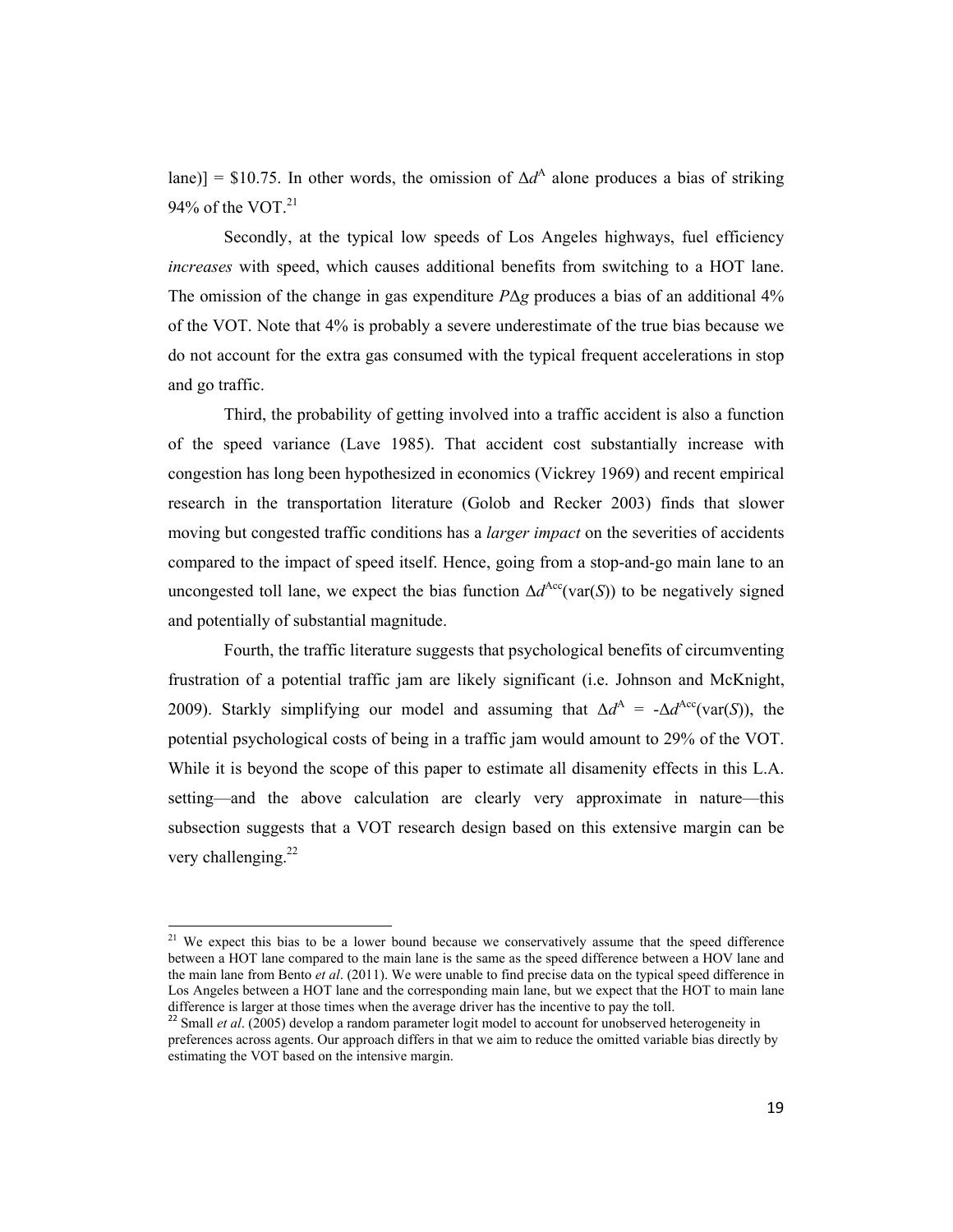#### *An Alternative Gasoline Consumption Function g(S)*

In order to calculate the VOT, one of the crucial parameters is the relationship between gasoline consumption and speeds, *g*(*S*). Today, the most widely used estimates are from West *et al*. (1999), applied equally in academics (Burger and Kaffine 2009) as well as in policy evaluations by government agencies (Gaffigan and Fleming 2008, DOT 2011). Given the age of the study by West *et al*. (1999), we aim to contrast the results with a newer estimate of *g*(*S*) as the function may have shifted. While, unfortunately, we could not find any other study which could be considered representative for the U.S. vehicle fleet, the recent work by Davis *et al*. (2010) provides measures of *g*(*S*) for large, medium and small SUVs separately. We average these estimates to form an alternative approximation for  $g(S)$ , see the output of column (2) of Table A1 summarized in the Appendix. Again piecewise interpolating between the provided 5mph speed intervals, we find that  $\delta g^{Davis10}/\delta S = 0.0610093$  in the relevant interval of  $S \in [70,75]$ . Using these data, the corresponding lower bound  $VOT = [P^2 \{g^{Davis10}(S|P^1) - g^{Davis10}(S|P^2)\}] / [t(S|P^2) - t(S|P^1)]$  $=$  \$10.16/hour (or 46% of the wage rate) with a standard error of 0.21.

#### *Traffic Density and Highway Speeds*

The workday PM time period is our preferred time of the day to estimate the VOT parameter because we consider these drivers to be most representative. By using the rush hour PM data however, one concern is that higher traffic volumes may impact the speed gasoline mechanism in the same spirit as Burger and Kaffine (2009) have shown this in the case of the Los Angeles setting. To investigate the impact of traffic volume, we reestimate our preferred specification of column (3) in Table 6 by conditioning on the number of vehicles per hour as an additional regressor variable. Contrary to expectations, the point estimate of the total number of vehicles traveled per hour shows that adding 100 vehicles on the road modestly *increases* speeds by 0.05 miles per hour. In terms of robustness, the gas price coefficient estimate changes slightly from -0.27 (0.05) in Table 6 column (3) to -0.28 (0.05).<sup>23</sup> Similarly, adding the number of total vehicles traveled per hour as an additional regressor to the 'all data' specification of column (3) in Panel B of

 $23$  Robust standard errors in parenthesis clustered by week.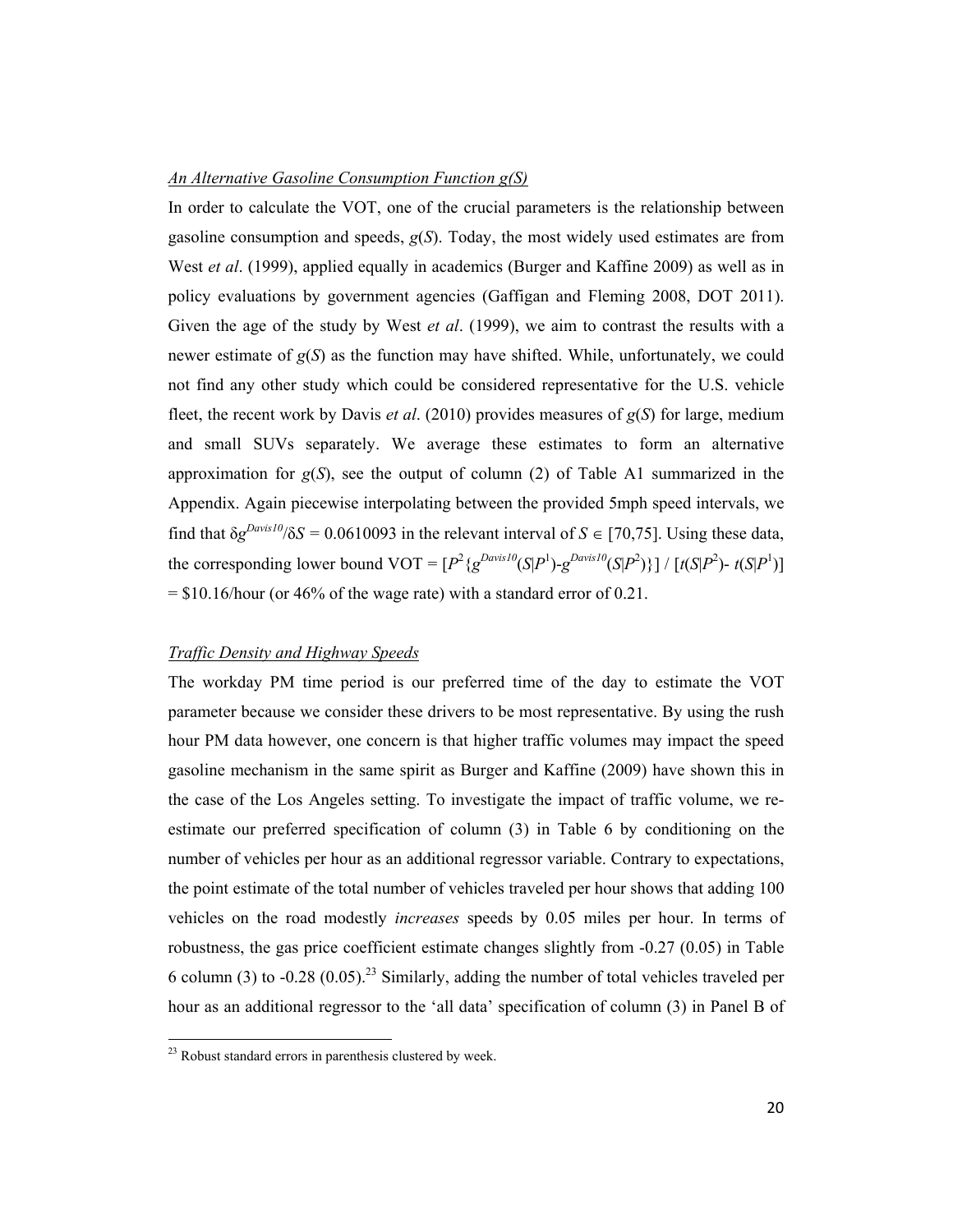Table 5 does change the point estimate of gas price slightly at the third digit from -0.221 (0.032) to -0.223 (.031). As further evidence that congestion is likely not a confounder at our rural sites, Figure 3 displays speeds on the right side vertical axis as scatter dots over the 24hour of the day and graphs the average number of vehicles per hour on the left vertical axis. Figure 3 shows that drivers speed most around the PM period although this is the time when these highways are most frequently used. In summary, we interpret this positive relationship as a composition effect that faster types of vehicles travel during the day and evening compared to at night times when relatively more trucks are on the road.

#### *Matching of Differentially Frequently Timed Datasets*

Due to the matching of the NOAA with the WSDOT we cannot guarantee that the time periods always overlap (see Appendix for details on the matching of the time stamps). For this reason we run robustness tests which are more conservative in that we delete all hours with one hour precipitation leads and two hour precipitation lags. Similarly we proceeded for visibility and temperature. The results remain very similar to those reported in this paper.

#### **5. Conclusion**

This paper presents a new methodology of deriving the VOT parameter and provides an opportunity to cross check empirical results from previous discrete choice settings. Our research design exploits the variation in gasoline prices and relies on the re-optimization of a motorist cost function varying her continuous choice of how fast to drive on an uncongested highway. We find that speeds modestly reduce by 0.27 mph for a one dollar increase of the price of gas per gallon. In calculating the corresponding VOT from the first order condition, we show that second order effects regarding traffic safety and the probability of obtaining a traffic ticket are important to obtain an unbiased estimate. Summarizing, we find a VOT around fifty percent of the gross wage rate. To put this into context, all prior studies on revealing the VOT parameter are based on discrete choice models of traffic behavior or mode alternatives. We show that in such studies the bias of the VOT can potentially be large because choice alternatives are bundled with attributes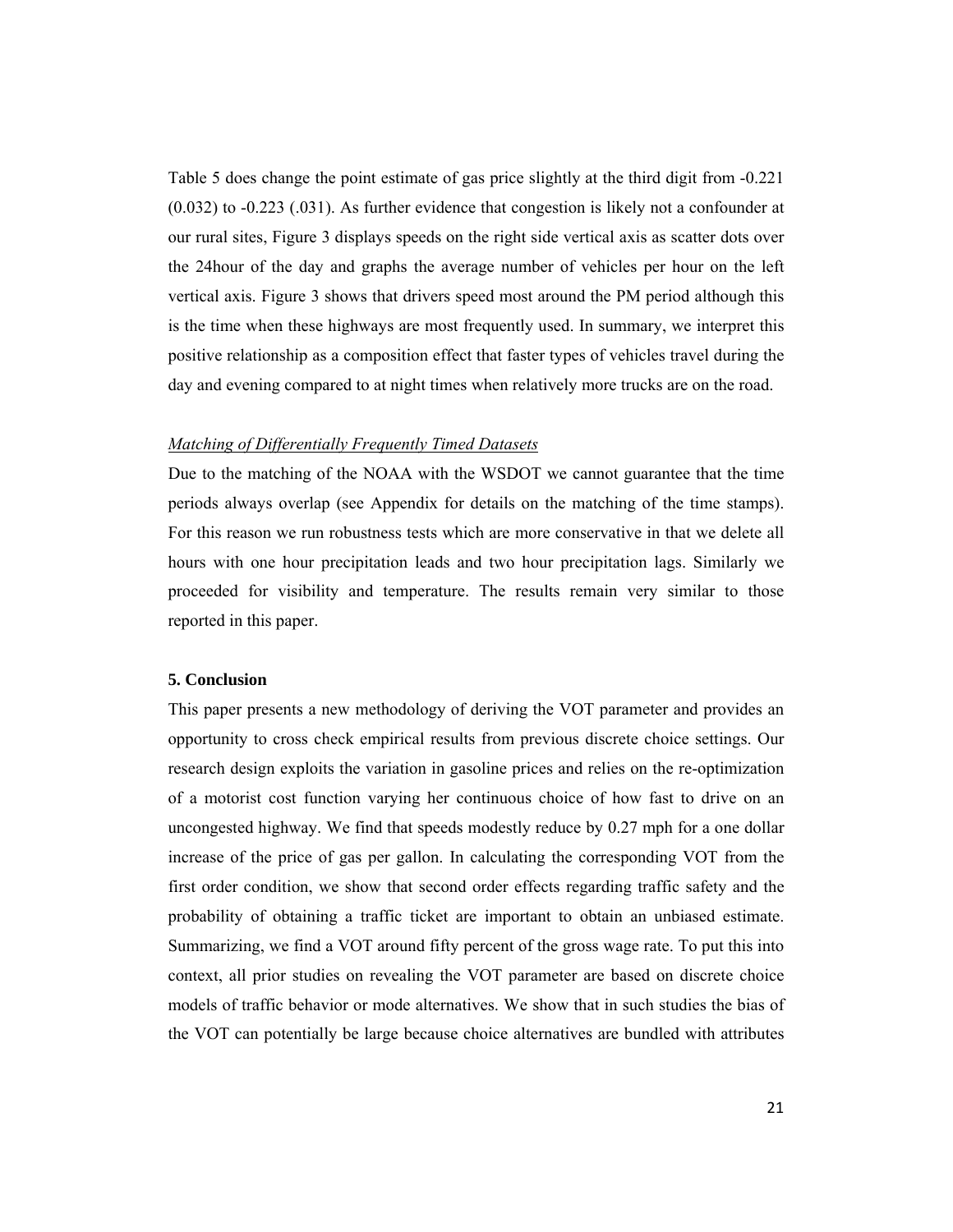which have their own values. For example, we simulate that the linear accident risk of speed can contribute to a striking 94% of the VOT bias when comparing a toll lane to the main highway lane. Our findings particularly suggest that congestion disamenities of the outside option may be capitalized in prior revealed preference studies, hence obtaining relatively higher VOTs of 78% to 93% (Deacon and Sonstelie, 1985; Small *et al*., 2005. At the same time, our VOT estimate is larger than in most prior stated preference studies and we argue that several factors of the survey design likely downward bias their willingness to pay estimate. We suggest new interview questions to reveal attitude and preference values by agents, which can potentially help to close the gap of the diverging VOT estimates in the literature. More generally, our methodology is based on the intensive margin of behavioral adjustments and with around fifty percent we find a VOT estimate which confirms the range of the previous literature.

Moreover, our study has important policy implication. The U.S. Department of Transportation currently uses a VOT baseline of 50% of the gross wage rate (DOT, 2010) and must conduct cost benefit analysis for any large public infrastructure project. DOT projects demonstrate that this VOT assumption is often the key parameter whether a project passes a cost benefit test. For example, for the U.S. federal highway maintenance alone, DOT (2010) recently estimates that a baseline VOT value of 75% (instead of the current baseline of 50%) would lead annually to an additional 8.6 billion U.S. dollar in expenditures (an increase of 8.2%). More precisely, in DOT's scenario this would dramatically shift public expenditures towards highway lane 'widening' and system expansion projects, while strictly reducing the spending on road maintenance and surface smoothening projects (which currently represents the largest share of DOT's expenditures). $^{24}$ 

Finally, our study contributes to the rapidly evolving transportation literature asking: Do drivers seek to conserve gasoline by reducing speeds in times of high gasoline

<sup>&</sup>lt;sup>24</sup> Of the total \$82.7 billion of federal highway spending in 2008, 51.1% was used for system rehabilitation (resurfacing existing pavements and bridges). 36.8% was used for system expansion (constructing new roads and bridges or adding lanes to existing roads); and 9% went for 'system enhancements' (such as safety or environmental improvements).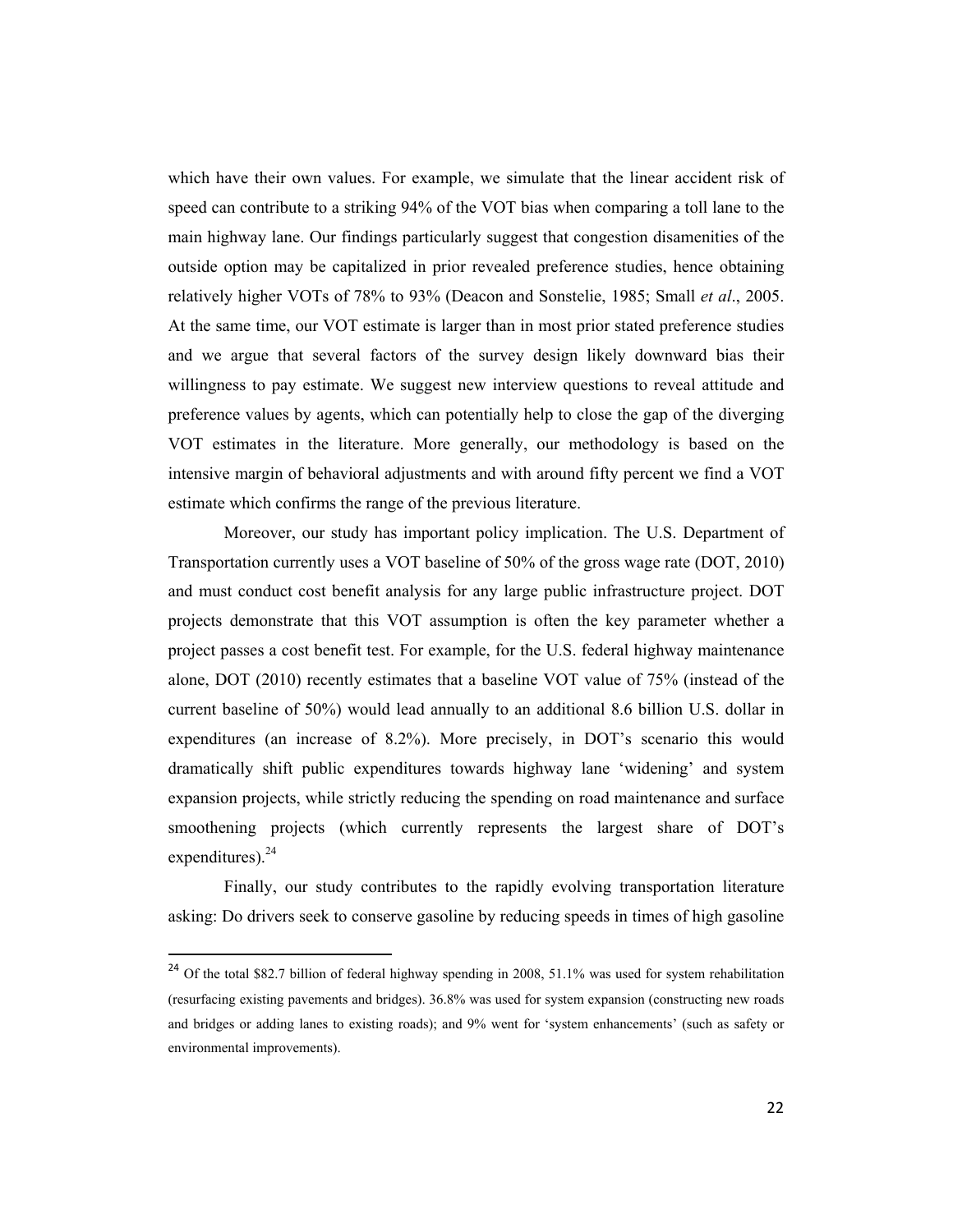prices? The time period from 2005 to 2008 saw an unprecedented increase in retail gas prices from below \$2.00 to over \$4.40 per gallon of gasoline. The headlines from the summer 2008 tell the story best: "Outraged consumers look to sustainable fuel solutions for gas price pain relief" (FOX Business, 6/16/08). As the debate on gasoline taxes continues to unfold (Parry and Small 2005, Bento *et al*. 2009), economists are increasingly interested in the mechanisms by which prices affect gasoline demand. Vehicle miles traveled, as well as scrappage and adoption rates of vehicles are important determinants of the elasticity of demand (Austin and Dinan 2005, Hughes *et al*. 2010, Klier and Linn 2010). Here, we add to this literature by providing the first empirical study using disaggregated hourly speed data and estimate an elasticity of speed with respect to the price of gasoline of minus 0.01 translating into over one billion dollar gas expenditure savings on all U.S. highways annually for a one dollar increase in the price of gas per gallon. While this change is small, it enables us to calculate the VOT. In fact, for any much larger change of speeds, instead, the method of estimating VOT would be increasingly challenging due to simultaneously changing attributes.

#### **References**

- Ahmed, Mohamed, Helai Huang, Abdel-Aty Mohamed, and Guevara Bernardo. 2011. "Exploring a Bayesian hierarchical approach for developing safety performance functions for a mountainous freeway," *Accident Analysis & Prevention*, 43(4): 1581-1589.
- AASHTO. American Association of State Highway and Transportation Officials. 2010.: "User and Non-User Benefit Analysis for Highways." ISBN: 978-1-56051-467-1.
- Ashenfelter, Orley, and Michael Greenstone. 2004: "Using Mandated Speed Limits to Measure the Value of a Statistical Life." *The Journal of Political Economy,* 112(S1): 226-267.
- Austin, David and Terry Dinan. 2005. "Clearing the Air: The Costs and Consequences of Higher CAFE Standards and Increased Gasoline Taxes," *Journal of Environmental Economics and Management*, 50: 562-582.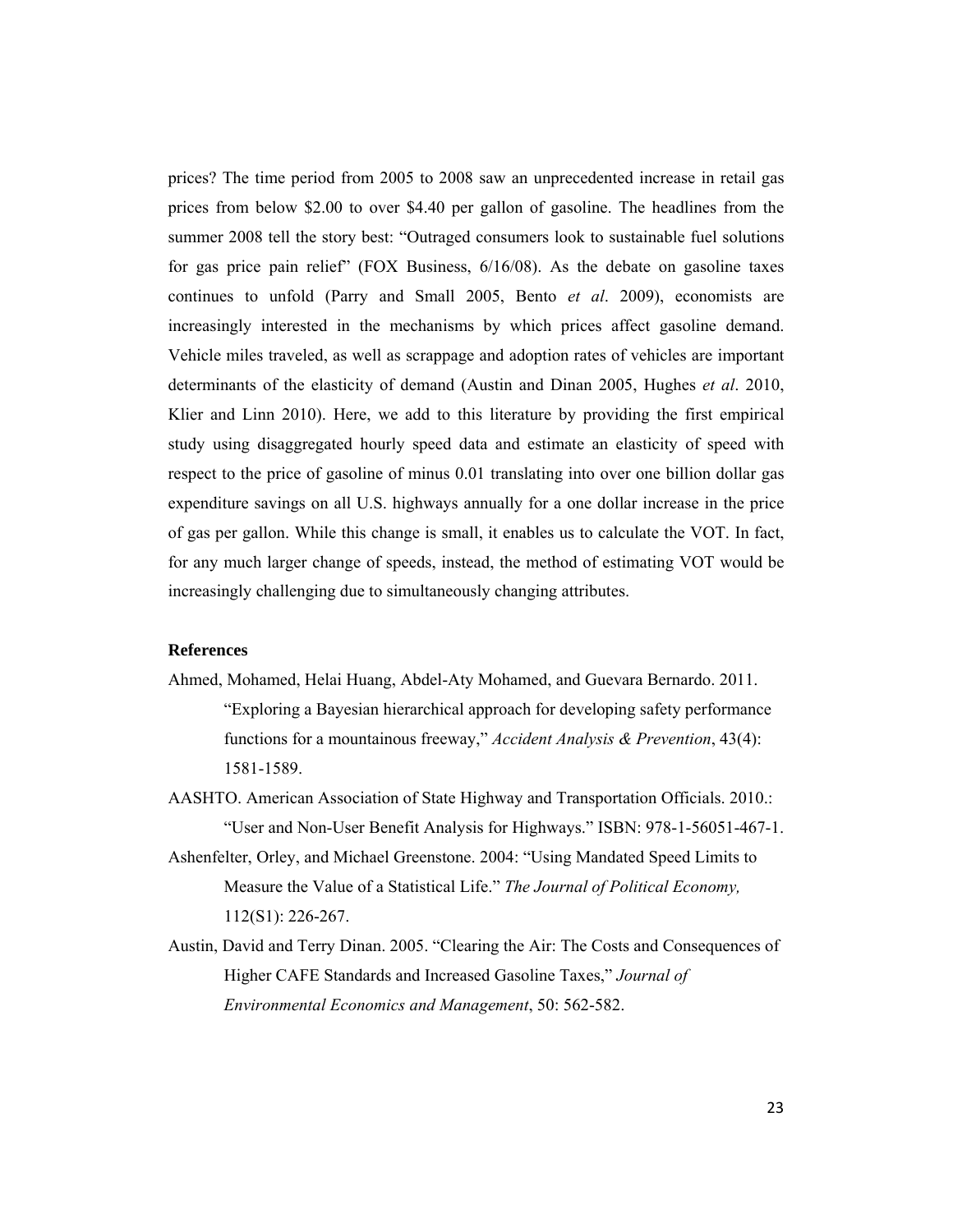- Barrett, James. 2010. "The Impact of Transportation Infrastructure on the Value of Time." Dissertation at University of California, Davis. UCTC-DISS-2010-03.
- Becker, Gary S. 1965: "A Theory of the Allocation of Time" *The Economic Journal*, 75(299): 493-517.
- Beesley, Michael E. 1965. "The value of time spent in travelling: some new evidence." *Economica*, 32(126): 174-185.
- Bento, Antonio M., Daniel Kaffine, Kevin Roth, and Matthew Zaragoza. 2011. "Clearing the Air by Promoting Hybrids? The Unintended Consequences of Allowing Solo-Hybrid Drivers in High Occupancy Lanes". Mimeo.
- Bento, Antonio M., Lawrence H.Goulder, Mark R. Jacobsen, and Roger H. von Haefen. 2009. "Distributional and Efficiency Impacts of Increased US Gasoline Taxes." *American Economic Review*, 99(3): 667-99.
- Bertrand, Marianne, Esther Duflo, and Sendhil Mullainathan. 2004. "How Much Should We Trust Differences-In-Differences Estimates?" *Quarterly Journal of Economics,* 119(1): 249-275.
- Blomquist, Glenn. 1984. "The 55 m.p.h. Speed Limit and Gasoline Consumption." *Resources and Energy*, 6(1): 21-39.
- Bureau of Economic Analysis. 2008. "Regional Economic Accounts Series CA1-3" United States Department of Commerce. Washington, D.C. http://www.bea.gov/regional/reis/drill.cfm (accessed: June 2, 2011).
- Bureau of Labor Statistics. 2008. "Occupational Employment Statistics of May 2008 Washington State Occupational Employment and Wage Estimates – OESS530000000000000000003." United States Department of Labor, Washington D.C. http://www.bls.gov/oes/2008/may/oes\_wa.htm (accessed: June 2, 2011).
- Bureau of Labor Statistics. 2005-2008. "Local Area Unemployment Statistics ." United States Department of Labor. Washington, D.C. http://data.bls.gov/cgibin/surveymost?la+53 (accessed: June 2, 2011).
- Brown, Gardner, and Robert Mendelsohn. 1984:" The Hedonic Travel Cost Method." *The Review of Economics and Statistics*, 66(3): 427-433.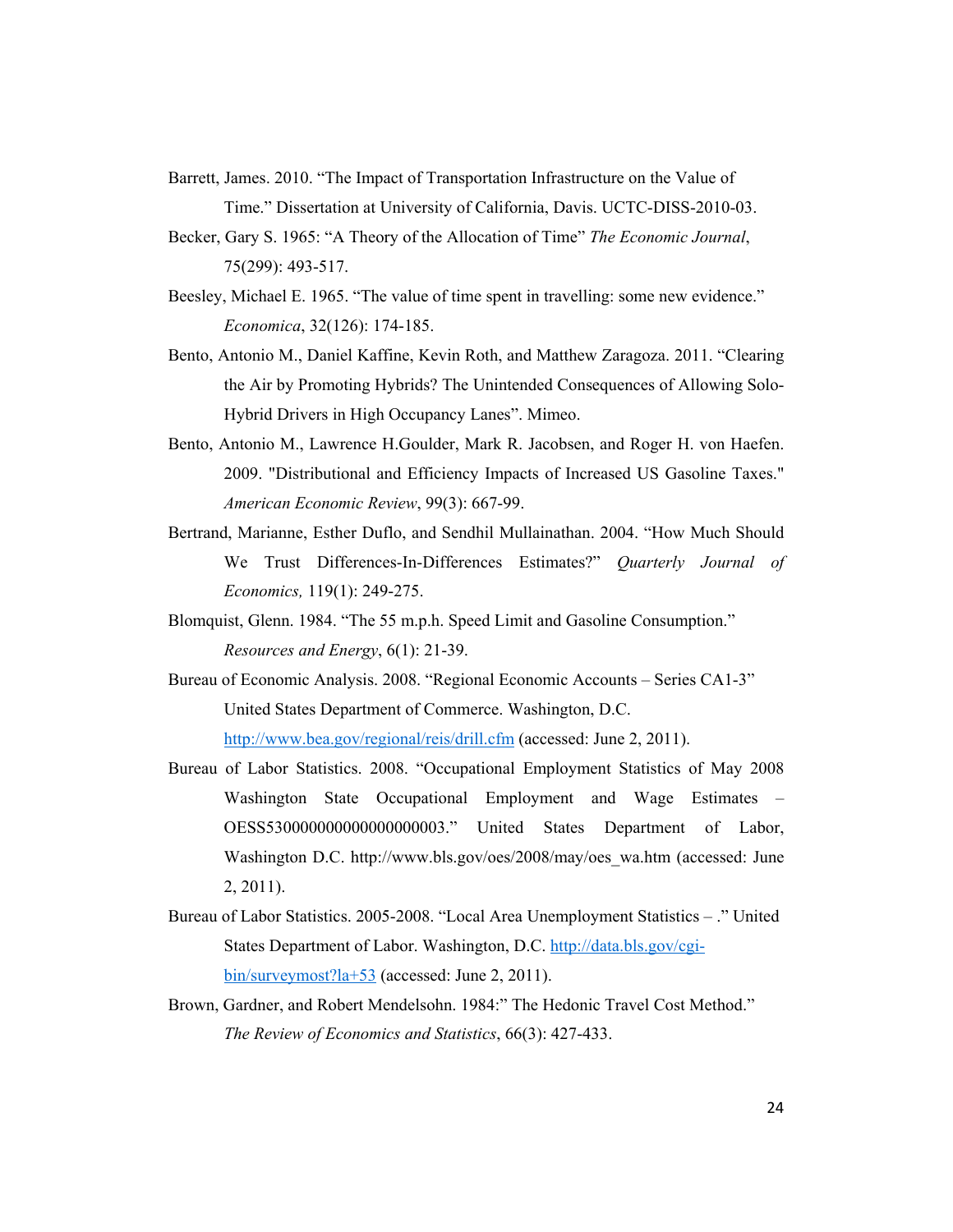- Burger, Nicholas E., and Daniel T. Kaffine. 2009: "Gas Prices, Traffic and Freeway Speeds in Los Angeles." *The Review of Economics and Statistics,* 91(3): 652– 657.
- Busse, Meghan R., Christopher R. Knittel, and Florian Zettelmeyer. 2010. "Pain at the Pump: The Effect of Gasoline Prices on New and Used Automobile Markets." NBER Working Paper #15590 (July).
- Calfee, John and Clifford Winston. 1998. "The value of automobile travel time: implications for congestion policy." *Journal of Public Economics*, 69(1): 83-102.
- Calfee, John, Clifford Winston and Randolph Stempski. 2001. "Econometric Issues in Estimating Consumer Preferences from Stated Preference Data: A Case Study of the Value of Automobile Travel Time." *Review of Economics and Statistics*, 83(4): 699–707.
- Cameron, Max H., Rune Elvik. 2010. "Nilsson's Power Model connecting speed and road trauma: Applicability by road type and alternative models for urban roads." *Accident Analysis & Prevention* 42(6): 1908-1915
- Carrion-Madera, Carlos, and David Levinson. 2011. "Value of Reliability: High-Occupancy-Toll Lanes, General-Purpose Lanes, and Arterials." Presented at 90th Transportation Research Board Conference, Washington , DC.
- Dahl, Carol A. 1979. "Consumer Adjustment to Gasoline Tax." *The Review of Economics and Statistics,* 61(3): 427–432.
- Davis, Stacy C., Susan W. Diegel and Robert G. Boundy. 2010. Transportation Energy Data Book. Oak Ridge National Laboratory, ORNL-6985 (Edition 29 of ORNL-5198), Center for Transportation Analysis, Energy and Transportation Science Division.
- Deacon, Robert T. and Jon Sonstelie. 1985. "Rationing by Waiting and the Value of Time: Results from a Natural Experiment." *Journal of Political Economy*, Vol. 93(4): 627-647.
- DeSerpa, Allan. C. 1971. A Theory of the Economics of Time. *The Economic Journal*, 81(324): 828-846.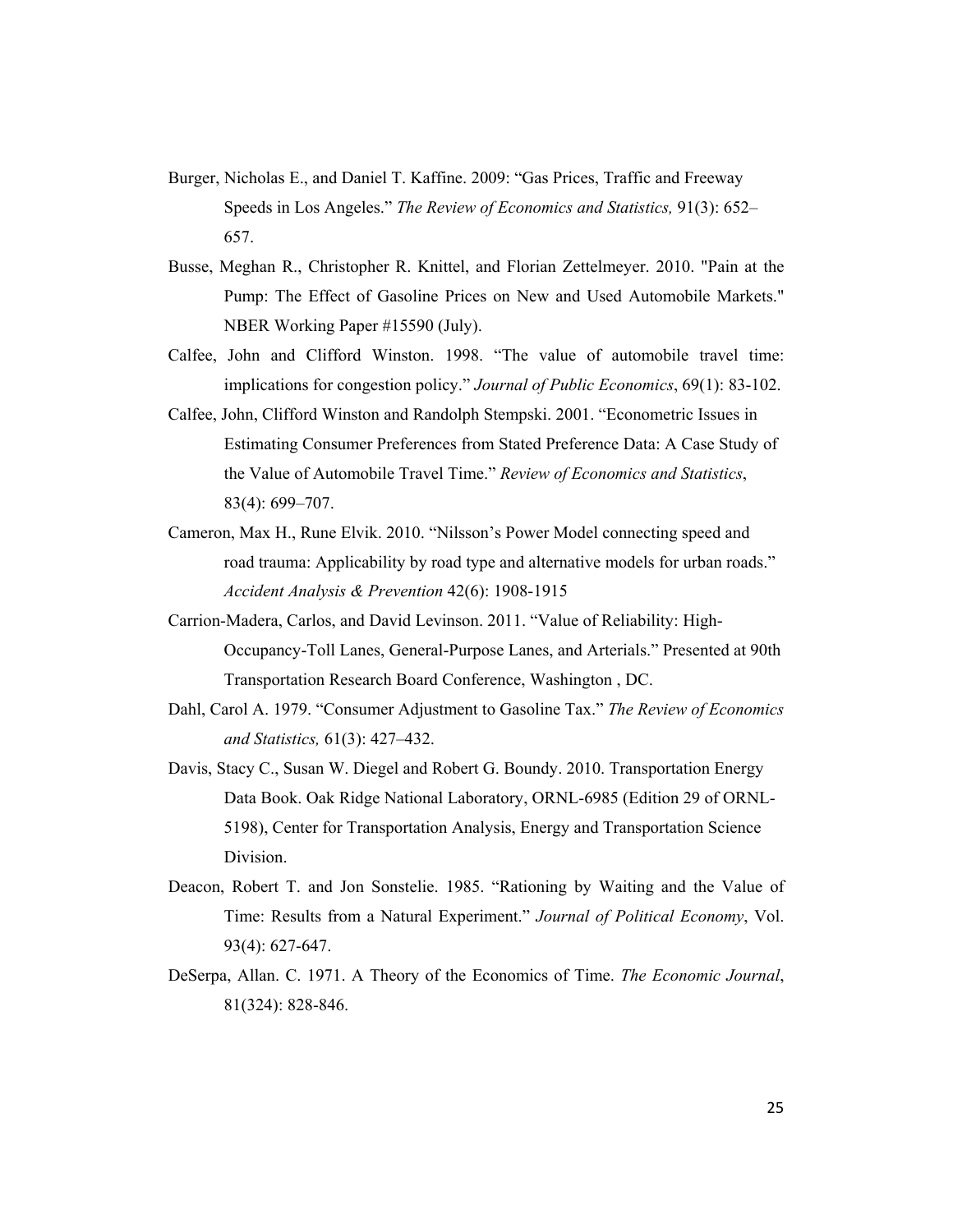- DOT. 1997. "1997 Federal Highway Cost Allocation Study." US Federal Highway Administration, Department of Transportation, Washington, D.C. And see DOT. 2000. "Addendum to the 1997 Federal Highway Cost Allocation Study Final Report." US Federal Highway Administration, Department of Transportation, Washington, D.C.
- DOT. 2010. "2010 Status of the Nation's Highways, Bridges, and Transit: Conditions & Performance", US Federal Highway Administration, Department of Transportation, Washington, D.C.
- DOT. 2011. "Effect of Operating Speed on Fuel Consumption: Wisconsin Transportation Economic Analysis Guidelines, Financial Assumptions and Parameters." Department of Transportation, Washington D.C., http://www.wisdot.info/economics/index.php?title=Financial\_Assumptions\_ and Parameters, (last accessed June 15th, 2011).
- Eisenberg, Daniel. 2004. "The mixed effects of precipitation on traffic crashes." *Accident Analysis and Prevention,* 36(4): 637-647.
- Eisenberg, Daniel, and Kenneth H. Warner. 2005. "Effects of Snowfalls on Motor Vehicle Collisions, Injuries, and Fatalities." *American Journal of Public Health,*  95(1): 120-124.
- Gaffigan, Mark E. and Susan A. Fleming. 2008. "Energy Efficiency: Potential Fuel Savings Generated by a National Speed Limit Would Be Influenced by Many Other Factors." United States Government Accountability Office, Washington, DC. http://www.gao.gov/products/GAO-09-153R (last accessed June 15th, 2011).
- Gale, Ian L,. and Thomas J. Holmes. 1993. "Advance-Purchase Discounts and Monopoly Allocation of Capacity." *American Economic Review*, 83(1): 135-146.
- Golob, Thomas F. and Wilfred W. Recker. 2003. "Relationships Among Urban Freeway Accidents, Traffic Flow, Weather, and Lighting Conditions." *Journal of Transportation Engineering,* 129(4): 342-353.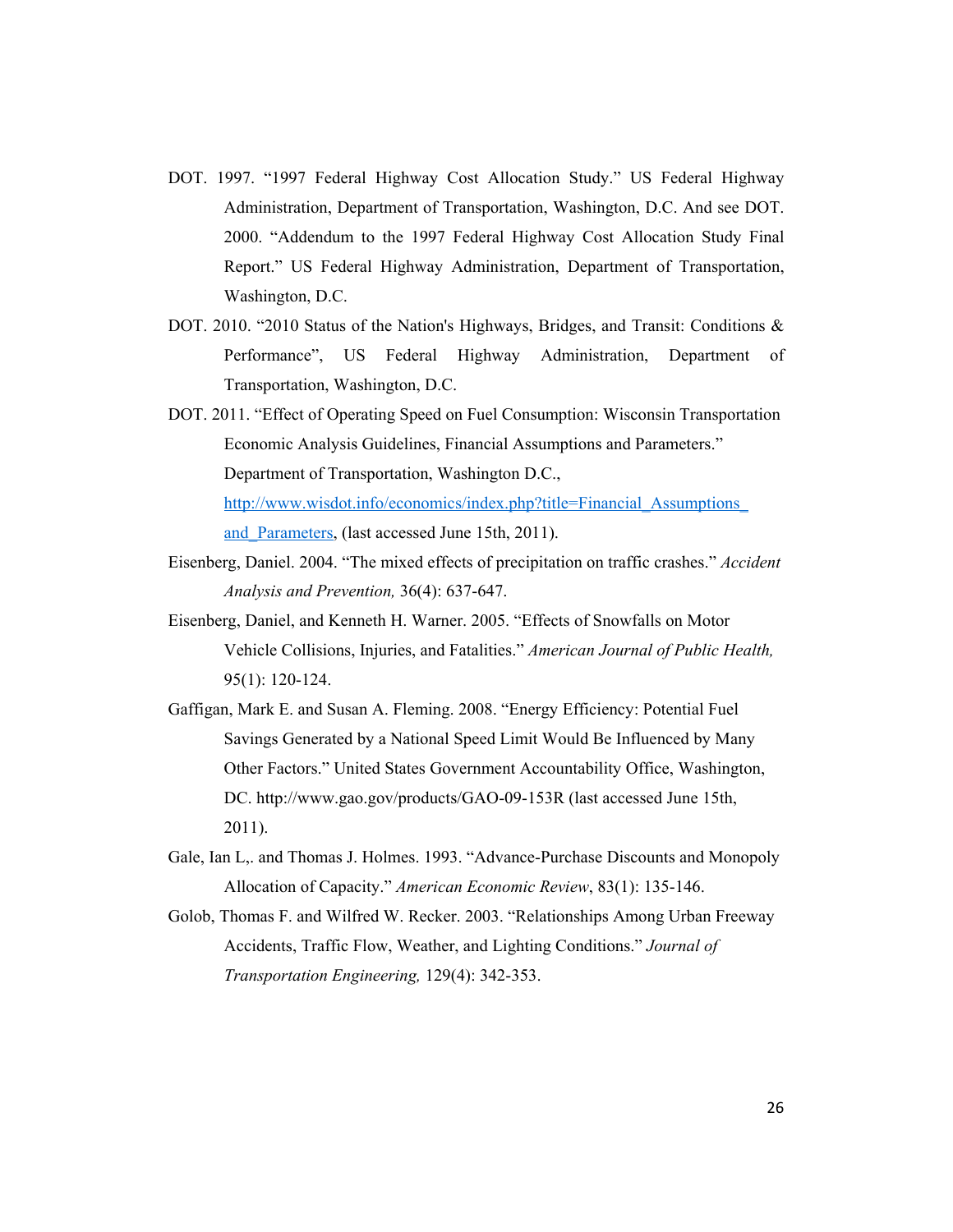- Goodwin, Phil, Joyce Dargay, and Mark Hanly. 2004. "Elasticities of Road Traffic and Fuel Consumption with Respect to Price and Income: A Review." *Transport Reviews* 24(3): 275–292.
- Gottholmseder, Georg, Klaus Nowtony, Gerald J. Pruckner, and Englerbert Theurl. 2008. "Stress Perception and Commuting." *Health Economics*, 18(5): 559-576
- Gronau, Reuben. 1973. "The Intrafamily Allocation of Time: The Value of the Housewives' Time." *The American Economic Review*, 63(4): 634-651.
- Hennessy, Dwight A., David L. Wiesenthal, and Paul M. Kohn. 2000. "The Influence of Traffic Congestion, Daily Hassles, and Trait Stress Susceptibility on State Driver Stress: An Interactive Perspective." *Journal of Applied Biobehavioral Research*, 5(2): 162-179.
- Johnson, Mark and Scott McKnight. 2009. "Warning Drivers About Potential Congestion as a Means to Reduce Frustration-Driven Aggressive Driving." *Traffic Injury Prevention*, 10(4): pp. 354-360.
- Karni, Edi. 1973. ''The Transactions Demand for Cash: Incorporation of the Value of Time into the Inventory Approach.'' *Journal of Political Economy*, 81: 1216–25.
- Klier, Thomas H., and Joshua Linn. 2010. "The Price of Gasoline and New Vehicle Fuel Economy: Evidence from Monthly Sales Data." *American Economic Journal: Economic Policy*, 2(3): 134-153.
- Lave, Charles A. 1985. "Speeding, Coordination, and the 55 MPH Limit." *American Economic Review,* 75(5): 1159-1164.
- Li, Shanjun, Christopher Timmins, and Roger von Haefen. 2009. "Do Gasoline Prices Affect Fleet Fuel Economy?" *American Economic Journal: Economic Policy*, 1(2): 113-137.
- Mackie, Peter .J., Mark Wardman, Anthony S. Fowkes, Gene Whelan, and John Nellthorp. 2003: "Values of Travel Savings in the UK." Institute of Transport Studies, University of Leeds Working Paper 567.
- McCartt, Anne T., Veronika S. Northrup, and Richard A. Retting. 2004. "Types and characteristics of ramp-related motor vehicle crashes on urban interstate roadways in Northern Virginia." *Journal of Safety Research,* 35(1): 107-114.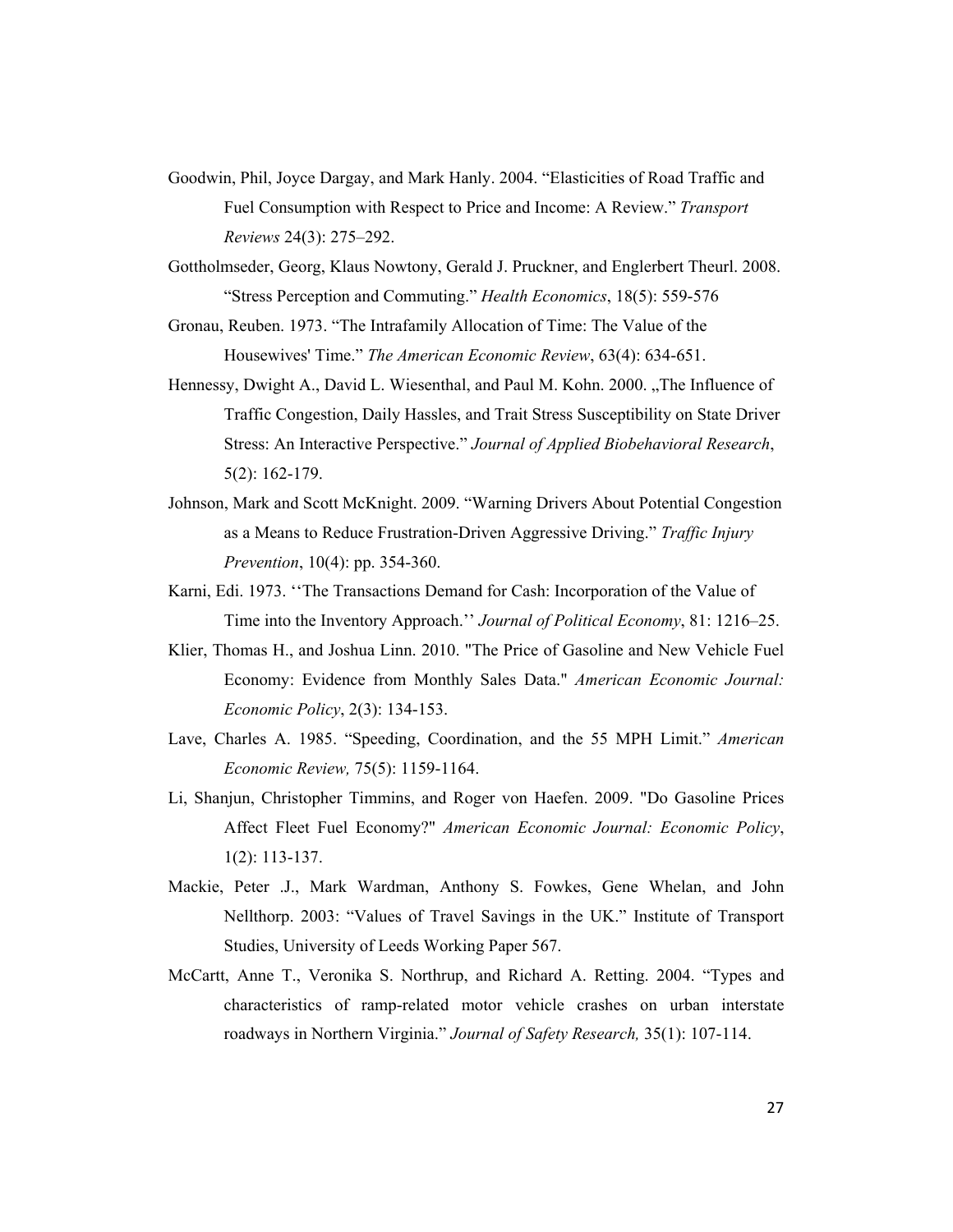- Mulligan, Casey B. 1997. "Scale Economies, the Value of Time, and the Demand for Money: Longitudinal Evidence from Firms." *Journal of Political Economy*, 105(5): 1061-1079.
- Peltzman, Sam. 1975. "The effects of automobile safety regulations." *Journal of Political Economy,* 83(4): 677-725.
- Phaneuf, Daniel J., Catherine L. Kling, and Joseph A. Herriges. 2000. "Estimation and Welfare Calculations in a Generalized Corner Solution Model with an Application to Recreation Demand." *Review of Economics and Statistics,* 82(1): 83–92.
- Royston, Patrick, and Douglas G. Altman 1994. "Regression Using Fractional Polynomials of Continuous Covariates: Parsimonious Parametric Modelling." *Applied Statistics*, 43(3): 429-467.
- Shaikh, Sabina L. and Douglas M. Larson. 2003. "A Two-Constraint Almost Ideal Demand Model of Recreation and Donations." *The Review of Economics and Statistics*, 85(4): 953–961.
- Shiaw, Ming-Shong. 2004. "Value of leisure time based on individuals' mode choice behavior." *Journal of Advanced Transportation*, 38(2): 147-162.
- Small, Kenneth A., Clifford Winston and Jia Yan. 2005. "Uncovering the Distribution of Motorists' Preferences for Travel Time and Reliability." *Econometrica*, 73(4): 1367–1382.
- Small, Kenneth A. and Erik T. Verhoef (2007): The Economics of Urban Transportation. Routledge. New York.
- Train, Kenneth E. 1998. "Recreation Demand Models with Taste Differences Over People." *Land Economics,* 74(2): 230-239.
- Vickrey, William S. 1969. "Congestion Theory and Transport Investment." *American Economic Review,* 59(2): 251-260.
- West, Brian H., Ralph N. McGill, Jeffrey W. Hodgson, Scott S. Sluder, and David.E. Smith. 1999. "Development and Validation of Light-Duty Modal Emissions and Fuel Consumption Values for Traffic Models." Federal Highway Administration (FHWA), FHWA RD-99-068.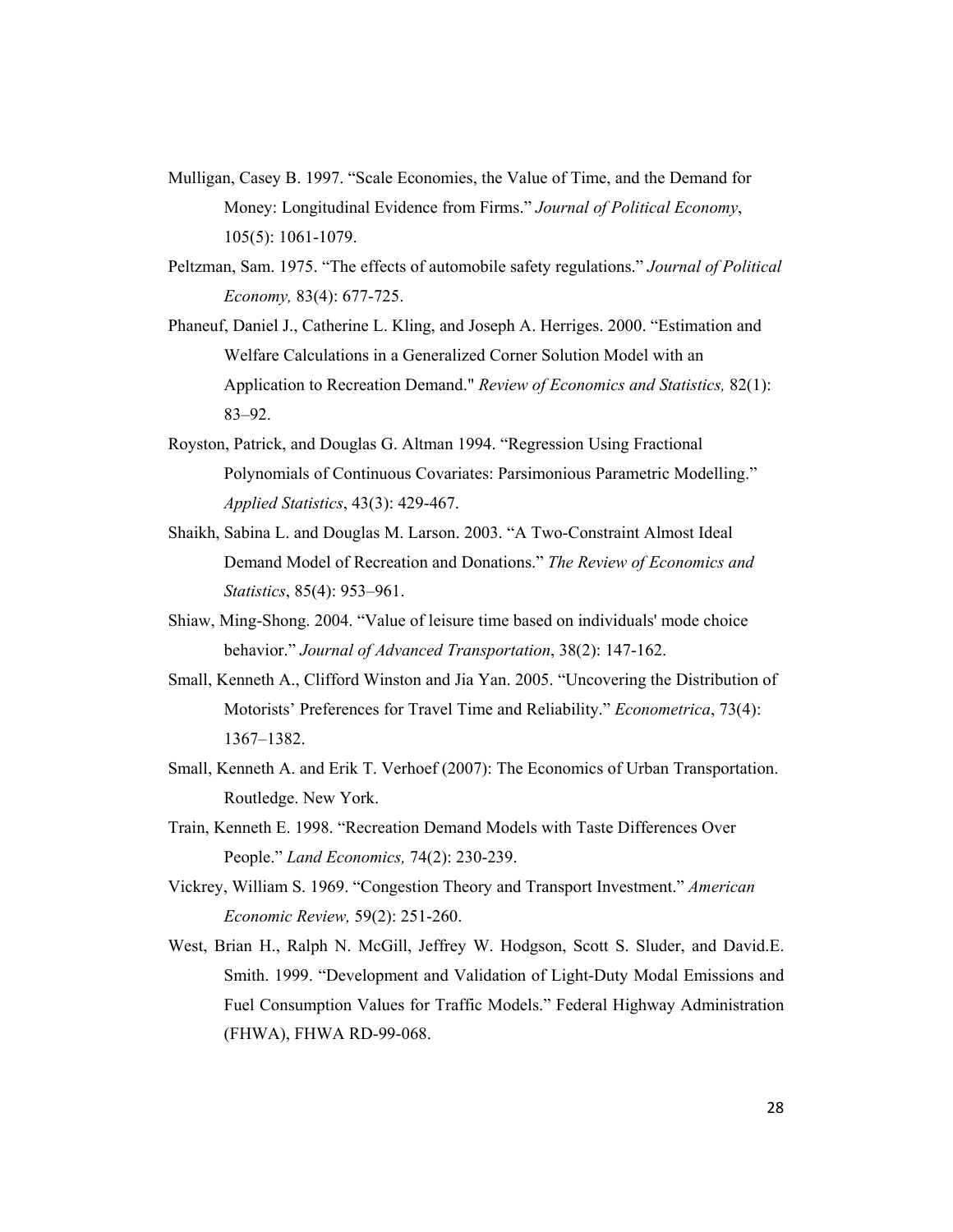Wickens, Christine M. and David L. Weisenthal. 2005. "State Driver Stress as a Function of Occupational Stress, Traffic Congestion, and Trait Stress Susceptibility." *Journal of Applied Biobehavioral Research*, 10(2): 83-97.

#### **[PARTS OR ALL OF THIS APPENDIX COULD BE FOR ONLINE PUBLICATION]**

#### **Appendix:**

**Speed data:** WSDOT records the total number of vehicles passing over the loop detectors per highway direction and quantifies speeds in  $j = \{0, 2, \ldots, 14\}$  bins per hour *h*, the first bin  $b_0$  representing the total number of vehicles traveling below 35 mph and then in five mile per hour (mph) increments from 35 to 100 mph. The final bin  $b_{14}$  quantifies the number of vehicles with any speed above 100 mph. In order to calculate the average speed per hour, we assume that the speed per bin is the average within-bin speed and we set  $S(b_0)$  and  $S(b_{14})$  as 32.5 and 102.5 mph respectively, such that

*speed<sub>h</sub>* =  $\Sigma_i$ {(*S*(*b*<sub>0</sub>) + 5*j*) *b<sub>ih</sub>*}/  $\Sigma_j$ *b<sub>ih</sub>*.

**Precipitation:** In the NOAA dataset precipitation is provided by hour in inches of rain. In 42% of all hours with rain, however, precipitation is defined nonnumerically as "Trace" which is precipitation of an unknown quantity below 0.01 inches per hour. In our weekly regressions, the sum over the hours with trace do not contribute to the overall weekly total precipitation measured in inches.

**Data frequency and timing:** The WSDOT speed dataset is provided by hour *h* and site *s* in clock time. Each year one hour is missing in the dataset, which is the clock time when Daylight Saving Time transfers to Standard Time (where in fact this clock hour should appear twice). In contrast the weather NOAA files have their own time variable which represents the exact time in minutes the weather reading was taken (which varies over time and locations). We changed the weather time to round to the closest clock hour time.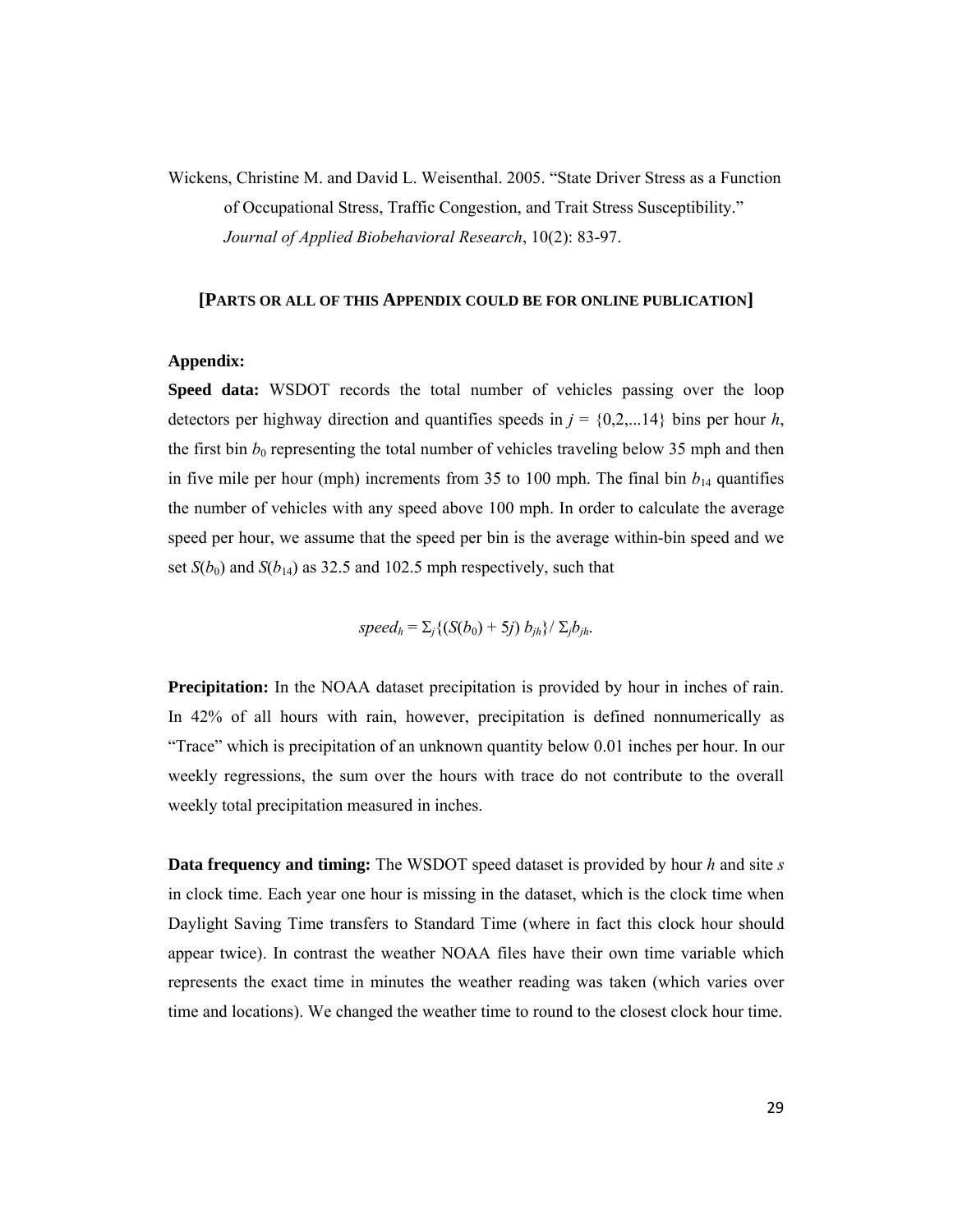**Holidays:** We define a day as a holiday by following the typical state employee holiday calendar. Holidays are Martin Luther King, Presidents Day, Memorial Day, 4th of July, Labor Day, Veterans Day, Thanksgiving, the day after Thanksgiving, Christmas Eve, Christmas and New Years. If a holiday falls on a Saturday, we use the Friday before as the holiday. If the holiday falls on a Sunday, we use the Monday after. If Christmas Eve and New Years Eve fall on midweek, these days are not coded as Holidays. The exact list of Holidays is: 17 jan 2005, 21 feb 2005, 30 may 2005, 04 jul 2005, 05 sep 2005, 11 nov 2005, 24 nov 2005, 25nov 2005, 26 dec 2005, 02 jan 2006, 16 jan 2006, 20 feb 2006, 29 may 2006, 03 jul 2006, 04 jul 2006, 04 sep 2006, 10 nov 2006, 23 nov 2006, 24 nov 2006, 25 dec 2006, 01 jan 2007, 15 jan 2007, 19 feb 2007, 28 may 2007, 04 jul 2007, 03 sep 2007, 12 nov 2007, 22 nov 2007, 23 nov 2007, 24 dec 2007, 25 dec 2007, 31dec 2007, 01 jan 2008, 21 jan 2008, 18 feb 2008, 26 may 2008, 04 jul 2008, 01 sep 2008, 10 nov 2008, 11 nov 2008, 27 nov 2008, 28 nov 2008, 25 dec 2008, 26 dec 2008.

#### **Vehicle Occupancy Rate:**

While we were unable to find specific estimates of the vehicle occupancy rate for speed measuring sites in our dataset, by reviewing the literature we find that at highways with similar characteristics on workdays at the PM period the vehicle occupancy rate is ranging from 1.1 to 1.3 persons per vehicle. We draw these estimates from Heidtman *et al*. (1997) and Area Plan Commission (2003, 2010). For this study we assume a vehicle occupancy rate of 1.2.

#### **Gasoline Consumption as a Function of Traveling Speeds:**

A crucial input for the calculation of the VOT parameter is the construction of the gasoline consumption function  $g(S)$ . To investigate the robustness on our  $g(S)$ assumption, in this paper we

- (a) use the commonly utilized West *et al*. (1999) data and
- (b) as a robustness we contrast our results with a more recent study by Davis *et al*. (2010) that uses newer data on *g*(*S*).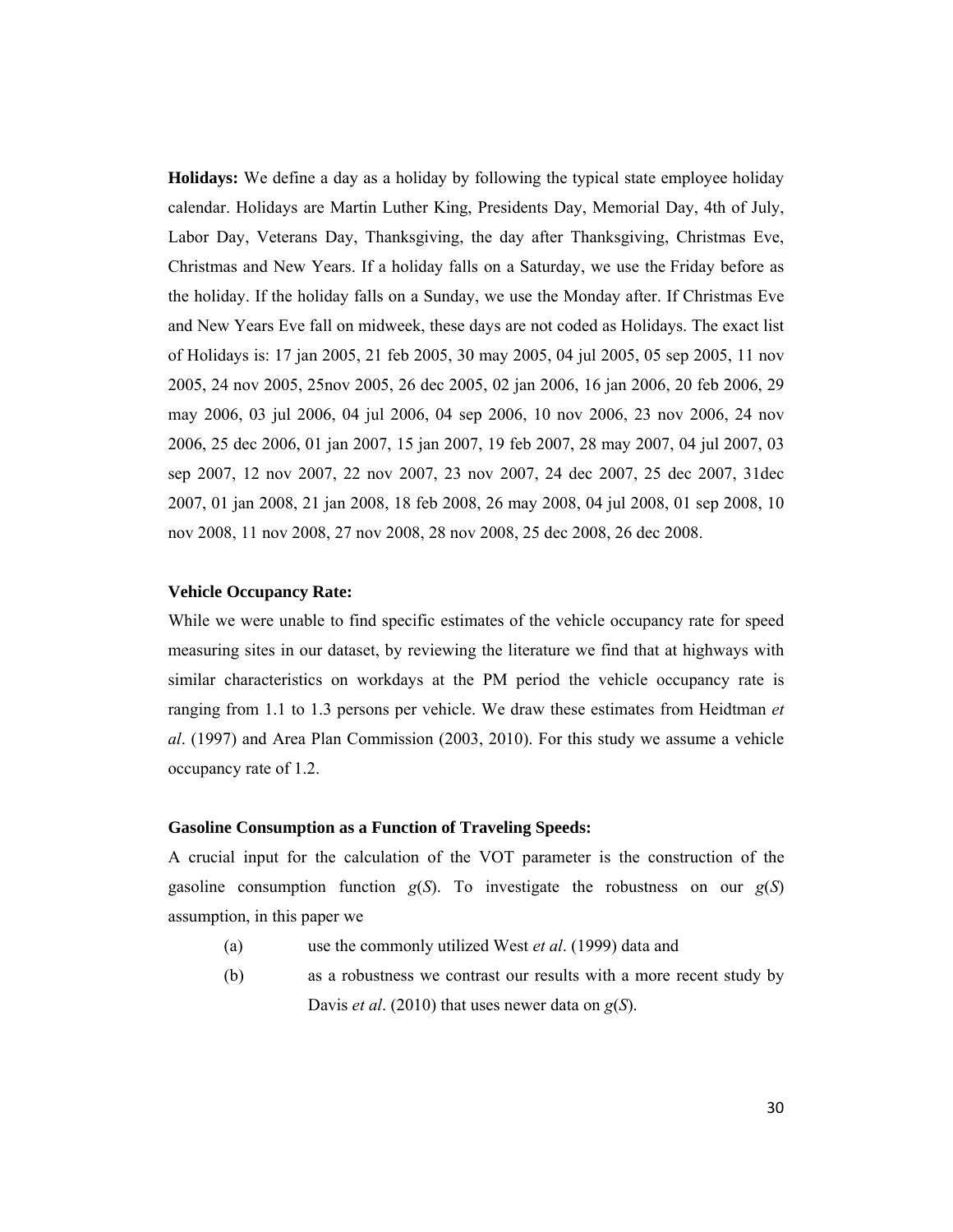Ad (a): For cost benefit analysis, U.S. governmental agencies rely on the West *et al*. (1999) data, as summarized by Davis (2001) which is based on nine vehicles sampled from a mix of automobiles and light trucks of model years 1988–1997. The average of the vehicle gas consumption data are displayed in Table A1, column (2). By piece-wise linearly interpolating between the data points we estimate that the derivative  $\delta g^{West99}/\delta S =$ 0.06018 in the relevant interval of  $S \in [70, 75]$ .

Ad (b): Davis *et al*. (2010) provide estimates of vehicle gasoline consumption for different vehicle classes based on newer vehicle models. Based on the Davis *et al*. (2010) data we calculate the average miles per gallon for large, medium and small SUVs as displayed in Table A1, column (2) and obtain  $\delta g^{Davis2010}/\delta S = 0.06101$  in the relevant interval of  $S \in [70, 75]$ .

|       | from West et al. (1999) as summarized<br>by Davis (2001) based on nine<br>vehicles of model years 1988-97<br>sampled from automobiles and light<br>trucks |                                   |                     | average of small, medium and large<br>SUVs, from Davis, Diegel and Boundy<br>$(2010)$ : Table 4.26 |                                   |                     |
|-------|-----------------------------------------------------------------------------------------------------------------------------------------------------------|-----------------------------------|---------------------|----------------------------------------------------------------------------------------------------|-----------------------------------|---------------------|
|       | (1)                                                                                                                                                       |                                   |                     | (2)                                                                                                |                                   |                     |
| Speed | miles<br>per<br>gallon                                                                                                                                    | gallon $/ (100$<br>miles)<br>g(S) | $\delta g/\delta S$ | miles<br>per<br>gallon                                                                             | gallon $/$ (100<br>miles)<br>g(S) | $\delta g/\delta S$ |
| 65    | 29.2                                                                                                                                                      | 3.4247                            | 0.061337            | 29.67                                                                                              | 3.37                              | 0.0522349           |
| 70    | 26.8                                                                                                                                                      | 3.7313                            | 0.060183            | 27.53                                                                                              | 3.63                              | 0.0610093           |
| 75    | 24.8                                                                                                                                                      | 4.0323                            | n/a                 | 25.40                                                                                              | 3.94                              |                     |

TABLE A1: GASOLINE CONSUMPTION SPEED RELATIONSHIP BASED ON TWO STUDIES

*Notes*: The entries of the derivative δ*g*/δ*S* refer to the speed range from the same row to the speed row below. Hence in case of West *et al*. (1999), for speeds between 65 and 70 the derivative of  $g^{West99}(S)$  with respect to 100 miles driven is  $\delta g \delta S(S \in [65,70]) = 0.061337$ .

#### **Calculation of the Standard Error of the Value of Time Coefficient:**

Summarizing all parameters in (2) as  $\theta$ , and after simplifying we obtain

$$
VOT = P^{2} \delta g / \delta S / [1/S(P^{2}|\theta) - 1/S(P^{1}|\theta)]
$$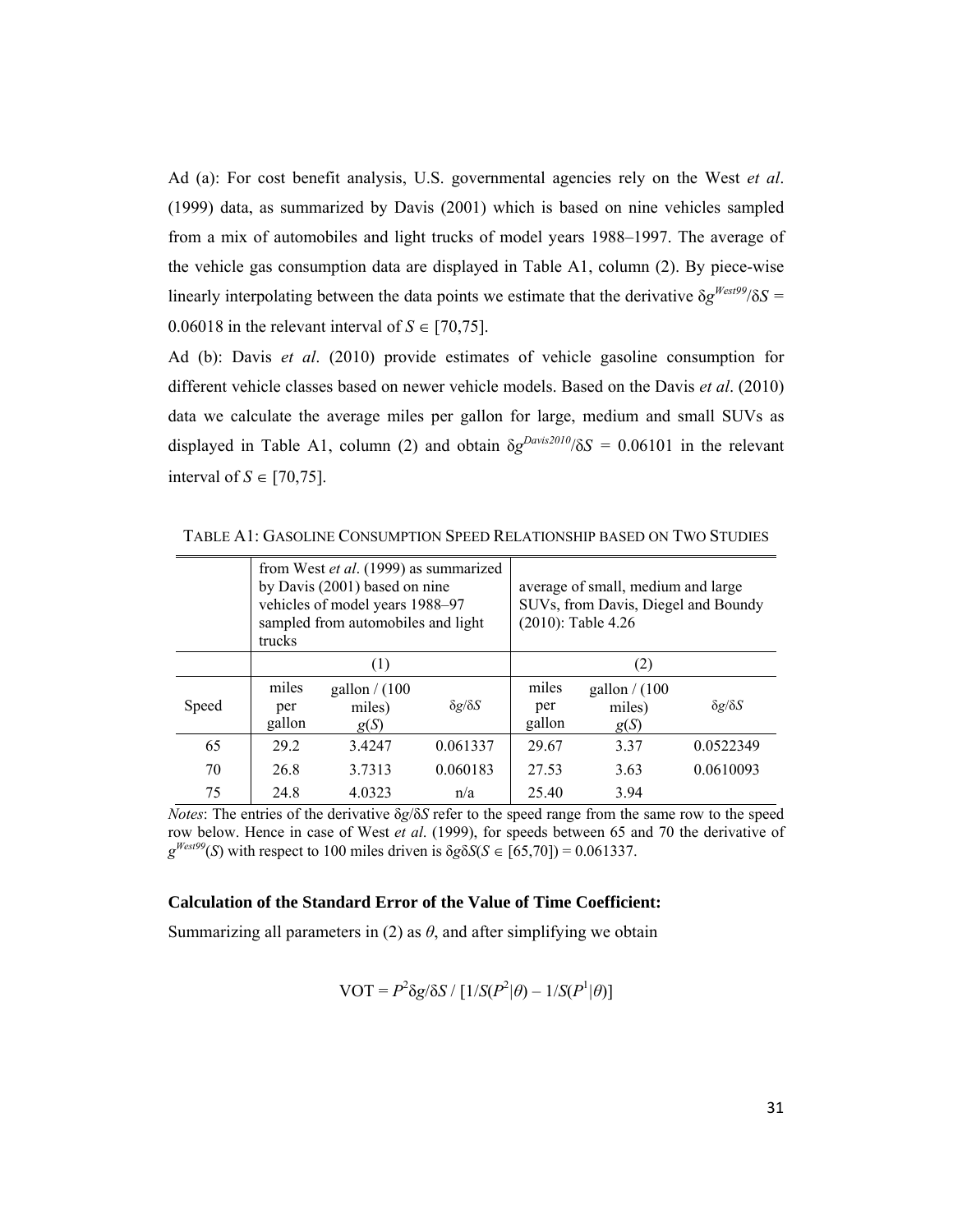Because VOT is a nonlinear function of  $\theta$ , the standard error of the VOT coefficient is derived via the delta method as

$$
std.err(VOT) = Sqrt{\delta VOT/\delta \theta^{T} Cov(\theta) \delta VOT/\delta \theta}.
$$

While  $\theta$  is estimated via least squares, the estimate of the covariance matrix Cov( $\theta$ ) relies on the covariance structure of the disturbance  $\varepsilon_{ih}$  = *Speed<sub>ih</sub>*– $f(z_{ih})$ , with  $z_{ih}$ . We allow  $\varepsilon_{ih}$  to be both heteroskedastic and clustered on a weekly level *w*, such that the expectations

$$
E(\varepsilon_{iwh}\varepsilon_{iwh}|\mathbf{z}) = \sigma_{iwh}^2, E(\varepsilon_{wj}\varepsilon_{wk}|\mathbf{z}) = \rho_{wj} \ \forall \ j \neq k, \text{ and } E(\varepsilon_{w}\varepsilon_{w'}^T | \mathbf{z}) = \mathbf{0} \ \ \forall \ w \neq w'.
$$

The motivation for selecting this block-diagonal structure is that it accounts for autocorrelation as well as for common shocks that affect multiple sites contemporaneously. The clustered sample covariance matrix estimator is therefore used for *θ* (Bertrand *et al*. 2004).

### **Calculation of Benefits from Reducing Speed due to Reduced Fines from Speeding Tickets**

In order to calculate the monetary benefit from reducing speed in terms of the reduced probability to obtain a speeding ticket,  $\Delta d^{\text{T}}$ , we collect data from the following three sources.

- (a) The average annual total number of speeding tickets issued on rural highways in Washington state from 2005-2008 are collected through a public records request to the Washington State Patrol (2011).
- (b) Data on average annual total vehicle miles traveled from 2005 to 2008 on rural highways in Washington State are obtained from the Washington State Department of Transportation  $(2011)^{25}$ .

 $^{25}$  Rural highway VMT from 2005-2008 can be found on pp. 48 in 2010 WSDOT Annual Traffic Report (WSDOT 2011).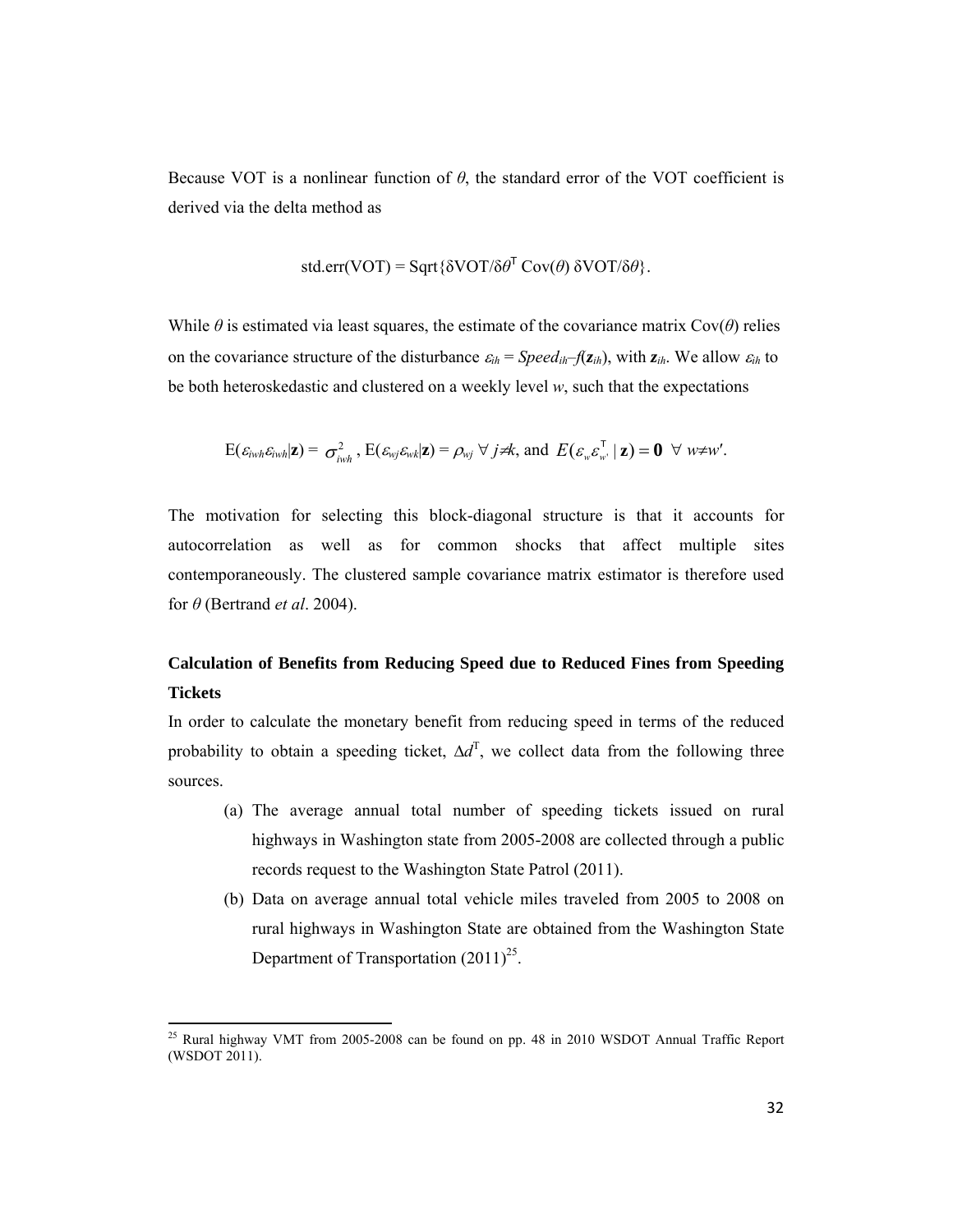(c) The schedule of speeding ticket fines as a function of the vehicle speed is collected from the Washington Courts (2011) which expresses the fines *T(k)* to be traveling at speeds *k* to  $k+5$ , given a speed limit of 70 mph.  $k \in$  $\mathbb{K} = \{70, 75, \ldots, 100\}$ .

The hourly difference in costs due to a change in speed from  $S/P<sup>1</sup>$  to  $S/P<sup>2</sup>$  is

$$
\Delta d^T = \frac{\sum_{k \in \{\mathbb{K}\}} T(k) \int_k^{k+5} f^1(S) - f^2(S) dS}{\int_{k_{min}}^{\infty} f^1(S) dS} p(T)
$$

where *k* represents the minimum speed in each 5 mph interval in set  $\mathbb{K}$ ,  $f^{i}(S)$  is a probability density function of *S* given the gasoline price  $P^i$ ,  $i = 1,2$ , and  $p(T)$  is the probability of receiving a ticket. The numerator, representing the weighted average of fines, is divided by the proportion of drivers eligible to receive speeding tickets.

To calculate  $\Delta d^{\text{T}}$  numerically, we match the average PM time period speed bin data from our speed measuring sites to the schedule of fines  $T(k)$ , creating a weighted average of fines. We initially fit our PM speed histogram to a normal distribution  $f^1(S)$ because we only have speeds in discrete 5 mph bins. (For robustness we also fit the data assuming a uniform distribution within each speed bin. The different distributional assumption leads to qualitatively similar results and are available from the authors upon request). To calculate the expected number of drivers potentially obtaining a speeding ticket at  $S|P^1 = 70.82$ , we match the area under the normal density  $f^1$  to the appropriate 5 mph fine interval and integrate over the sum over the bins of fines. Secondly we recalculate a new normal distribution  $\hat{f}(S)$  for the lower speeds  $S|P^2 = 70.55$  subtracting 0.27 mph from the normal density mean and calculate the corresponding new weighted average of speeding fines. Finally, to estimate the probability of receiving a speeding ticket per mile traveled  $p(T)$ , we divide the average annual speeding tickets by the average annual vehicle miles traveled.

Finally*,* an assumption on which drivers receive speeding tickets affects the set ॶ. Since the ticketing data provided by WSP are not disaggregated by the 5 mph speed brackets, (neither do the data include total revenues from speeding tickets) we need to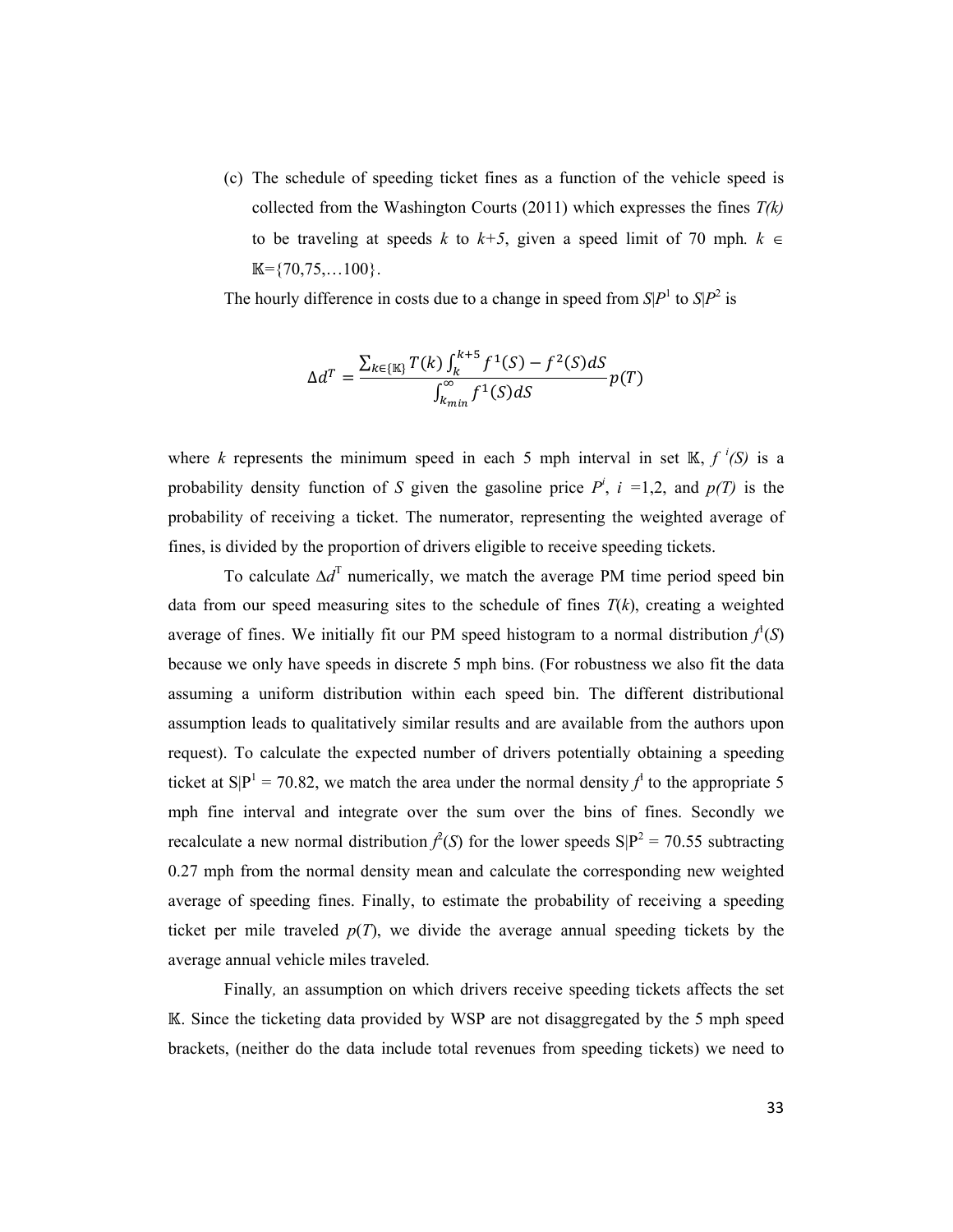make an assumption about which vehicles actually receive tickets. In Table A2, in Scenario 1, we first assume that all drivers going above 70 mph receive tickets, with  $\mathbb{K} = \{70,75, \ldots, 100\}$ . Next we calculate the benefits under the assumption that  $\mathbb{K} =$  ${75,80,...100}$  hence that only vehicles going above 75 mph will be ticketed. Lastly, in Scenario 3 we assume that  $\mathbb{K} = \{80,85, \dots 100\}$ , hence that only vehicles driving above 80 mph obtain speeding tickets. Since the number of tickets is fixed, increasing the speeds at which tickets are issued also increases the weighted average of fines, as displayed in Table A2.

The columns of Tables A2 display the estimates of the weighted average of fines, speeding costs per hour, the differentials for reduced speed, and the contribution to VOT. The rows display the costs based on the original and new distribution of speeds evaluated at  $S|P^1$  and  $S|P^2$ .

|            | Weighted   |                                        | Cost per Hour Change in Costs Change in VOT |        |
|------------|------------|----------------------------------------|---------------------------------------------|--------|
|            | Average of |                                        | from Speeding from Reduced from Reduced     |        |
|            | Fines      | <b>Tickets</b>                         | Speed                                       | Speed  |
|            |            | Scenario 1: Cars Ticketed above 70 mph |                                             |        |
| High Speed | \$111.22   | \$0.101                                |                                             |        |
|            |            |                                        | \$0.003                                     | \$0.62 |
| Low Speed  | \$108.08   | \$0.098                                |                                             |        |
|            |            |                                        |                                             |        |
|            |            | Scenario 2: Cars Ticketed above 75 mph |                                             |        |
| High Speed | \$126.39   | \$0.115                                |                                             |        |
|            |            |                                        | \$0.005                                     | \$1.17 |
| Low Speed  | \$120.47   | \$0.109                                |                                             |        |
|            |            |                                        |                                             |        |
|            |            | Scenario 3: Cars Ticketed above 80 mph |                                             |        |
| High Speed | \$151.29   | \$0.137                                |                                             |        |
|            |            |                                        | \$0.010                                     | \$2.10 |
| Low Speed  | \$140.69   | \$0.128                                |                                             |        |

TABLE A2. BENEFITS FROM REDUCING SPEEDING TICKET COSTS

*Notes*: Cost per hour is the expected cost  $d<sup>T</sup>$  based on the probability of obtaining a ticket. Change in VOT expresses the bias to the VOT estimate if the change in the disamenity ∆*d*<sup>T</sup> were omitted. 'High Speed' and 'Low Speed' refer to the speeds of  $S|P^1 = 70.82$  and  $S|P^2 = 70.55$  mph, respectively.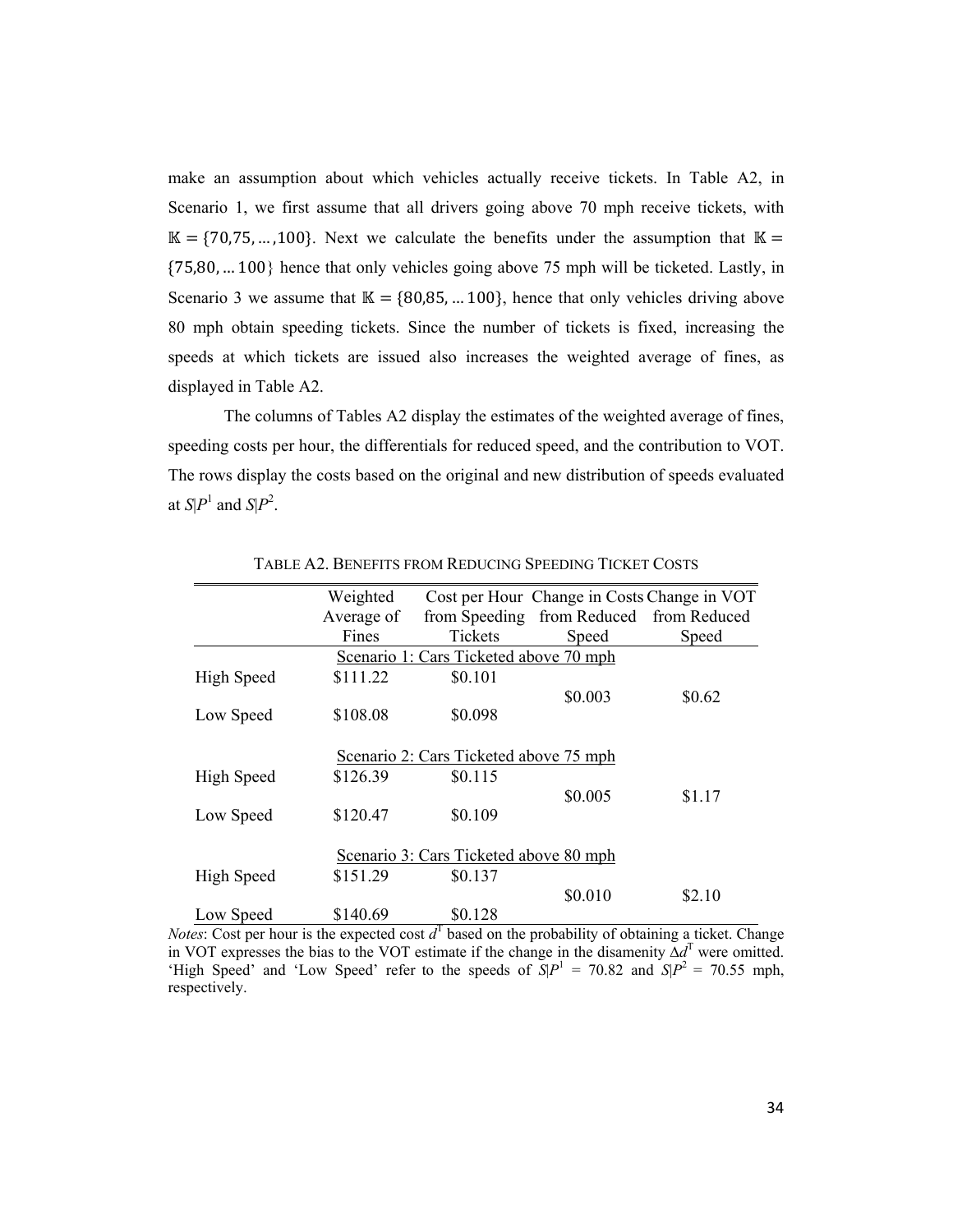#### **Calculation of Benefits from Reducing Speed due to Reduced Accidents**

This section describes the data and methodology to calculate  $\Delta d^A = \Delta d^{A, PD} + n (\Delta d^{A,H} +$  $\Delta d^{\text{A},F}$ ) which monetizes the benefits associated with the decreased risk of accidents at the speed decrease from  $S/P<sup>1</sup>=70.82$  to  $S/P<sup>2</sup>=70.55$ . To calculate the change in accident rates (accidents per vehicle miles traveled) as a function of speed, the formulas by Cameron and Elvik (2010) and Ashenfelter and Greenstone (2004) require that we first determine a 'baseline' accident rate which represents the conditions at our highway sites. All baseline numbers will be superscripted by B.

The benefits from decreased fatalities are calculated by

$$
\Delta d^{A,F} = 70.82 \left( \frac{\hat{F}^B (S|P^1) - \hat{F}^{CE} (S|P^2)}{\widehat{V} \widehat{M} \widehat{T}^B} \right) \mathcal{C}ost^F \tag{A1}
$$

- (a)  $\hat{F}^B(S|P^1)$  is our estimate of the baseline number of fatalities, which we calculate as the average annual number of fatal vehicle crashes under ideal conditions on all U.S. rural highways from 4:00-6:00 PM for the years 2005 to 2008. The data are obtained from the National Highway Traffic Safety Administration' Fatality Analysis Reporting System (FARS)  $(2005{\text -}2008)^{26}$ . In our calculations we use the U.S. national fatalities because there are too few fatalities in Washington State alone to obtain a reliable state level estimate of the fatality rate.
- (b)  $\widehat{VMTB}$  is the estimated number of vehicle miles traveled under the same restrictions used to calculate  $\widehat{F}^B(S|P^1)$ . We calculate  $\widehat{VMT^B}$  as

$$
\widehat{VMT^B} = VMT^{R,US} * \Sigma total^{AD,PM}/total
$$

 $^{26}$  In the FARS dataset using the crash outcomes from 2005 to 2008 we control for the outcomes (displayed in parenthesis) of the following variables: Atmospheric Conditions (no rain, clear visibility), Construction Zone (no), Crash Hour (4pm-6pm), Day of Week (Monday to Friday), Holiday (no), Number of Travel Lanes (2 and higher), Relation to Junction (non- junction present), Roadway Alignment (Straight), Roadway Function Class (Rural-Principal Arterial-Interstate, Rural-Principal Arterial-Other, Rural-Other), Roadway Profile (Level), Roadway Surface Condition (dry), Route Signing (Interstate, U.S. Highway, State Highway), Speed Limit (60 to 95), and Trafficway Flow (Divided Highway, Median Strip(With Traffic Barrier, One Way Trafficway ). Furthermore, for all variables we also include the outcomes: "blank", "unknown", "Other".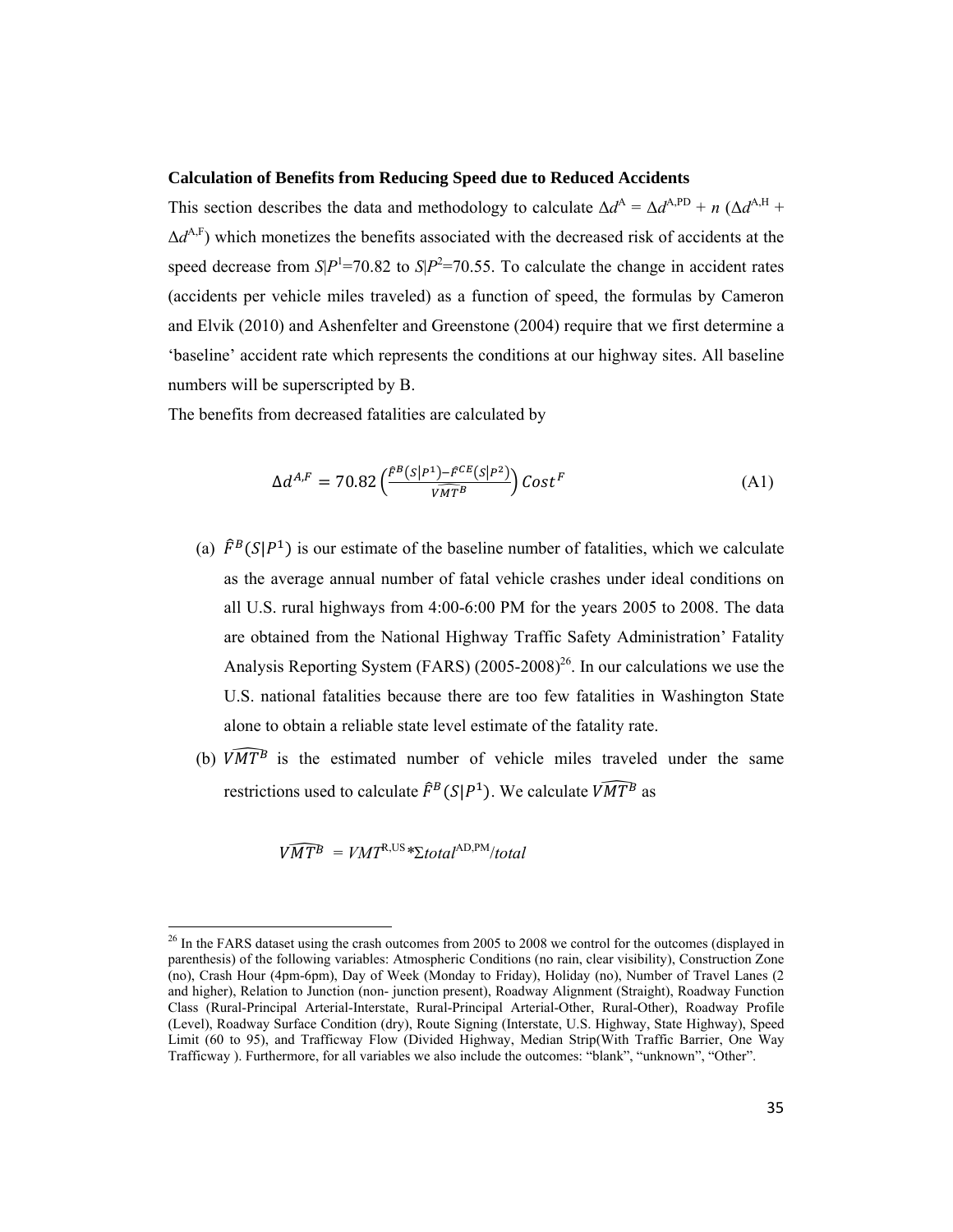whereby *(i)*  $VMT^{R,US}$  is the average annual vehicle-miles travelled for all rural highways in the U.S. from 2005-2008, which we obtained from the Federal Highway Administration (2005-2008) and (*ii*)  $\Sigma$ *total*<sup>AD,PM</sup>/*total* = 0.068 is the proportion of vehicles passing the double loop detectors under ideal driving conditions as calculated by our conditions A. to D. in the PM timeperiod as a percentage of to the total vehicles passing the loop detectors at any condition from 2005 to 2008.27

- (c)  $\hat{F}^{CE}(S|P^2)$  is the predicted number of accidents conditional on S|P<sup>2</sup>.  $\hat{F}^{CE}(S|P^2)$  is calculated using the formula in Cameron and Elvik (2010)  $\hat{F}^{CE}(S|P^2) = \hat{F}^B(S|P^1) * \left(\frac{S|P^2}{S|P^1}\right)$  $\beta^F$ where  $\beta^F$  is the power parameter for rural highway fatal collisions obtained from column one of Table 8 on p. 1913 of Cameron and Elvik (2010).
- (d)  $\Delta d^{\text{A,H}}$  and  $\Delta d^{\text{A,PD}}$  are calculated in principle the same way as  $\Delta d^{\text{A,F}}$  substituting the appropriate power parameter,  $\beta^H$  and  $\beta^{PD}$  respectively, again using the first column of Table 8 in Cameron and Elvik (2010). The following additional adjustments are necessary. Since we were not able to directly collect  $\widehat{H}^B(S|P^1)$ and  $\widehat{PD}^B(S|P^1)$  we estimate these as,

$$
\frac{\widehat{H}^B(S|P^1)}{\widehat{VMT^B}} = \frac{H^{R,WA}}{VMT^{R,WA}} * \left(\frac{\frac{\widehat{F}^B(S|P^1)}{\widehat{VMT^B}}}{\frac{F^{R,WA}}{\widehat{VMT^{R,WA}}}}\right)
$$

where  $\frac{H^{R,WA}}{VMT^{R,WA}}$ , and  $\frac{F^{R,WA}}{VMT^{R,WA}}$  are the average annual accident rates of injuries and fatalities on Washington State's rural highways obtained from the Washington

<sup>&</sup>lt;sup>27</sup> The unconditional aggregate fatality rate  $F^{R,WA}/VMT^{R,WA}$  for Washington State (WA) for all rural (R) highways can be obtained from the 2009 Washington State Collision Data Summary, p.25 produced by Washington State Department of Transportation (2010). Using this published fatality rate is not appropriate however for our baseline fatality rate because our study controls for the most ideal driving conditions analyzing 'safe' sites under the best possible weather and driving conditions.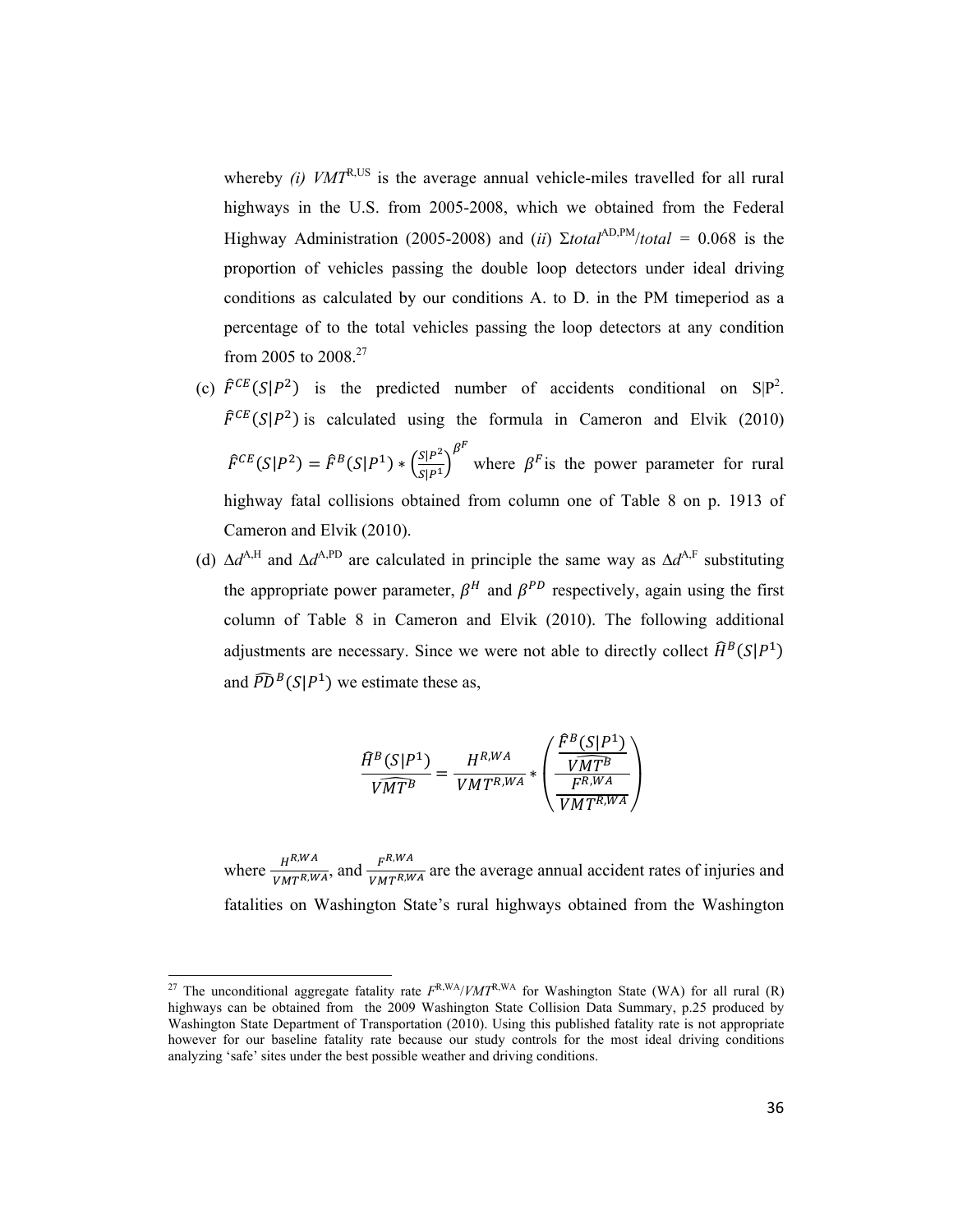State Department of Transportation (2010). The final term,  $\vert$  $\widehat{F}^{B}(S | P^{1})$  $\widehat{VMTB}$  $\frac{VMT^B}{F^{R,WA}}$ , is the

proportion of the ideal rural interstate PM fatality rate to the aggregate Washington rural interstate rate. To calculate the baseline property damage rate  $\frac{\bar{PD}^B(s|P^1)}{\bar{VMT^B}}$ , we simply replace  $\frac{H^{R,WA}}{\bar{VMT^{R,WA}}}$  with  $\frac{PD^{R,WA}}{\bar{VMT^{R,WA}}}$ , also obtained from Washington State Department of Transportation (2010).

- (e)  $Cost<sup>j</sup>$  represent the monetary costs per accident type  $j = F$ , *H*, *PD*, which we obtain from AASHTO  $(2010)^{28}$ .
- (f) Finally, the pre-factor of 70.82 of equation (A1) translates the benefits from reduced accidents per mile into the benefits from driving per hour at the baseline speed of 70.82 mph*.*

Since the  $\Delta d^{A,F}$  is a high proportion of the total cost of  $\Delta d^A$ , for robustness we also use the study by Ashenfelter and Greenstone (2004) to estimate the predicted fatalities at the lower speed as,

$$
\hat{F}^{AG}(S|P^2) = \hat{F}^B(S|P^1)(1 + .14(S|P^2 - S|P^1))
$$

where .14 is the increase in fatalities for every mph increase in speed as determined in Ashenfelter and Greenstone (2004).

As an additional robustness check we employ different estimates for  $Cost^F$ , commonly referred to as Value of Statistical life, from the Department of Transportation (DOT 2009) and Ashenfelter and Greenstone (2004). Throughout all the specifications for VSL the non-fatality costs,  $Cost^{PD}$  and  $Cost^{H}$ , remain constant as determined by AASHTO (2010).

<sup>&</sup>lt;sup>28</sup> Estimates for *Cost<sup>PD</sup>*, *Cost<sup>H</sup>*, and *Cost<sup>F</sup>* can be found on pp. 190 in column 3 of table 5-17 of AASHTO (2010).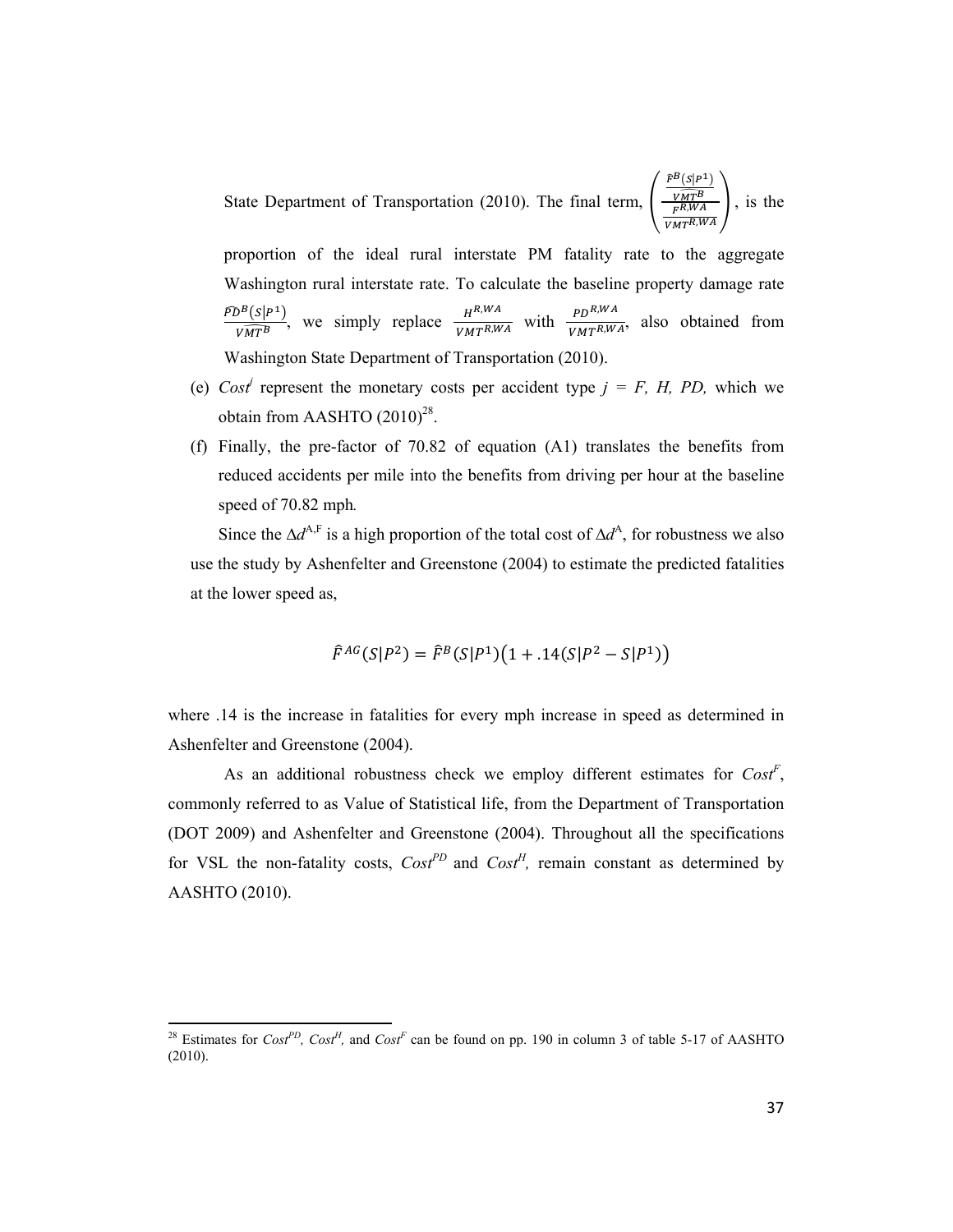#### TABLE A3: TRAFFIC ACCIDENT BENEFITS

*Panel (a) Per Hour Traffic Accident Benefits from Reducing Speed by .27 mph* 

|                          |                             | Value of Statistical Life Estimate by |               |         |  |
|--------------------------|-----------------------------|---------------------------------------|---------------|---------|--|
|                          |                             | DOT                                   | <b>AASHTO</b> | A&G     |  |
| Speed-Fatality           | Cameron &<br>Elvic          | \$0.007                               | \$0.006       | \$0.004 |  |
| Parameter<br>Estimate by | Ashenfelter &<br>Greenstone | \$0.013                               | \$0.011       | \$0.006 |  |

|                                                     |                             | Value of Statistical Life Estimate by |        |        |
|-----------------------------------------------------|-----------------------------|---------------------------------------|--------|--------|
|                                                     |                             | DOT                                   | AASHTO | A&G    |
| Speed-Fatality $\frac{\text{Carnic}}{\text{Elvic}}$ | Cameron $&$                 | \$1.72                                | \$1.50 | \$1.00 |
| Estimate by                                         | Ashenfelter &<br>Greenstone | \$3.33                                | SV 79  | \$1.58 |

*Panel (b): Contribution to the VOT in Dollars from Reducing Speed by .27 mph* 

*Notes*: Panel (a) displays  $\Delta d^A$  in dollars and Panel (b)  $\Delta d^A / [t(S|P^2) - t(S|P^1)]$  in dollars based on various scenarios. In the rows we display the sources of studies we draw the speed-fatality coefficients from and in the columns the sources of the different assumptions on the VSL. The property and injury benefits are derived from AASHTO (2010) and Cameron and Elvik (2010) for all fields. Benefits are calculated as the difference in accident damages over a 70.82 mile trip when an individual drivers speed is reduced from 70.82 mph to 70.55 mph. In 2008 dollars, the VSL is \$5,800,000, \$4,655,771.01 and \$2,065.835.64 for the DOT (2009), AASHTO (2010) and the Ashenfelter and Greenstone (2004) VSL study, respectively.

Table A3 shows the full range of benefits for  $\Delta d^{\text{A}}$  for a 0.27 mph decrease in speed per hour. The columns of Table A3 display how safety benefits change depending on the estimate of the VSL used by the Department of Transportation (DOT 2009), AASHTO (2010) and the VSL estimate by Ashenfelter and Greenstone (2004) (abbreviated by A&G). The rows represent the study from which we obtain the predicted number of fatalities,  $\hat{F}(S|P^2)$ .

#### **Bias from Omitting the Second Order Effects** *d***(***S***) in a Dichotomous Choice Setting**

In order to explore the potential bias from omitted elements of  $d(S)$  in discrete choice settings, we set up a simple dichotomous traffic choice model where drivers can circumvent a typically congested main lane by paying a toll on the HOT lane. To fill our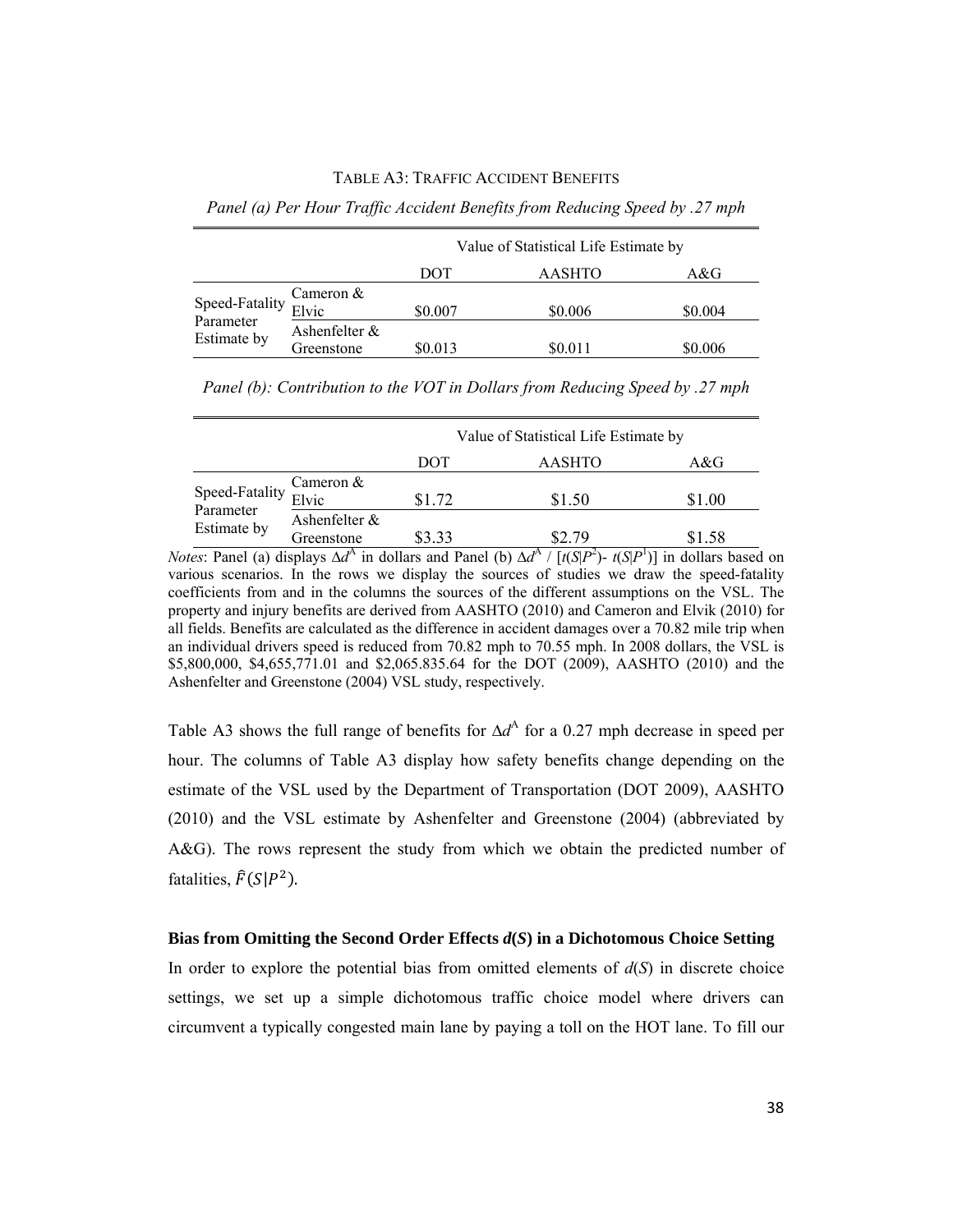example with data, we use the setting of Small *et al*. (2005), where for a 44.8 mile long highway commute on the toll lane of the California SR-91 in Los Angeles the traffic fee amounts  $$3.85^{29}$ . For details we refer to the 'Brooking revealed preference' setup in Small *et al*. (2005). We assume VOT to be 50% of the 2008 LA gross wage rate of \$22.88, obtained from the Bureau of Labor Statistics (2008). Because we do not have the individual data on time savings in the Brooking setting, we calculate speed differentials from Bento *et al*. (2011). This study analyzes traffic on HOV and main lanes for different time periods from 2004-2007 on the I-10 in California. Since Small *et al*. (2005) study the morning commute, we get an estimate of the morning rush hour minute per miles by Bento *et al.* (2011, Table 1), which translates into speeds of 46.11 mph and 36.54 mph for the HOV lane and main lane respectively. This translates into time savings of 15.27 minutes for the 44.8 mile long highway commute. In this setting, the procedure for calculating  $\Delta d^4$  is in principle the same as explained earlier in this paper, predicting new fatalities using  $\hat{F}^{CE}(S|P^2)$  and utilizing the VSL from the AASHTO (2010). To calculate the appropriate baseline rate  $\hat{F}^B(S|P^1)$  we query the FARS system for highway crashes in California from 2004-2007 (National Highway Traffic Safety Administration, 2004- 2007) and estimate  $\widehat{VMT}^B$  through collecting the annual highway VMT from the California State Department of Transportation Public Road Data reports  $(2004-2007)^{30}$ . The gas expenditure saving, *P∆g,* is calculated by using the data of *g* West(*S*) approximated by a quadratic functional form.. To calculate the psychological costs of being in a traffic  $\lim_{\Delta} \Delta d^{Iam}$ , we assume that  $\Delta d^A(S) = \Delta d^A(Var(S))$ , so the increased accident cost due to higher speeds in the HOT lane perfectly offset the decrease in accident cost due to reduced congestion. This allows us to back out the bias of *∆dJam* as

 $\frac{\Delta d^{lam}}{t(S|main\ lane) - t(S| toll\ lane)} = VOT - \frac{Toll + P\Delta g}{t(S|main\ lane) - t(S| toll\ lane)}.$ 

<sup>&</sup>lt;sup>29</sup> The schedule of toll fees is collected from Orange County Transportation Authority (2011). We calculate the average toll of \$3.85 by matching the hourly toll schedule from 4:00am to 9:00am on weekdays to the proportion of drivers in the sample in Small *et al.* (2005) that travel at each hourly interval.<br><sup>30</sup> These VMT can be found in Table 1 in all editions of the report under the category State Highway Annual

Vehicle Miles Traveled on pp.  $4 - 8$  depending on the year (California State Department of Transportation 2004-2007).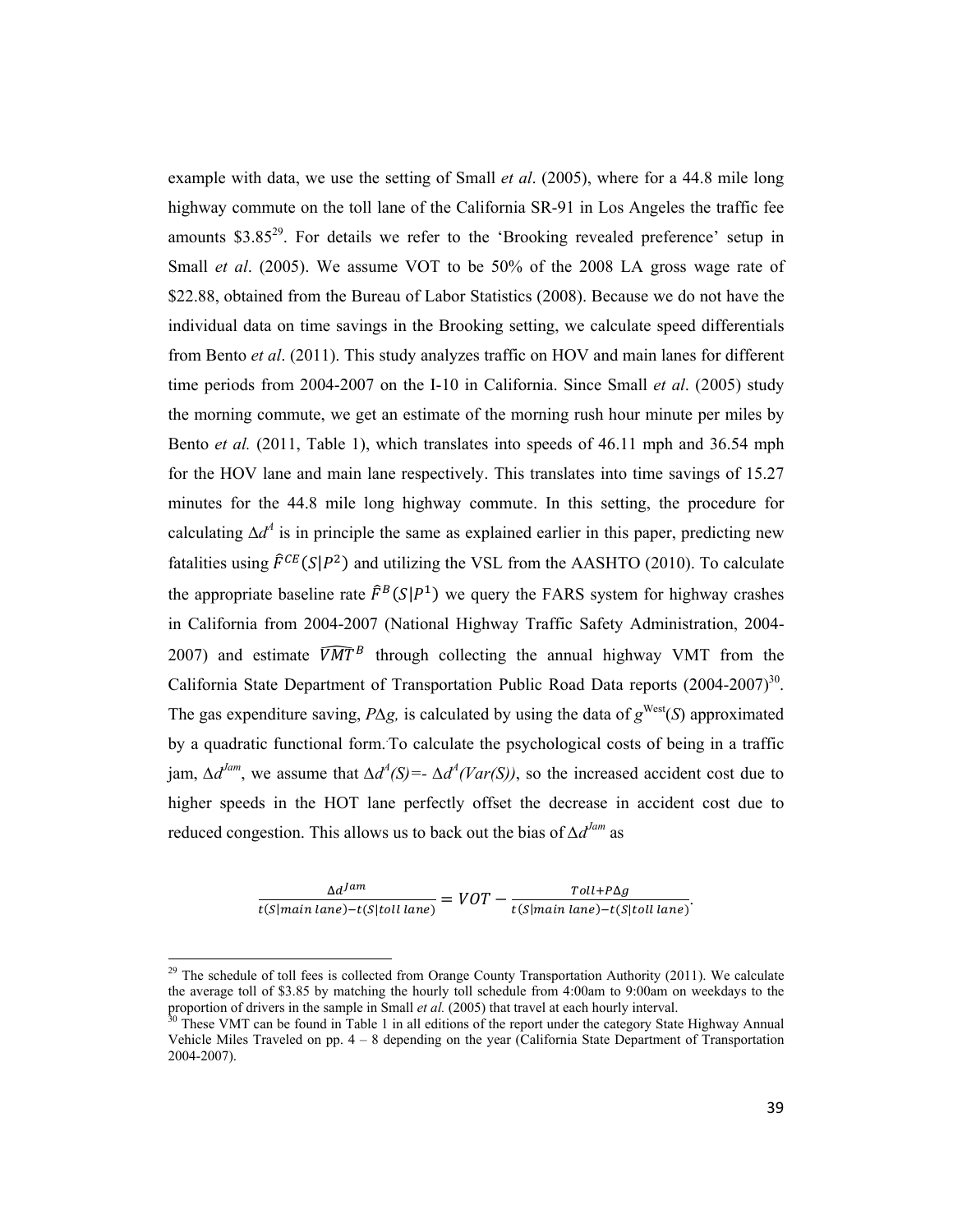#### **References Cited in the Appendix**

- American Association of State Highway and Transportation Officials. 2010.: "User and Non-User Analysis for Highways." ISBN: 978-1-56051-467-1.
- Area Plan Commission. 2003. "Vehicle Occupancy Survey: US 52 Harrison SR 26 US 231." Area Plan Commission of Tippecanoe County, September 2010. Also available on the internet at http://www.tippecanoe.in.gov/egov/docs/1102435232\_85388.pdf. (accessed: August 3, 2011).
- Area Plan Commission. 2010. "Vehicle Occupancy Survey: US 52 Harrison SR 26 US 231." Area Plan Commission of Tippecanoe County, September 2010. Also available on the internet at http://www.tippecanoe.in.gov/egov/docs/1297952417\_268768.pdf. (accessed: August 3, 2011).
- Bureau of Labor Statistics. 2008. "Occupational Employment Statistics of May 2008 Metropolitan and Nonmetropolitan Area Occupational Employment and Wage Estimates – Las Angeles-Long Beach-Glendale. CA Metropolitan Division, All Occupations – OESM003108400000000000003." United States Department of Labor, Washington D.C. http://www.bls.gov/oes/2008/may/oes\_31084.htm (accessed: August 12, 2011).
- California State Department of Transportation. 2004-2007. "Public Road Data, State Highway Annual Vehicle Miles of Travel." California State Department of Transportation. http://www.dot.ca.gov/ hq/tsip/hpms/datalibrary.php (accessed: August 8, 2011)."
- Davis, Stacy C. 2001. Transportation and Energy data Book, Oak Ridge National Laboratory, ORNL-6966, Edition 21 of ORNL-5198, Center for Transportation Analysis, Energy Division.
- DOT. 2009. "Reference to February 2009 Departmental Guidance Memorandum." Department of Transportation, Washington D.C. http://ostpxweb.ost.dot.gov/policy/reports/VSL%20Guidance %20031809%20a.pdf (accessed: July 15, 2011).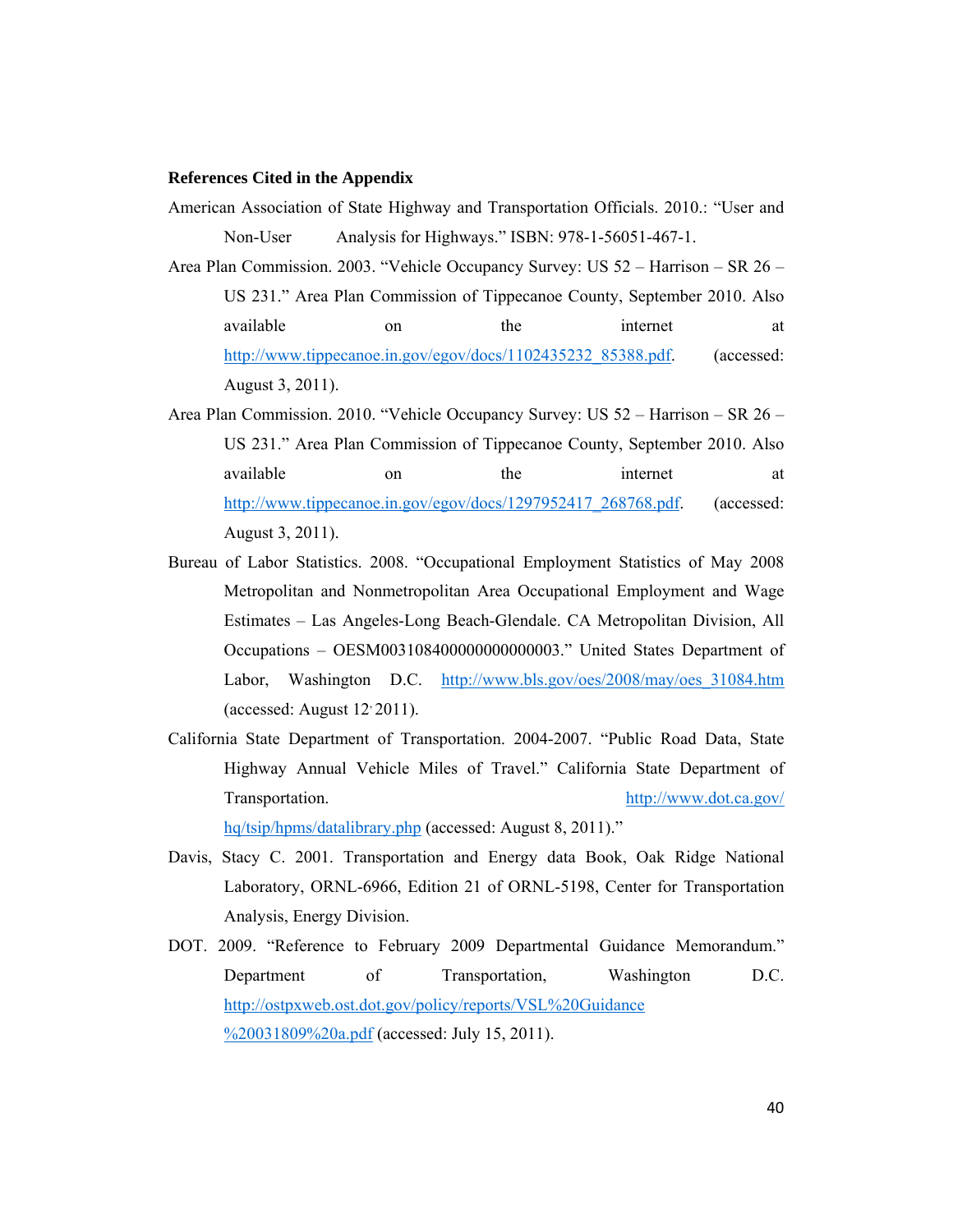Federal Highway Administration. 2005-2008. "Highway Statistics, Vehicle-miles of Travel by functional system VM-3" United States Department of Transportation. http://www.fhwa.dot.gov/policy information/statistics.cfm (accessed: August 5, 2011).

Heidtman, Kurt, Bradley Skarpness, and Carina Tornow. 1997. "Improved Vehicle Occupancy Data Collection Methods." Office of Highway Information Management Federal Highway Administration. Washington D.C.

- National Highway Traffic Safety Administration. 2004-2008. "Fatality Analysis Reporting System, Web Encyclopedia" United States Department of Transportation. http://www-fars.nhtsa.dot.gov/Main/index.aspx (accessed: August 8, 2011).
- Orange County Transportation Authority. 2011. "91 Express Lanes Toll Schedule." Orange County Transportation Authority. http://www.91expresslanes.com/schedules.asp (accessed: August 8, 2011).
- Washington Courts. 2011. JIS Law Tables, Washington Courts, Olympia, WA. http://www.courts.wa.gov/newsinfo/content/pdf/Bail\_Schedule.pdf, (accessed: July 15, 2011).
- Washington State Department of Transportation. 2010. "2009 Washington State Collision Data Summary." Washington State Department of Transportation, Olympia, WA. pp.  $25$

http://www.wsdot.wa.gov/mapsdata/collision/pdf/Washington\_State\_Collision\_ Data Summary 2009.pdf (accessed: July 15, 2011).

Washington State Department of Transportation. 2011. "2010 Annual Traffic Report, Washington State Department of Transportation, Olympia, WA. pp.48 http://www.wsdot.wa.gov/mapsdata/travel/pdf/Annual\_Traffic\_Report\_2010.pdf (accessed: July 15, 2011).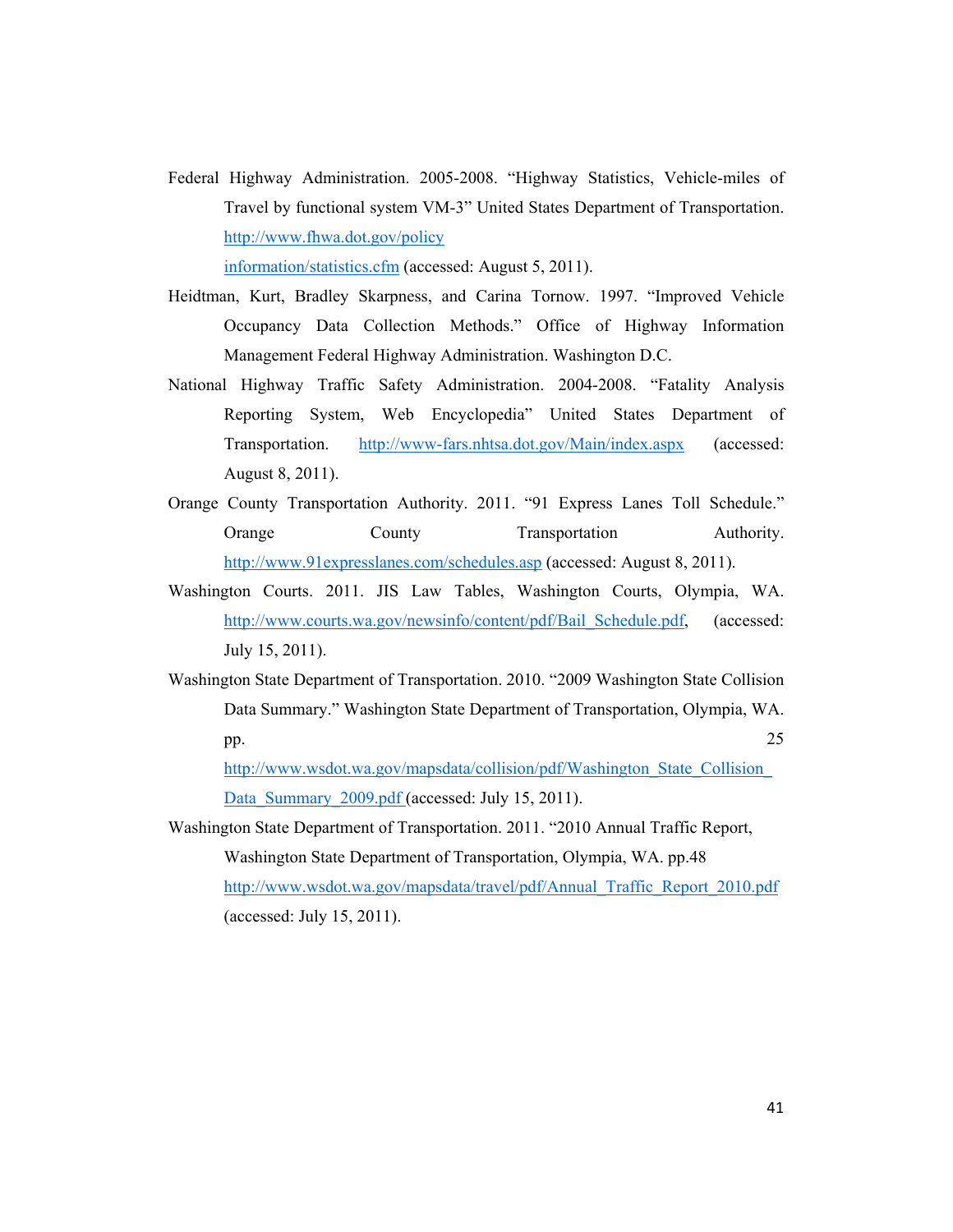FIGURE I: AVERAGE SPEED PER WEEK AND GAS PRICES, 2005 TO 2008



*Notes*: The bold grey line displays average speed estimated by the locally weighted scatterplot smoothing method with bandwidth of 0.3. Each dot represents the average weekly speed by highway location.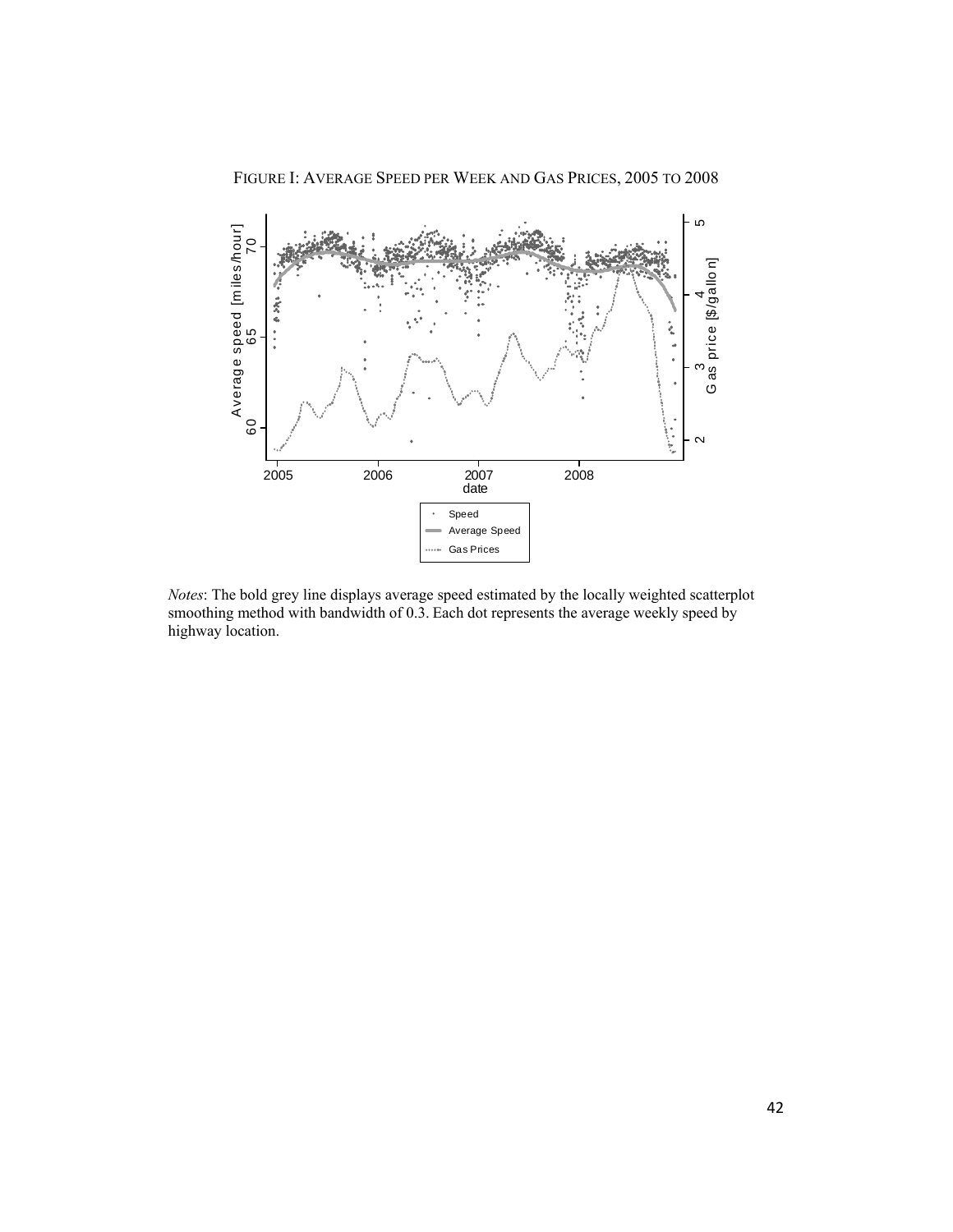

#### FIGURE II: SPEED REDUCTION EFFECTS DUE TO A ONE DOLLAR INCREASE IN PRICE PER GALLON OF GAS

*Notes*: The vertical axis displays speed reductions in mph due to a one dollar increase in the price per gallon of gas. The 95% confidence intervals are calculated using standard errors clustered by week from regression column (4) of Panel B of Table 5. Timeperiods as defined in footnote 10.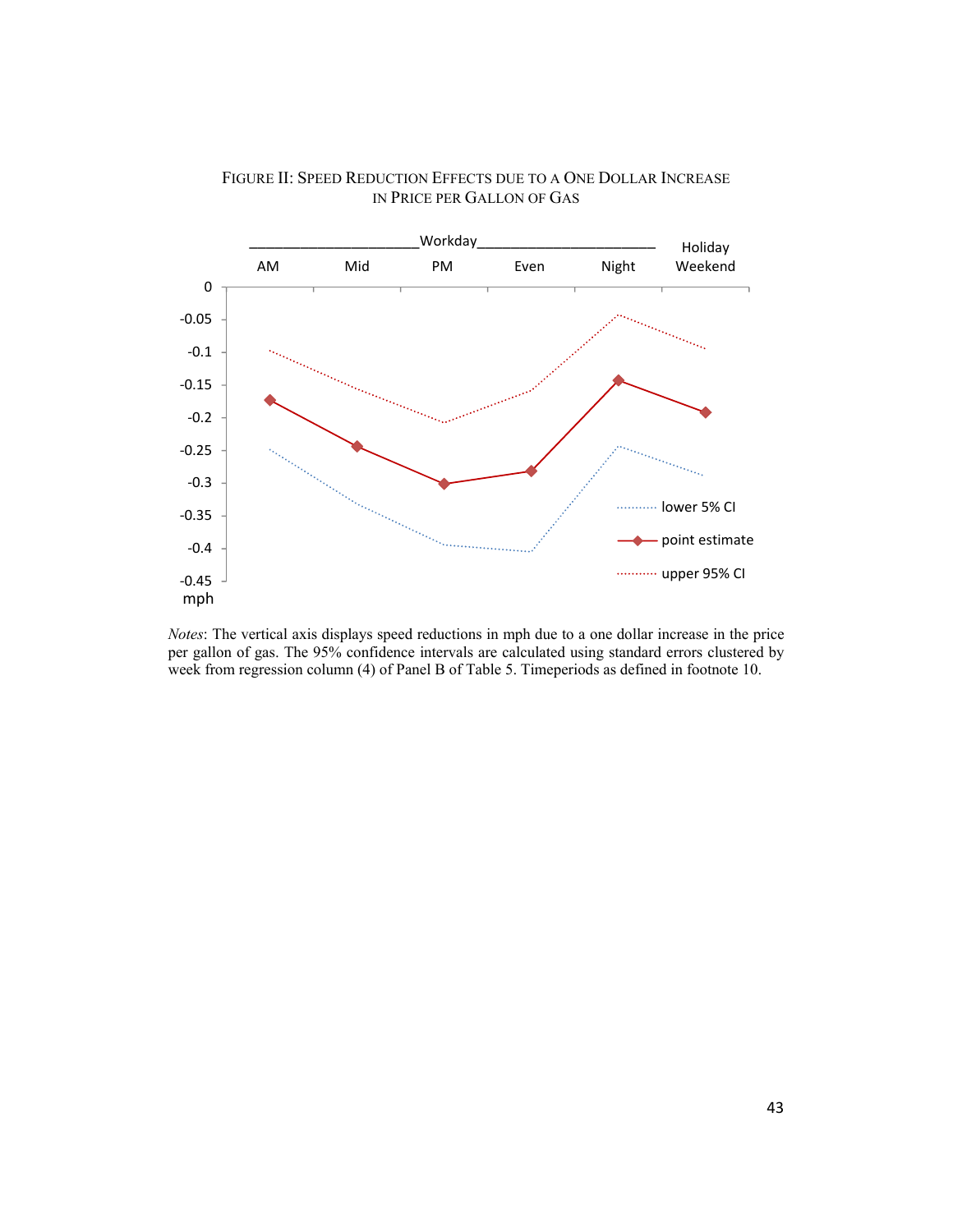

*Notes*: Unit of observation is hour by site. Predicted traffic volume and 95% confidence interval based on standard fractional polynomial regression minimizing the deviance (Royston and Altman 1994) using the STATA fpfit command.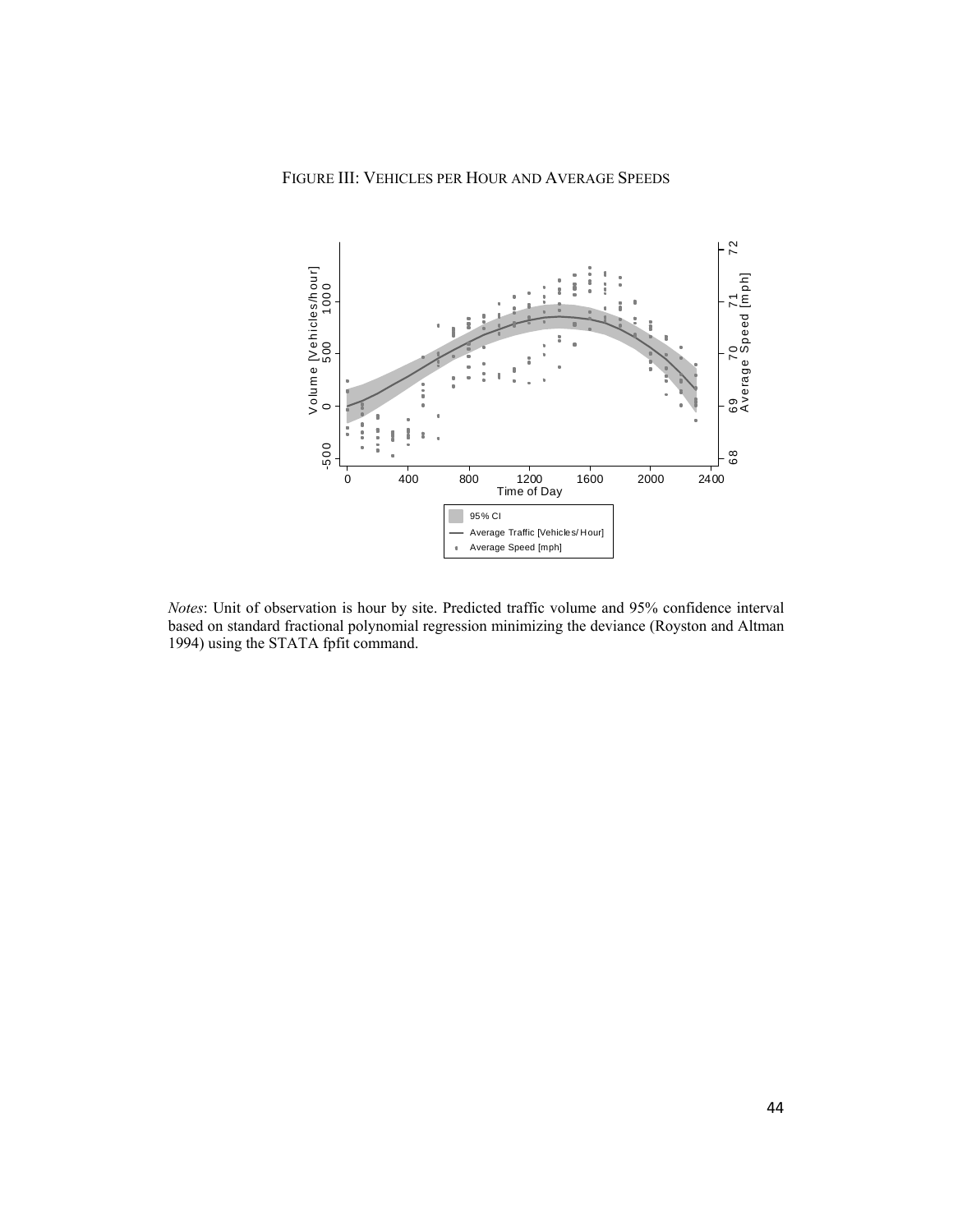| <b>Site</b>    | WSDOT             | Jurisdiction | Freeway        | Direction  | <b>NOAA Weather Site</b> |
|----------------|-------------------|--------------|----------------|------------|--------------------------|
|                | <b>Site</b>       |              |                |            |                          |
|                | R <sub>045</sub>  | Woodland     | $I-5 MP 20.14$ | Northbound | Kelso                    |
| 2              | R <sub>045</sub>  | Woodland     | $I-5 MP 20.14$ | Southbound | Kelso                    |
| 3              | R <sub>061</sub>  | Eltopia      | SR 395         | Northbound | Tri-cities               |
| $\overline{4}$ | R <sub>061</sub>  | Eltopia      | SR 395         | Southbound | Tri-cities               |
|                | R <sub>0</sub> 14 | Tyler        | $I-90$         | Westbound  | Spokane                  |
| 6              | R <sub>0</sub> 14 | Tyler        | $I-90$         | Eastbound  | Spokane                  |
| 7              | R <sub>055</sub>  | Moses Lake   | $I-90$         | Westbound  | Ephrata                  |
| 8              | R <sub>055</sub>  | Moses Lake   | $I-90$         | Eastbound  | Ephrata                  |

TABLE I: SPEED DATA SITE LOCATIONS

*Note*: Description of the sites of the WSDOT speed data. Details see the Appendix.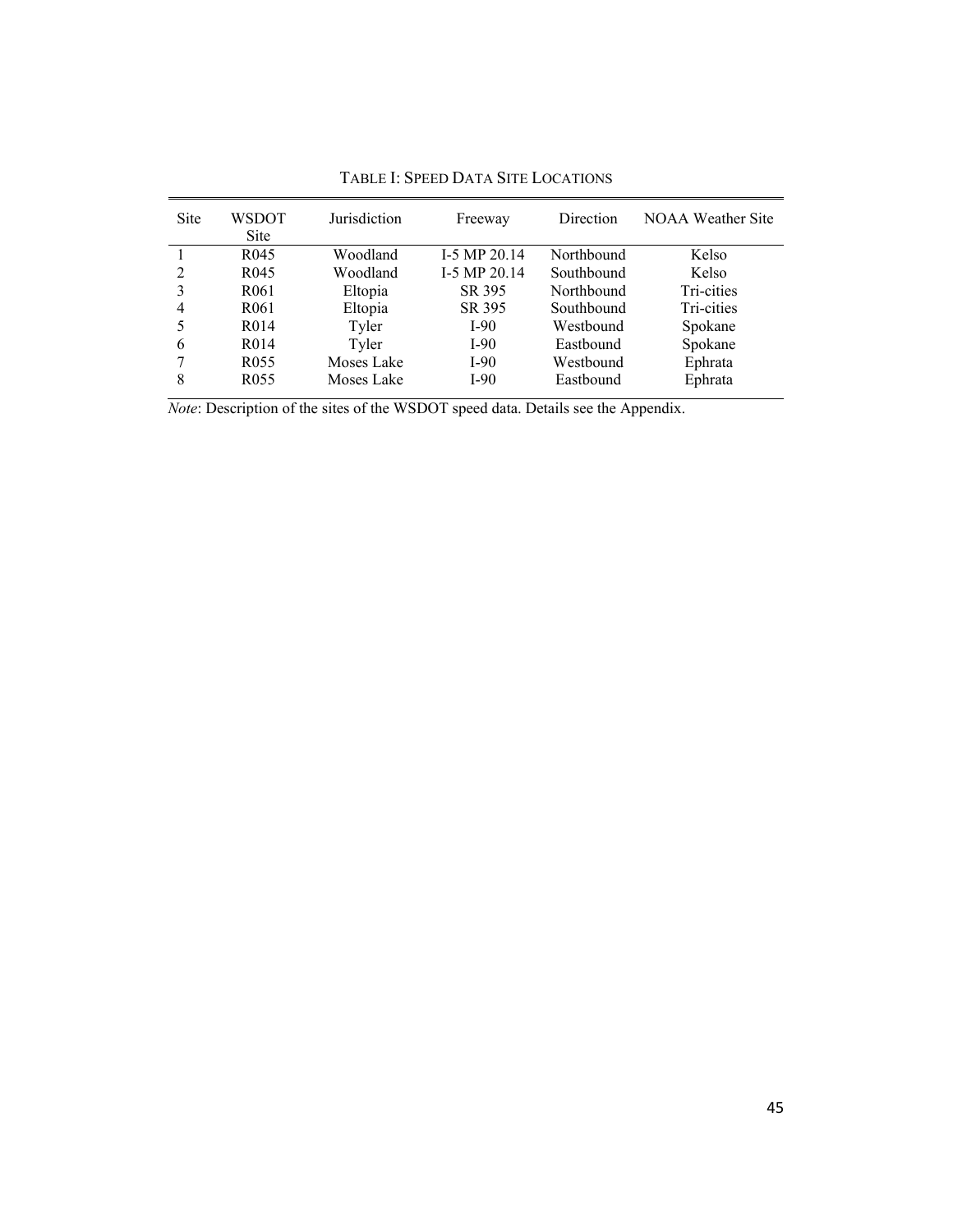| Unit              | <b>Observations</b> | Mean    | Std.   | Min.    | Max.    |
|-------------------|---------------------|---------|--------|---------|---------|
|                   |                     |         | Dev.   |         |         |
|                   |                     |         |        |         |         |
| Mph               | 227158              | 69.19   | 2.70   | 32.5    | 76.88   |
| U.S. dollar       | 227158              | 2.91    | 0.59   | 1.831   | 4.412   |
| vehicles per hour | 227158              | 510.79  | 586.81 | 0.0     | 2852    |
|                   |                     |         |        |         |         |
| statute miles     | 219644              | 9.35    | 2.00   | 0.0     | 10.0    |
| inches per hour   | 227158              | .002    | .023   | 0.0     | 6.60    |
| Fahrenheit        | 219546              | 51.42   | 17.45  | $-14$   | 111     |
|                   |                     |         |        |         |         |
| U.S. dollar       | 227158              | 29948.1 | 2239.6 | 25963.0 | 34011.0 |
| $\frac{0}{0}$     | 227158              | 6.12    | 1 27   | 4.00    | 10.50   |
|                   |                     |         |        |         |         |

#### TABLE II: DESCRIPTIVE STATISTICS

*Note*: Unit of observation is per site and hour.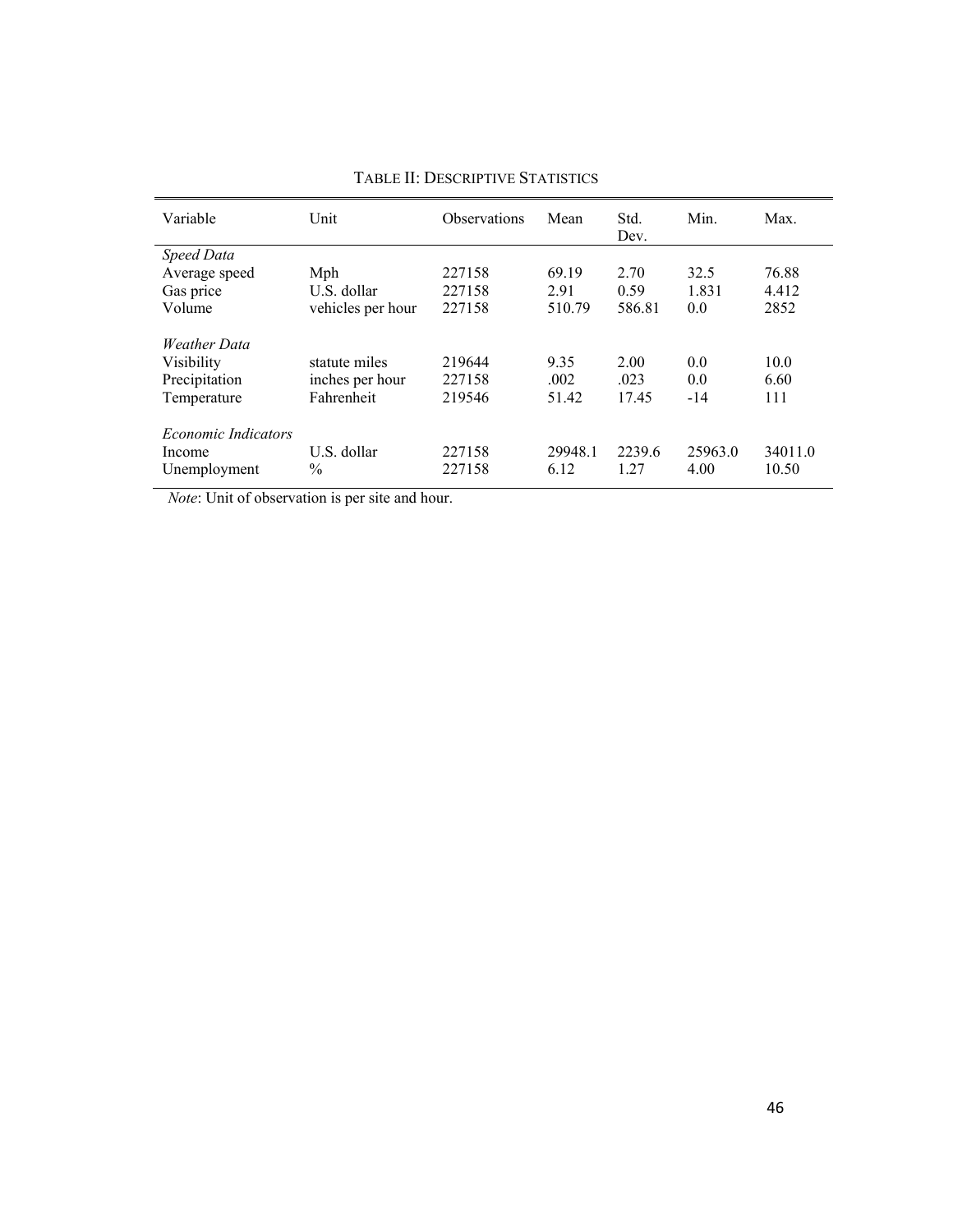| <b>VARIABLES</b> | (1)<br>2 am to 4<br>am 'Basic' | (2)<br>$2$ am to $4$<br>am 'Basic'<br>with Month<br>FE | (3)<br>2 am to 4<br>am<br>Robustness<br>Test | (4)<br>PM 'Basic' | (5)<br>PM 'Basic'<br>with Month<br>FE | (6)<br>PM<br>Robustness<br>Test |
|------------------|--------------------------------|--------------------------------------------------------|----------------------------------------------|-------------------|---------------------------------------|---------------------------------|
|                  |                                |                                                        |                                              |                   |                                       |                                 |
| Gas price        | $0.4592***$                    | 0.2088                                                 | 0.022                                        | $0.4135***$       | 0.1902                                | 0.0843                          |
|                  | (0.131)                        | (0.155)                                                | (0.130)                                      | (0.149)           | (0.168)                               | (0.136)                         |
| February         |                                | 1.2715***                                              | $0.6754**$                                   |                   | 1.2930***                             | 1.4482***                       |
|                  |                                | (0.212)                                                | (0.328)                                      |                   | (0.158)                               | (0.301)                         |
| March            |                                | 1.3916***                                              | 0.6493*                                      |                   | 1.4135***                             | 1.1409***                       |
|                  |                                | (0.225)                                                | (0.331)                                      |                   | (0.180)                               | (0.348)                         |
| April            |                                | 1.5354***                                              | $0.8372**$                                   |                   | 1.3319***                             | $0.9221***$                     |
|                  |                                | (0.256)                                                | (0.372)                                      |                   | (0.219)                               | (0.348)                         |
| May              |                                | 1.3375***                                              | 0.2794                                       |                   | $1.0108***$                           | 0.4422                          |
|                  |                                | (0.305)                                                | (0.404)                                      |                   | (0.282)                               | (0.397)                         |
| June             |                                | 1.6728***                                              | 0.4315                                       |                   | 1.1731***                             | $-0.0598$                       |
|                  |                                | (0.302)                                                | (0.376)                                      |                   | (0.267)                               | (0.382)                         |
| July             |                                | 1.9494***                                              | $0.9531**$                                   |                   | $1.5063***$                           | 0.3642                          |
|                  |                                | (0.313)                                                | (0.372)                                      |                   | (0.276)                               | (0.310)                         |
| August           |                                | 1.8543***                                              | 0.6352                                       |                   | $1.6251***$                           | $0.7565**$                      |
|                  |                                | (0.293)                                                | (0.425)                                      |                   | (0.255)                               | (0.317)                         |
| September        |                                | 1.5828***                                              | 0.4722                                       |                   | 1.3038***                             | $0.5576*$                       |
|                  |                                | (0.308)                                                | (0.374)                                      |                   | (0.272)                               | (0.338)                         |
| October          |                                | 1.5432***                                              | 0.4647                                       |                   | 1.2999***                             | 0.4999                          |
|                  |                                | (0.297)                                                | (0.347)                                      |                   | (0.254)                               | (0.355)                         |
| November         |                                | 1.3222***                                              | $0.7525**$                                   |                   | $0.4278**$                            | $-0.4768$                       |
|                  |                                | (0.252)                                                | (0.347)                                      |                   | (0.210)                               | (0.350)                         |
| December         |                                | $-0.4078$                                              | 0.2725                                       |                   | $-1.1169***$                          | $-1.0634*$                      |
|                  |                                | (0.402)                                                | (0.420)                                      |                   | (0.356)                               | (0.592)                         |
| Hourlyrain       | $-1.5908***$                   | $-0.7376$                                              |                                              | $-3.2813***$      | $-2.1718***$                          |                                 |
|                  | (0.565)                        | (0.541)                                                |                                              | (0.512)           | (0.485)                               |                                 |
| Summer           | $0.6467***$                    | $0.2746***$                                            |                                              | 0.3939***         | 0.0425                                |                                 |
|                  | (0.073)                        | (0.100)                                                |                                              | (0.071)           | (0.096)                               |                                 |
| Christmas        | $-1.3189***$                   | $-0.1292$                                              |                                              | $-1.1907$ ***     | 0.39                                  |                                 |
|                  | (0.447)                        | (0.563)                                                |                                              | (0.404)           | (0.477)                               |                                 |
| Unemployment     | $-0.3658***$                   | $-0.1474**$                                            | $-0.2727**$                                  | $-0.3206***$      | $-0.1677***$                          | $-0.3120***$                    |
|                  | (0.038)                        | (0.063)                                                | (0.121)                                      | (0.036)           | (0.056)                               | (0.105)                         |
| Income           | $-0.0004***$                   | $-0.0002*$                                             | 0.0006                                       | $-0.0001$         | 0.0000                                | $-0.0011$                       |
|                  | (0.000)                        | (0.000)                                                | (0.002)                                      | (0.000)           | (0.000)                               | (0.001)                         |
| Constant         | 78.4473***                     | 71.4716***                                             | 52.3471                                      | 74.7275***        | 69.9904***                            | 102.3908***                     |
|                  | (2.9)                          | (2.988)                                                | (43.663)                                     | (3.262)           | (3.179)                               | (35.761)                        |
| Observations     | 1,429                          | 1,429                                                  | 1,429                                        | 1,428             | 1,428                                 | 1,428                           |
| R-squared        | 0.351                          | 0.422                                                  | 0.566                                        | 0.317             | 0.434                                 | 0.564                           |

TABLE III: REGRESSION RESULTS FOR FREEWAY SPEEDS IN WASHINGTON STATE:

*Notes*: All regression includes site and year fixed effects. Columns (3) and (6) include interacted fixed effects. Robust standard errors in parentheses clustered by site and week, \*\*\* p<0.01, \*\* p<0.05, \* p<0.1.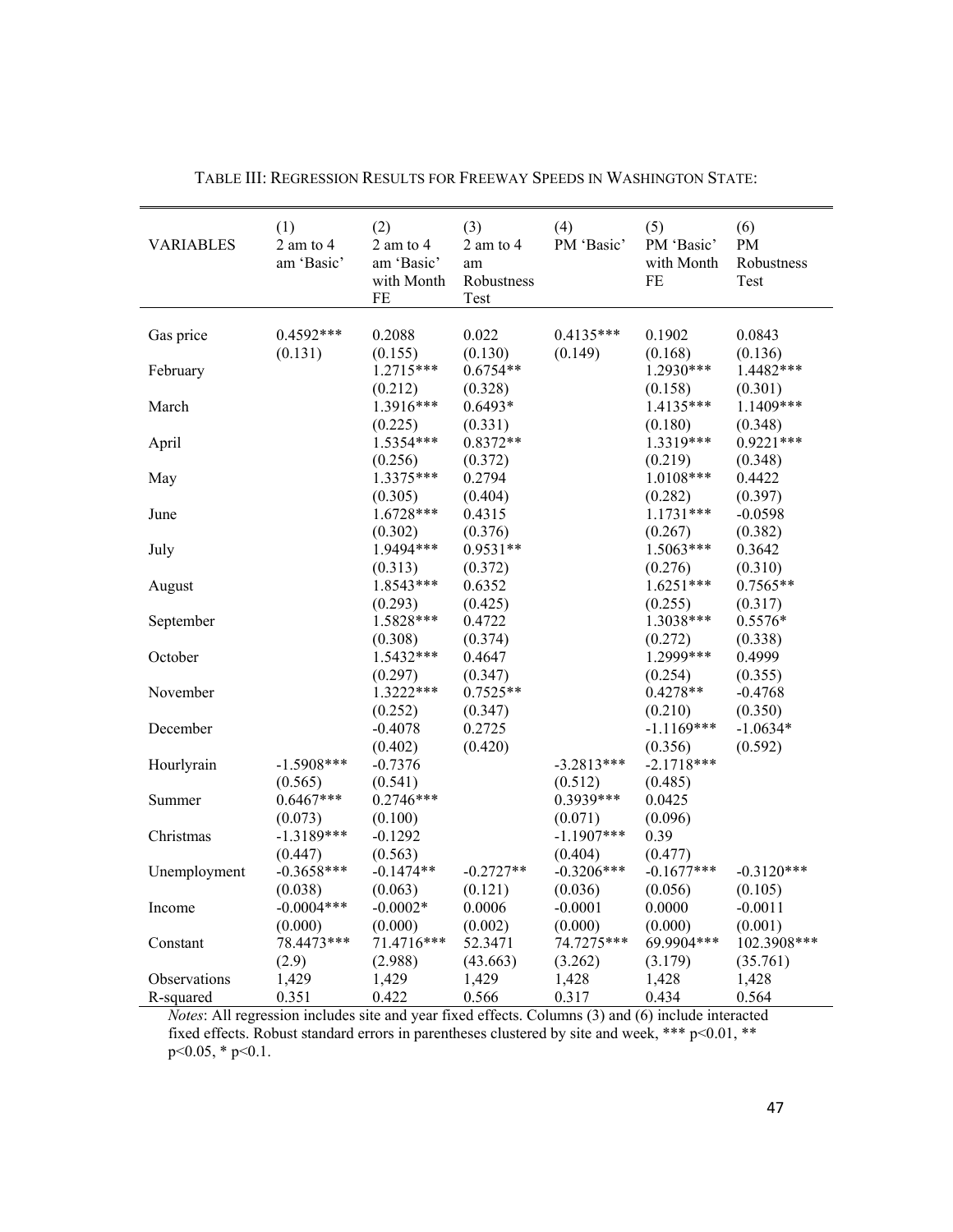|                               | All Day             |               | PM period    |         |
|-------------------------------|---------------------|---------------|--------------|---------|
|                               | (1)                 | (2)           | (3)          | (4)     |
| Data                          | <b>Observations</b> | $\frac{0}{0}$ | Observations | $\%$    |
| Rain                          | 30617               | 13.5%         | 1754         | 13.7%   |
| Temperature $\leq$ 32         | 29967               | 13.2%         | 892          | $6.9\%$ |
| Visibility $< 10$             | 28674               | 12.6%         | 1117         | 8.7%    |
| Average Speed<67              | 33326               | 14.7%         | 294          | 2.3%    |
| Total observations<br>removed | 82409               | 36.3%         | 3003         | 23.4%   |

TABLE IV: DATA REMOVED FOR REGRESSIONS

*Note*: The sum over the observations removed by each variable do not add to the 'total observations removed'.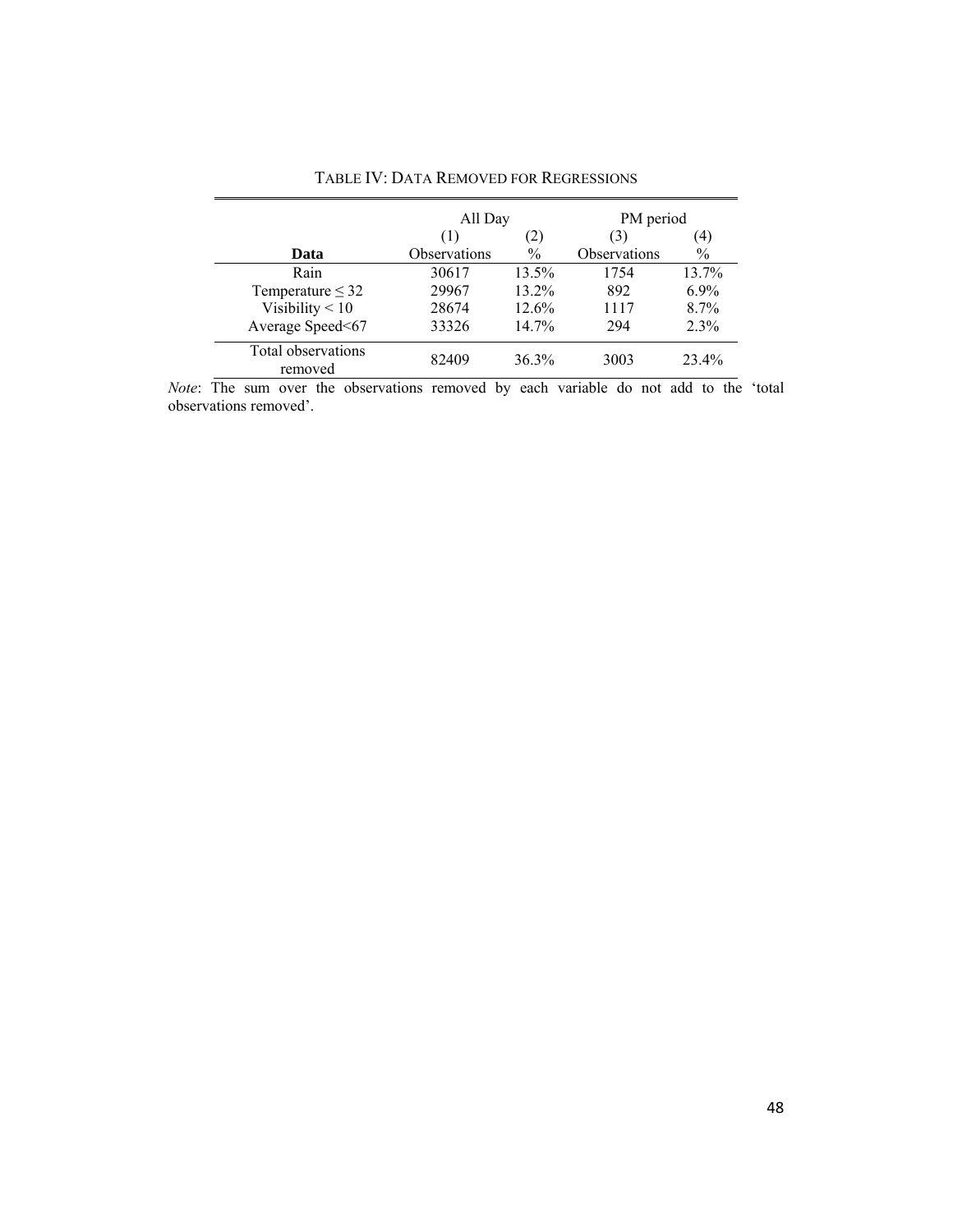TABLE V: HOURLY VEHICLE SPEED REGRESSIONS

 *Panel A: Basic Models* 

| <b>COEFFICIENT</b> | (1)<br><b>Basic Model</b><br>(Month, Site<br>& Year fixed<br>effects) | (2)<br><b>Basic Model</b><br>& Hour Fixed<br>Effects | (3)<br>Basic Model &<br>Hour & Work and<br>Non-work time<br><b>Fixed Effects</b> |
|--------------------|-----------------------------------------------------------------------|------------------------------------------------------|----------------------------------------------------------------------------------|
| Gas price          | $-0.1587***$                                                          | $-0.1688***$                                         | $-0.1856***$                                                                     |
|                    | (0.0478)                                                              | (0.0483)                                             | (0.0359)                                                                         |
| January            | $-0.2574***$                                                          | $-0.4730***$                                         | $-0.5151***$                                                                     |
|                    | (0.0849)                                                              | (0.0911)                                             | (0.0531)                                                                         |
| February           | $-0.0203$                                                             | $-0.2795***$                                         | $-0.3182***$                                                                     |
|                    | (0.0979)                                                              | (0.0900)                                             | (0.0682)                                                                         |
| March              | $-0.0347$                                                             | $-0.1152$                                            | $-0.0864*$                                                                       |
|                    | (0.0787)                                                              | (0.0833)                                             | (0.0490)                                                                         |
| May                | 0.0869                                                                | 0.1031                                               | $0.0937*$                                                                        |
|                    | (0.0660)                                                              | (0.0734)                                             | (0.0529)                                                                         |
| June               | $0.1076*$                                                             | $0.1730**$                                           | $0.1861***$                                                                      |
|                    | (0.0642)                                                              | (0.0695)                                             | (0.0546)                                                                         |
| July               | 0.3806***                                                             | $0.4794***$                                          | $0.4253***$                                                                      |
|                    | (0.0654)                                                              | (0.0718)                                             | (0.0482)                                                                         |
| August             | $0.3317***$                                                           | $0.4273***$                                          | $0.4648***$                                                                      |
|                    | (0.0613)                                                              | (0.0672)                                             | (0.0439)                                                                         |
| September          | 0.1036                                                                | $0.1609*$                                            | $0.1053**$                                                                       |
|                    | (0.0770)                                                              | (0.0854)                                             | (0.0526)                                                                         |
| October            | 0.0138                                                                | $-0.0063$                                            | $-0.0206$                                                                        |
|                    | (0.0612)                                                              | (0.0671)                                             | (0.0479)                                                                         |
| November           | 0.0216                                                                | $-0.0956$                                            | $-0.2369***$                                                                     |
|                    | (0.0975)                                                              | (0.1012)                                             | (0.0650)                                                                         |
| December           | $-0.0886$                                                             | $-0.2989*$                                           | $-0.2897**$                                                                      |
|                    | (0.1513)                                                              | (0.1653)                                             | (0.1338)                                                                         |
| Hour 0:00          |                                                                       | $-2.2348***$                                         | $-2.4409***$                                                                     |
|                    |                                                                       | (0.0278)                                             | (0.0354)                                                                         |
| Hour 1:00          |                                                                       | $-2.5490***$                                         | $-2.8573***$                                                                     |
|                    |                                                                       | (0.0307)                                             | (0.0346)                                                                         |
| Hour 2:00          |                                                                       | $-2.7420***$                                         | $-3.1392***$                                                                     |
|                    |                                                                       | (0.0354)                                             | (0.0340)                                                                         |
| Hour 3:00          |                                                                       | $-2.8335***$                                         | $-3.2199***$                                                                     |
|                    |                                                                       | (0.0365)                                             | (0.0370)                                                                         |
| Hour 4:00          |                                                                       | $-2.7067***$                                         | $-2.9306***$                                                                     |
|                    |                                                                       | (0.0318)                                             | (0.0354)                                                                         |
| Hour 5:00          |                                                                       | $-1.9833***$                                         | $-2.1432***$                                                                     |
|                    |                                                                       | (0.0323)                                             | (0.0405)                                                                         |
| Hour 6:00          |                                                                       | $-1.4900***$                                         | $-1.5932***$                                                                     |
|                    |                                                                       | (0.0294)                                             | (0.0389)                                                                         |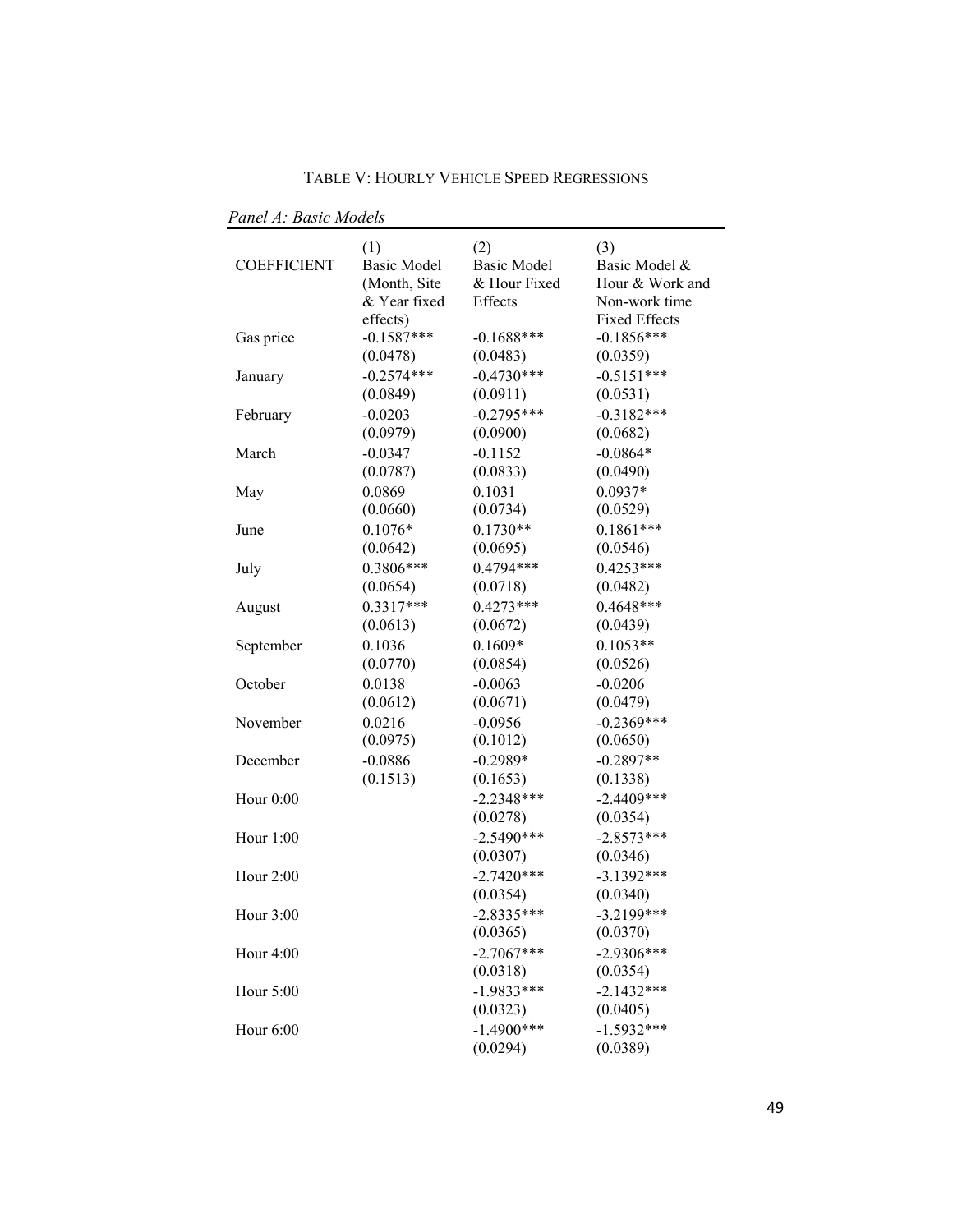| Hour 7:00      |            | $-1.0669***$ | $-1.1636***$ |
|----------------|------------|--------------|--------------|
|                |            | (0.0222)     | (0.0324)     |
| Hour 8:00      |            | $-1.0112***$ | $-1.1080***$ |
|                |            | (0.0201)     | (0.0318)     |
| Hour 9:00      |            | $-0.9508***$ | $-1.0449***$ |
|                |            | (0.0209)     | (0.0322)     |
| Hour 10:00     |            | $-0.8824***$ | $-0.6043***$ |
|                |            | (0.0187)     | (0.0243)     |
| Hour 11:00     |            | $-0.7951***$ | $-0.5160***$ |
|                |            | (0.0183)     | (0.0246)     |
| Hour 12:00     |            | $-0.6975***$ | $-0.4193***$ |
|                |            | (0.0170)     | (0.0231)     |
| Hour 13:00     |            | $-0.5820***$ | $-0.2956***$ |
|                |            | (0.0158)     | (0.0235)     |
| Hour 14:00     |            | $-0.4040***$ | $-0.1194***$ |
|                |            | (0.0155)     | (0.0239)     |
| Hour 15:00     |            | $-0.1628***$ | $0.1205***$  |
|                |            | (0.0133)     | (0.0232)     |
| Hour 17:00     |            | $-0.0153$    | $-0.0171$    |
|                |            | (0.0190)     | (0.0186)     |
| Hour 18:00     |            | $-0.1767***$ | $-0.0162$    |
|                |            | (0.0348)     | (0.0375)     |
| Hour 19:00     |            | $-0.5164***$ | $-0.3513***$ |
|                |            | (0.0412)     | (0.0424)     |
| Hour 20:00     |            | $-0.9375***$ | $-0.7764***$ |
|                |            | (0.0347)     | (0.0361)     |
| Hour 21:00     |            | $-1.3618***$ | $-1.2065***$ |
|                |            | (0.0225)     | (0.0233)     |
| Hour 22:00     |            | $-1.6253***$ | $-1.4796***$ |
|                |            | (0.0235)     | (0.0239)     |
| Hour 23:00     |            | $-1.9395***$ | $-1.8118***$ |
|                |            | (0.0252)     | (0.0265)     |
| Constant       | 69.9580*** | 71.0453***   | 70.7466***   |
|                | (0.1896)   | (0.1963)     | (0.1439)     |
| Observations   | 138,162    | 138,162      | 138,162      |
| Adjusted $R^2$ | 0.06       | 0.36         | 0.54         |

*Notes*: Robust standard errors in parentheses clustered by week. All regressions include month, site and year fixed effects (Basic Model). \*\*\*  $p<0.01$ , \*\*  $p<0.05$ , \*  $p<0.1$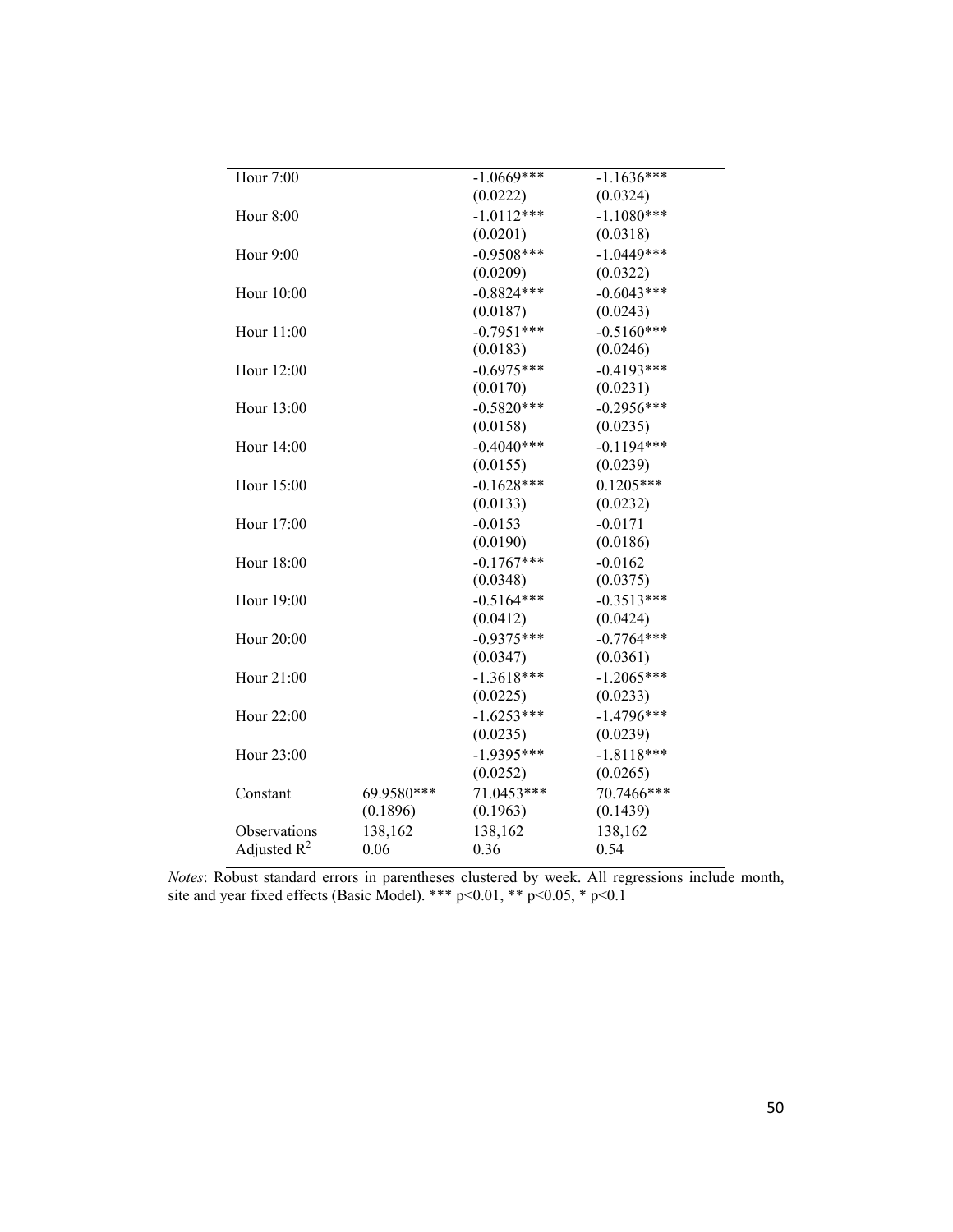|                                | Panel B: Interacted Fixed Effects Models               |                                                        |                                                        |                                                        |
|--------------------------------|--------------------------------------------------------|--------------------------------------------------------|--------------------------------------------------------|--------------------------------------------------------|
| <b>COEFFICIENT</b>             | (1)<br><b>Interacted Fixed</b><br><b>Effects Model</b> | (2)<br><b>Interacted Fixed</b><br><b>Effects Model</b> | (3)<br><b>Interacted Fixed</b><br><b>Effects Model</b> | (4)<br><b>Interacted Fixed</b><br><b>Effects Model</b> |
|                                |                                                        | Gas price effect<br>unpooled over<br>Timeblocks        |                                                        | Gas price effect<br>unpooled over<br>Timeblocks        |
|                                |                                                        |                                                        | & unemployment,<br>income                              | & unemployment,<br>income                              |
| Gas price                      | $-0.1950***$<br>(0.0329)                               | $-0.2724***$<br>(0.0490)                               | $-0.2206***$<br>(0.0318)                               | $-0.3009$ ***<br>(0.0477)                              |
| Gas price x<br>"AM"            |                                                        | $0.1233***$<br>(0.0467)                                |                                                        | $0.1279***$<br>(0.0465)                                |
| Gas price x<br>"Midday"        |                                                        | 0.0622<br>(0.0404)                                     |                                                        | 0.0572<br>(0.0401)                                     |
| Gas price x<br>"Evening"       |                                                        | 0.0133<br>(0.0448)                                     |                                                        | 0.0195<br>(0.0449)                                     |
| Gas price x<br>"Night"         |                                                        | $0.1435**$<br>(0.0623)                                 |                                                        | $0.1582**$<br>(0.0623)                                 |
| Gas price x                    |                                                        | 0.1059                                                 |                                                        | 0.1091                                                 |
| "Non-workday"<br>Unemployment  |                                                        | (0.0689)                                               | $-0.1986***$                                           | (0.0671)<br>$-0.1993***$                               |
| Income                         |                                                        |                                                        | (0.0361)<br>0.0000<br>(0.0000)                         | (0.0362)<br>0.0000<br>(0.0000)                         |
| Constant                       | 70.8179***<br>(0.1370)                                 | 71.1027***<br>(0.1903)                                 | 71.0899***<br>(1.2549)                                 | 71.4287***<br>(1.2684)                                 |
| Observations<br>Adjusted $R^2$ | 138,162<br>0.65                                        | 138,162<br>0.65                                        | 138,162<br>0.65                                        | 138,162<br>0.65                                        |

TABLE V: HOURLY VEHICLE SPEED REGRESSIONS–CONTINUED

*Note*s: The interacted fixed effects model includes month, site, hour, year, timeblock fixed effects as well as the interacted fixed effects of month-timeblock, month-site, month-hour, hourtimeblock, hour-site, site-timeblock, year-site and year-timeblock. Timeblocks are defined in footnote 10. Robust standard errors in parenthesis clustered by week. \*\*\* p<0.01, \*\* p<0.05, \* p<0.1.